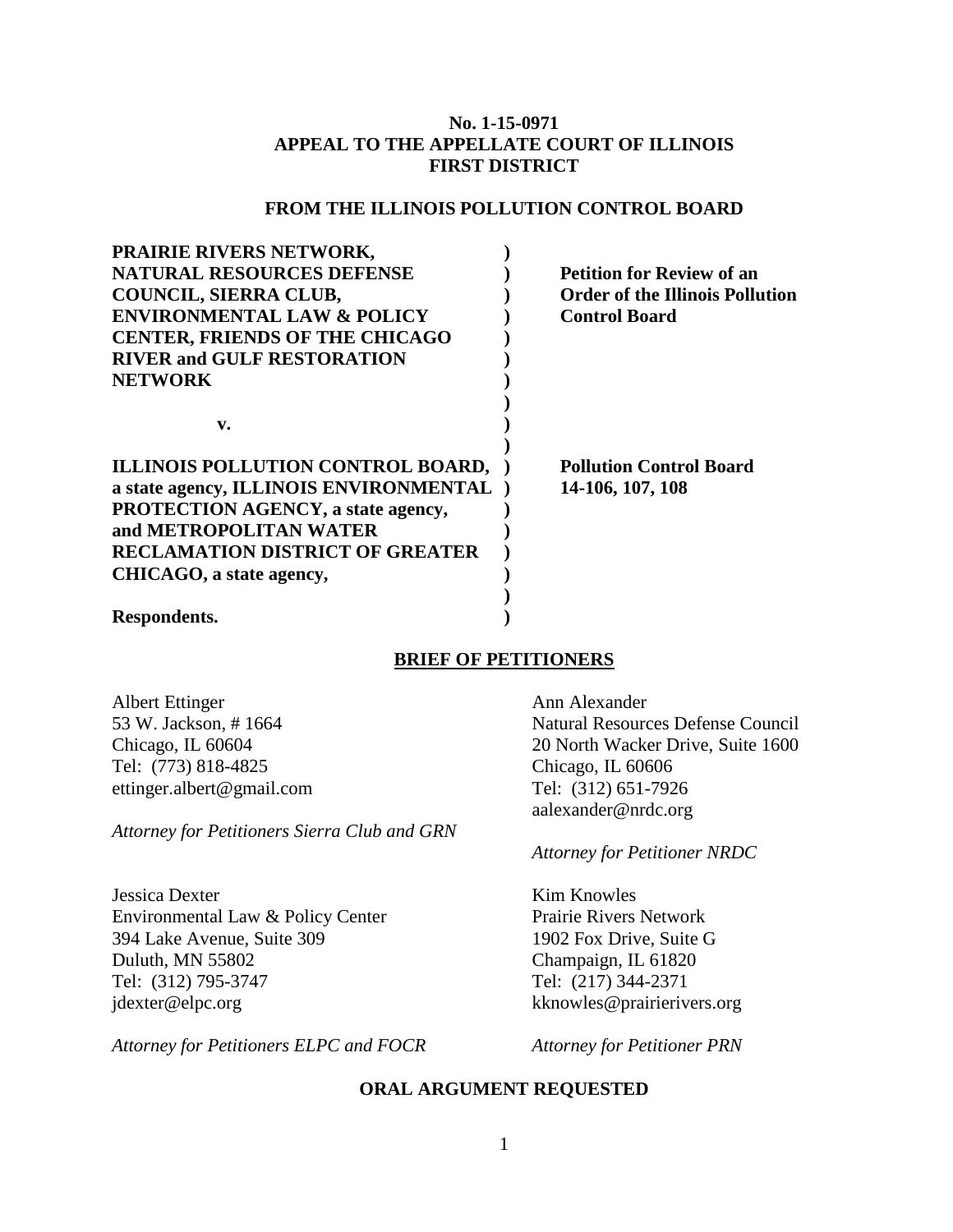# POINTS AND AUTHORITIES

| I.                                                                                                                            |  |
|-------------------------------------------------------------------------------------------------------------------------------|--|
|                                                                                                                               |  |
|                                                                                                                               |  |
|                                                                                                                               |  |
|                                                                                                                               |  |
|                                                                                                                               |  |
|                                                                                                                               |  |
| II.                                                                                                                           |  |
| A.                                                                                                                            |  |
|                                                                                                                               |  |
| Outboard Marine Corp. v. Liberty Mut. Ins. Co.,                                                                               |  |
|                                                                                                                               |  |
|                                                                                                                               |  |
| Prairie Rivers Network v. Ill. Pollution Control Bd.,<br>335 Ill. App. 3d 391 (2002), appeal denied, 203 Ill. 2d 569 (2003)22 |  |
| Ill. EPA v. Ill. Pollution Control Bd.,                                                                                       |  |
| <b>B.</b>                                                                                                                     |  |
| Tyson Foods v. Dep't of Revenue,                                                                                              |  |
| Bd. of Trustees v. City of Chicago,                                                                                           |  |
| People ex rel. Madigan v. Burge,                                                                                              |  |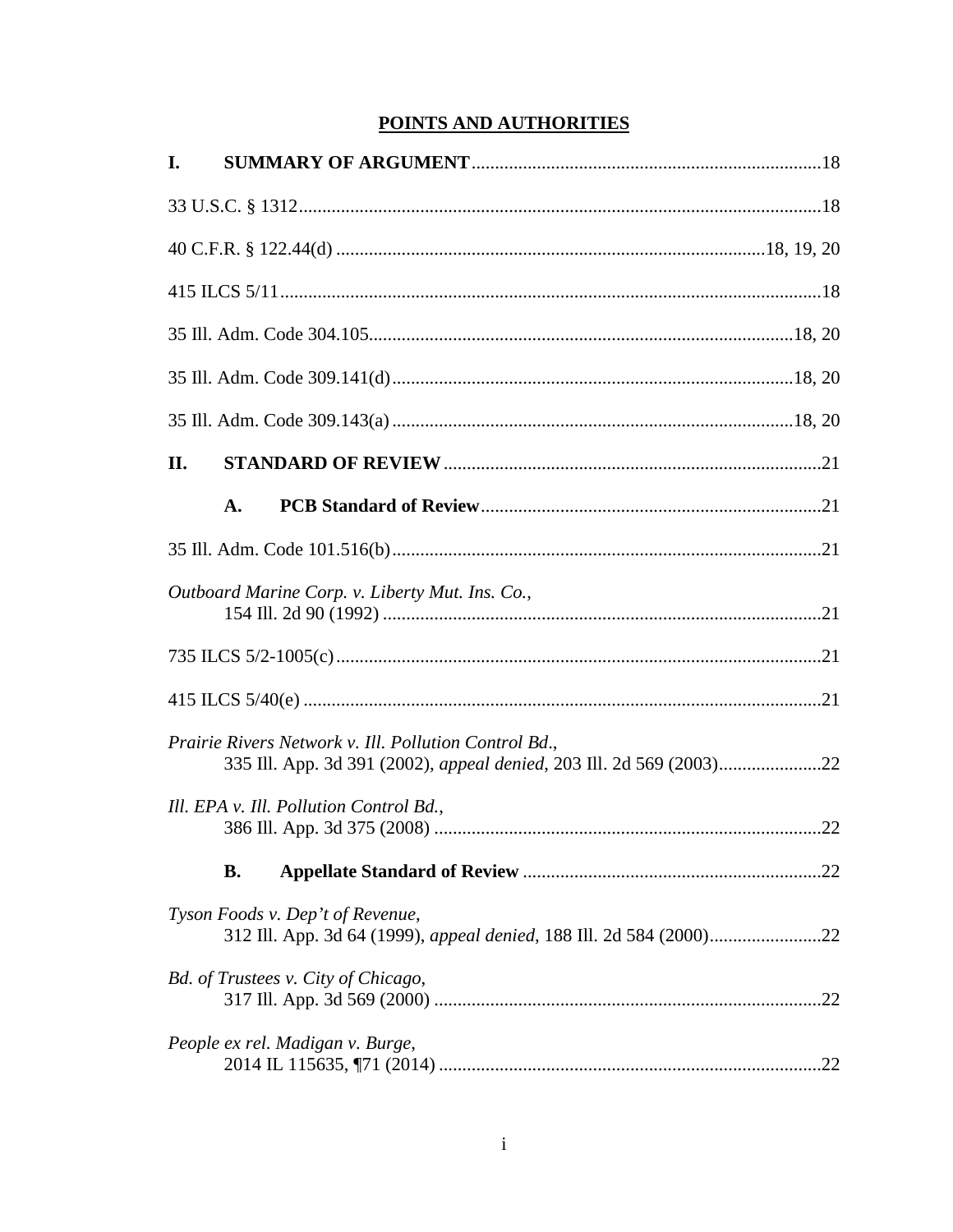|    | Ill. EPA v. Ill. Pollution Control Bd.,                                                                                                                                                |  |
|----|----------------------------------------------------------------------------------------------------------------------------------------------------------------------------------------|--|
|    | People v. Ill. Pollution Control Bd.,                                                                                                                                                  |  |
|    | Marathon Oil Co. v. EPA,                                                                                                                                                               |  |
| Ш. | THE PCB ERRED IN NOT REQUIRING THAT IEPA<br><b>ENSURE THAT DISCHARGES OF PHOSPHOROUS WILL</b><br>NOT CAUSE OR CONTRIBUTE TO VIOLATIONS OF WATER                                        |  |
|    |                                                                                                                                                                                        |  |
|    | A.<br>The Law Requires IEPA to Set Numeric Permit Limits<br>that Ensure that Dissolved Oxygen Standards and Offensive<br>Conditions/Unnatural Growth Standards Will Not be Violated 23 |  |
|    |                                                                                                                                                                                        |  |
|    |                                                                                                                                                                                        |  |
|    |                                                                                                                                                                                        |  |
|    |                                                                                                                                                                                        |  |
|    |                                                                                                                                                                                        |  |
|    |                                                                                                                                                                                        |  |
|    |                                                                                                                                                                                        |  |
|    | 23-24                                                                                                                                                                                  |  |
|    | American Paper Inst. v. United States EPA,                                                                                                                                             |  |
|    | Upper Blackstone Water Pollution Abatement Dist. v. U.S. EPA,                                                                                                                          |  |
|    | In re City of Attleboro, Mass. Wastewater Treatment Plant,                                                                                                                             |  |
|    | In re City of Marlborough, Mass. Easterly Wastewater Treatment Plant,                                                                                                                  |  |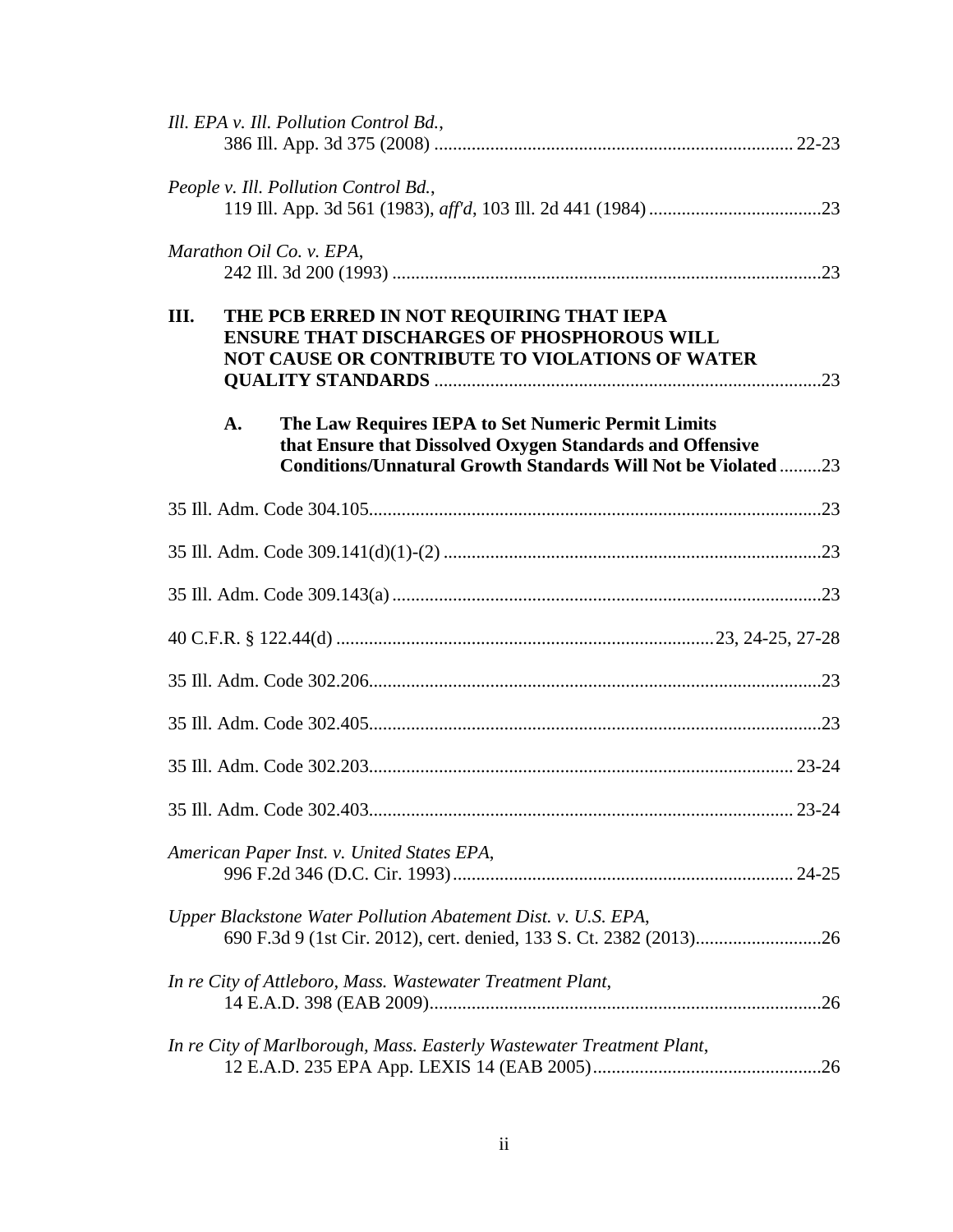| Des Plaines River Watershed Alliance v. Ill. EPA,                                                                                                                                                   |
|-----------------------------------------------------------------------------------------------------------------------------------------------------------------------------------------------------|
| Ill. EPA v. Ill. Pollution Control Bd.,                                                                                                                                                             |
| <b>B.</b><br>The PCB Erred in Failing to Require that IEPA Ensure that the<br>Permits Comply with Water Quality Standards and State and                                                             |
|                                                                                                                                                                                                     |
|                                                                                                                                                                                                     |
|                                                                                                                                                                                                     |
| Corey H. by Shirley P. v. Bd. of Educ.,                                                                                                                                                             |
|                                                                                                                                                                                                     |
| Ill. EPA v. Ill. Pollution Control Bd.,                                                                                                                                                             |
| Des Plaines Watershed Alliance v. Ill. EPA,                                                                                                                                                         |
|                                                                                                                                                                                                     |
| $\mathbf{C}$ .<br>The PCB Apparently Based its Decision in Whole or in<br>Part on Findings that are Not Supported by the Record or                                                                  |
| 1.<br>The PCB Incorrectly Characterized As Disputed the Reasonable<br>Potential for Phosphorous to Cause Impairments and Violations<br>of the Dissolved Oxygen Standards in the Receiving Waters 32 |
| Ill. EPA v. Ill. Pollution Control Bd.,                                                                                                                                                             |
| Ala. Dept. of Env. Mgmt. v. Ala. Rivers Alliance, Inc.,                                                                                                                                             |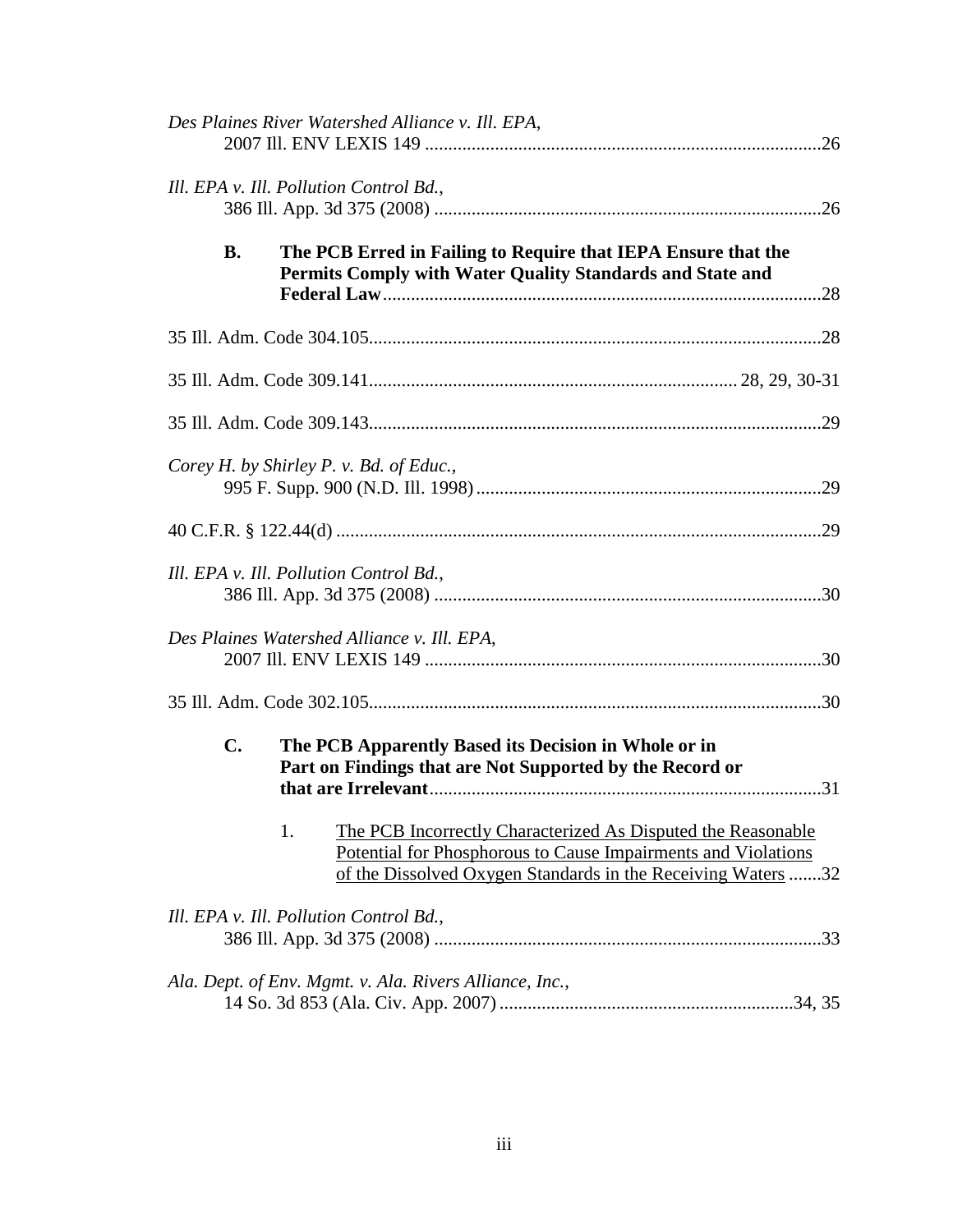| 2.<br>Uncontested Record Evidence Shows that There have                  |  |
|--------------------------------------------------------------------------|--|
| been Violations of the Offensive Conditions/Unnatural                    |  |
| Growth Standards in Water Bodies that Receive Pollution                  |  |
|                                                                          |  |
| <b>ESG Watts v. Pollution Control Bd.,</b>                               |  |
|                                                                          |  |
|                                                                          |  |
| 3.<br>The PCB Ignored Either the Law or the Science                      |  |
| <b>Concerning Downstream Violations of Water Quality</b>                 |  |
|                                                                          |  |
| Arkansas v. Oklahoma,                                                    |  |
|                                                                          |  |
|                                                                          |  |
| In re Proposed Determination of No Significant Ecological Damage for the |  |
| Joliet Generating Station,                                               |  |
|                                                                          |  |
|                                                                          |  |
|                                                                          |  |
| 4.<br>The PCB Disregarded Uncontested Evidence that a                    |  |
| 1.0 Mg/L Limit is Not Adequate to Prevent Violations                     |  |
| of the Unnatural Sludge, Offensive Conditions and                        |  |
|                                                                          |  |
|                                                                          |  |
|                                                                          |  |
|                                                                          |  |
|                                                                          |  |
| 40<br>35 III. Adm. Code 302.203.                                         |  |
|                                                                          |  |
|                                                                          |  |
| People v. Ill. Pollution Control Bd.,                                    |  |
|                                                                          |  |
|                                                                          |  |
| THE PCB PRESENTED NO BASIS TO REJECT CITIZENS'<br>IV.                    |  |
| <b>ALTERNATIVE REQUESTED RELIEF OF REQUIRING</b>                         |  |
| STUDIES CONCERNING THE EFFECT OF PHOSPHOROUS                             |  |
|                                                                          |  |
| People v. Pollution Control Bd.,                                         |  |
|                                                                          |  |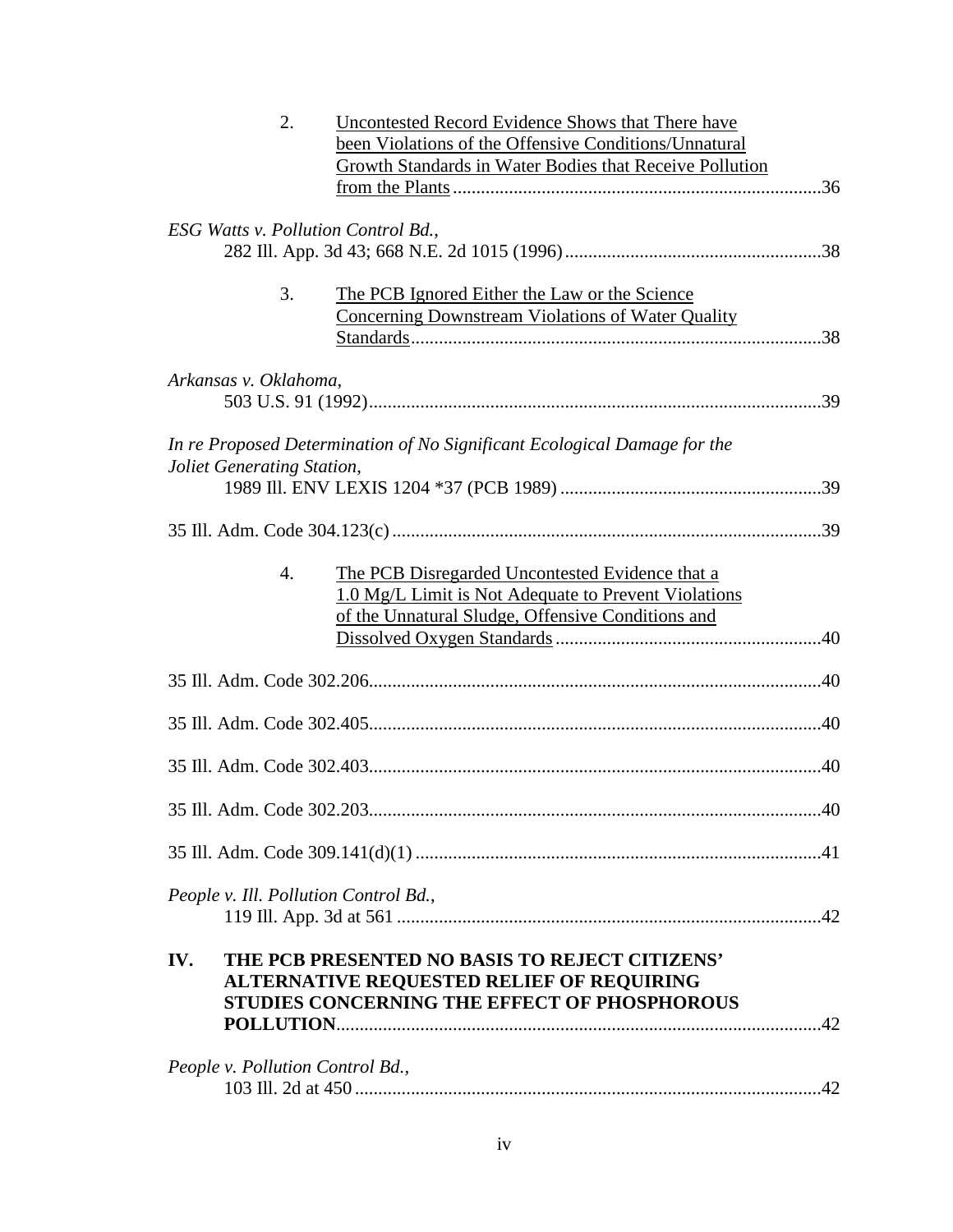| Des Plaines River Watershed Alliance v. Ill. EPA,                                                     |  |
|-------------------------------------------------------------------------------------------------------|--|
| V.<br>THE PCB ERRED IN DECLINING TO ENFORCE IEPA'S<br><b>REGULATION REQUIRING RESPONSE TO CITIZEN</b> |  |
|                                                                                                       |  |
| Nat. Res. Def. Council v. Ill. EPA,                                                                   |  |
|                                                                                                       |  |
|                                                                                                       |  |
|                                                                                                       |  |
|                                                                                                       |  |
|                                                                                                       |  |
|                                                                                                       |  |
|                                                                                                       |  |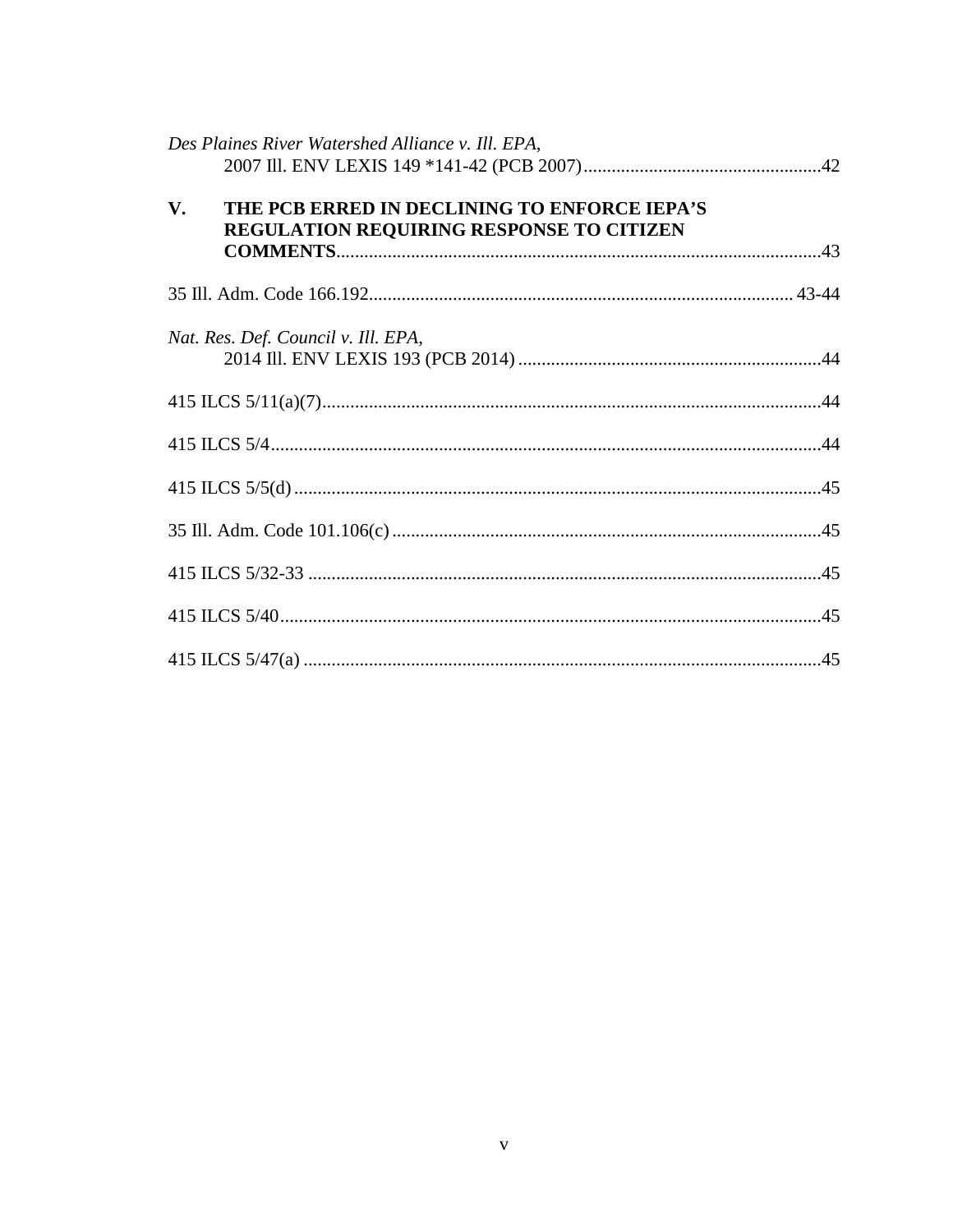### **NATURE OF THE CASE**

This matter is an appeal from an order of Respondent Illinois Pollution Control Board (PCB) granting the motions for summary judgment of Respondents Illinois Environmental Protection Agency (IEPA) and Metropolitan Water Reclamation District of Greater Chicago (MWRD) against citizen environmental organizations Prairie Rivers Network, Friends of the Chicago River, Natural Resources Defense Council, Gulf Restoration Network and Sierra Club (collectively, Citizens) concerning the Citizens' appeal to the PCB of permits issued by IEPA to MWRD. No jury verdict was involved, and no issues are raised on the pleadings.

 IEPA issued National Pollution Discharge Elimination System (NPDES) Permits (the "Permits") to MWRD for discharges from three sewage treatment plants (the "Plants"), Calumet, O'Brien (formerly North Side) and Stickney on December 23, 2013. R. 19-44, 114-42, 208-30.<sup>1</sup> On January 27, 2014, the Citizens timely filed their petitions for review before the PCB ("Petitions"), alleging, *inter alia*, that IEPA in granting the Permits had violated 35 Ill. Adm. Code 304.105 and 35 Ill. Adm. Code 309.141(d)(1) and (2) and 35 Ill. Adm. Code 143(a) by failing to ensure that discharges of phosphorus from the Plants would not cause or contribute to violations of water quality standards including standards regarding minimum dissolved oxygen levels, offensive conditions, and unnatural plant and algal growth; R. 1-68, 100-65, 195-260. The Citizens also

<sup>&</sup>lt;sup>1</sup> Pages in the PCB's Administrative Record that was filed by Respondent PCB with the Court will be cited as R.\_\_. Pages in the IEPA record that were originally filed with the PCB before being filed with the Court are paginated with their original IEPA pagination and will be cited as IEPA R.\_\_. Where a record cite is included in Petitioners' Separate Appendix, it will be cited to its Appendix page number A.\_\_ as well as to the PCB record.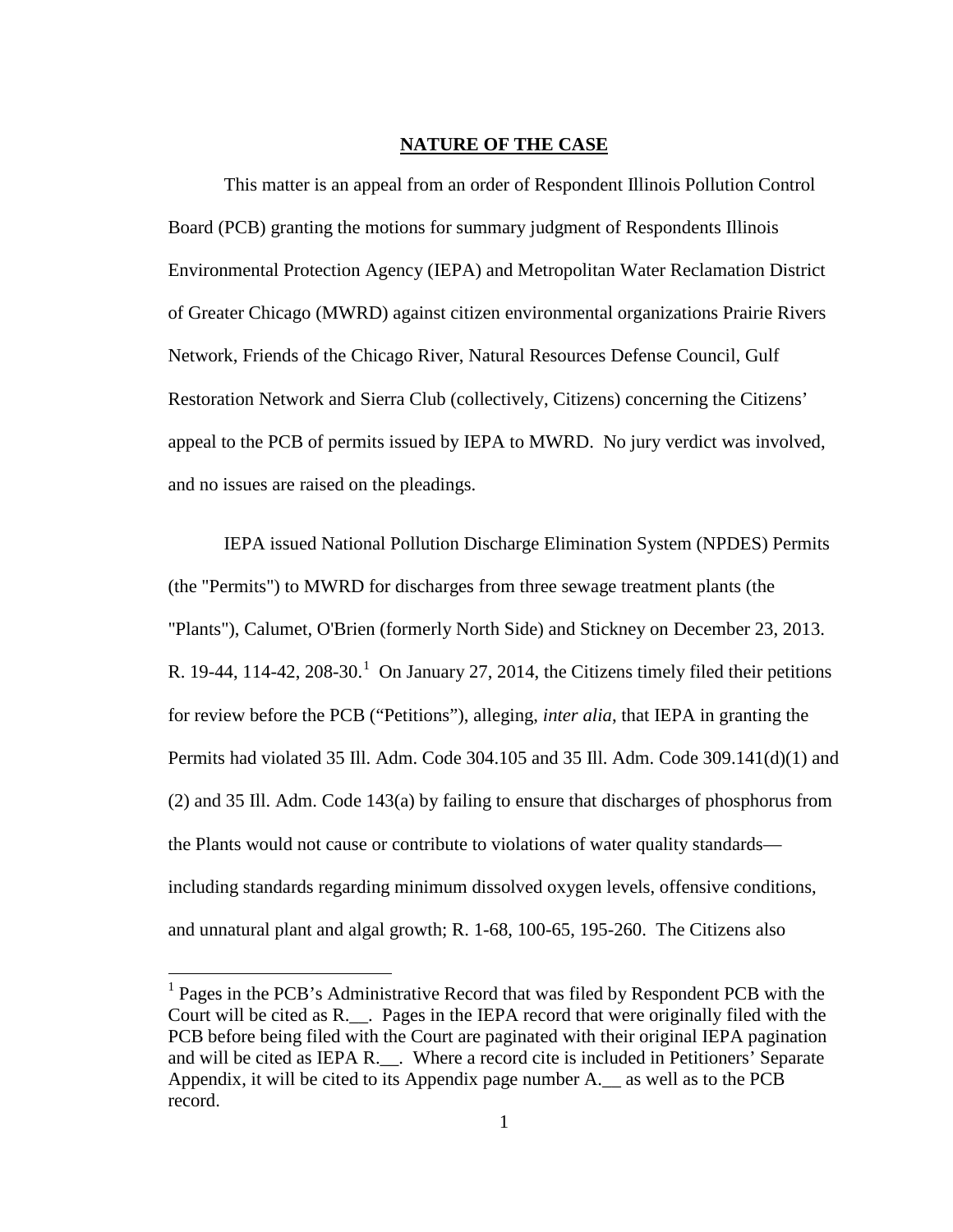alleged that IEPA had failed to respond to the Citizens' comments on certain issues in violation of federal requirements and state regulations. The PCB consolidated the appeals of the three permits. R. 98-9.

The parties cross-moved for summary judgment. R. 350-57, 392-408, 411-29. On December 18, 2014, the PCB denied the Citizens' motion and granted the motions of IEPA and MWRD. A. 1-28, R. 508-35. The PCB denied the Citizens' motion for reconsideration on March 5, 2015. A. 67-78, R.625-36.

#### **ISSUES PRESENTED FOR REVIEW**

1. The record shows that IEPA has found that phosphorus pollution is a cause of impairments in waters that receive phosphorus from the permitted facilities, that IEPA did not study what levels of phosphorus cause violations of water quality standards in the receiving water bodies, and that IEPA selected a phosphorus limit of 1.0 mg/L for the Permits because that was the limit to which the discharger had agreed. On this record, did IEPA ensure that phosphorus discharges allowed by NPDES Permits would not cause or contribute to violations of the dissolved oxygen or unnatural plant and algal growth water quality standards as required by 35 Ill. Adm. Code 304.105, 309.141(d)(1) and 309.403(a)?

2. Is there evidence in the record showing that IEPA, as it was required to do by 40 C.F.R. 122.44(d) and 35 Ill. Adm. Code 309.141(d)(2), set a numeric permit limit that was stringent enough to ensure that discharges of phosphorus from the Plants would not cause violations of Illinois water quality standards?

2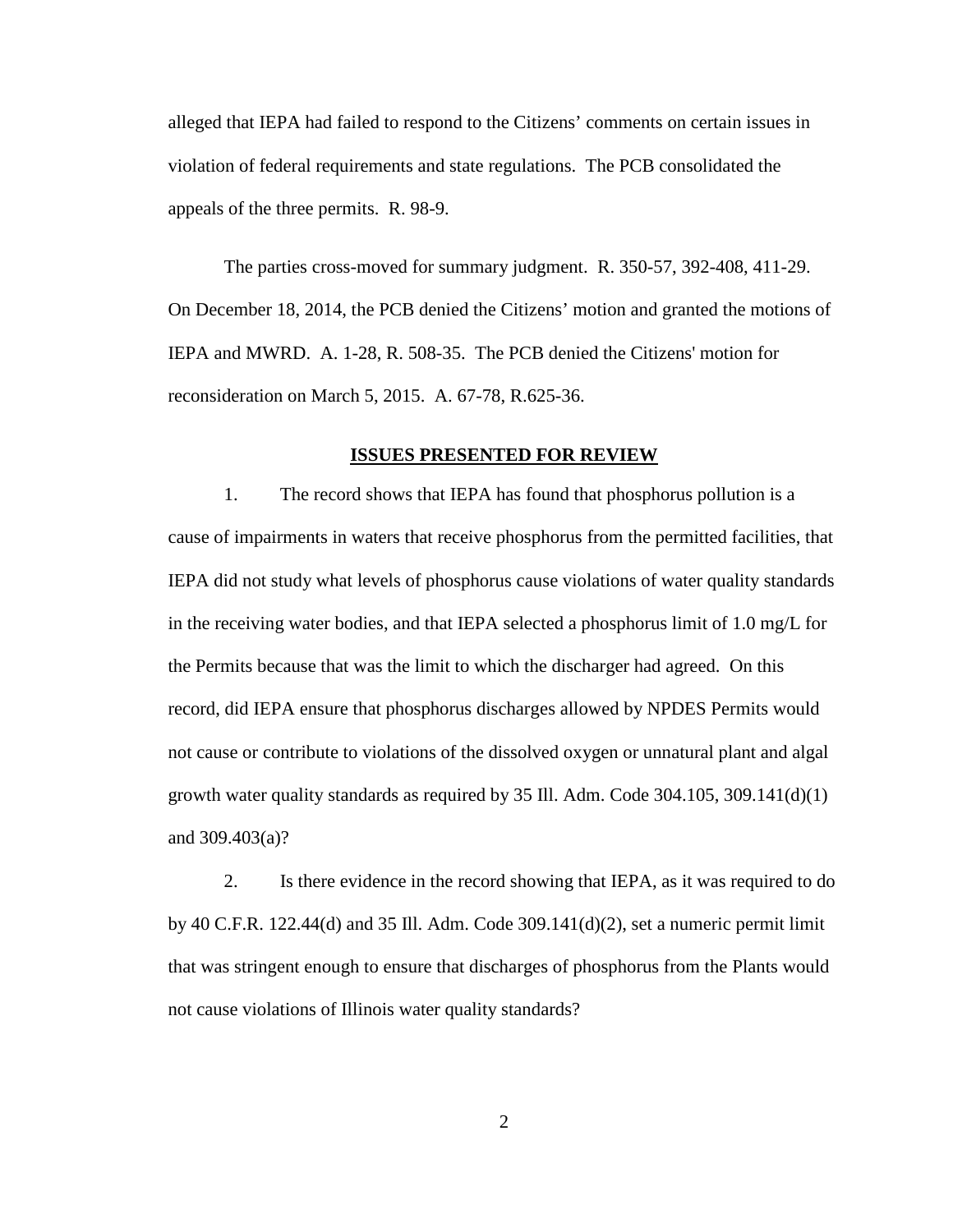3. Did the PCB err in not directing IEPA to at least require MWRD, as a condition of its permits, to perform studies to determine the proper limits on phosphorus discharges that should be set in the Permits?

4. Did the PCB err in declining to review IEPA's compliance with IEPA regulations that require IEPA to respond to all public comments received on a draft permit following a public hearing?

5. Did the PCB err in granting a motion for summary judgment without construing all facts in favor of the non-moving party?

#### **STATEMENT OF JURISDICTION**

 The Illinois Environmental Protection Act provides that third parties such as Citizens may appeal decisions on NPDES permit applications by IEPA to the PCB, where the third party is so situated as to be affected by the permitted facility. 415 ILCS 5/40(e). In their petitions to the PCB, the Citizens set forth facts demonstrating that they, through their organizational members, have the requisite interest in the Plants and the water bodies they affect. R. 4-7, 100-06, 198-201.

Section 41(a) of the Illinois Environmental Protection Act provides that final PCB orders may be appealed directly to the Illinois Appellate Court. 415 ILCS 5/41(a). Sections 40(e) and 41(a) of the Act, along with Illinois Supreme Court Rule 335, Section 3-113 of the Administrative Review Law, and the timely-filed Petition for Review, confer jurisdiction upon the reviewing court to hear and decide the instant appeal. 415 ILCS 5/41(a) and 5/40(e); Ill. S. Ct. R. 335; 735 ILCS 5/3-113.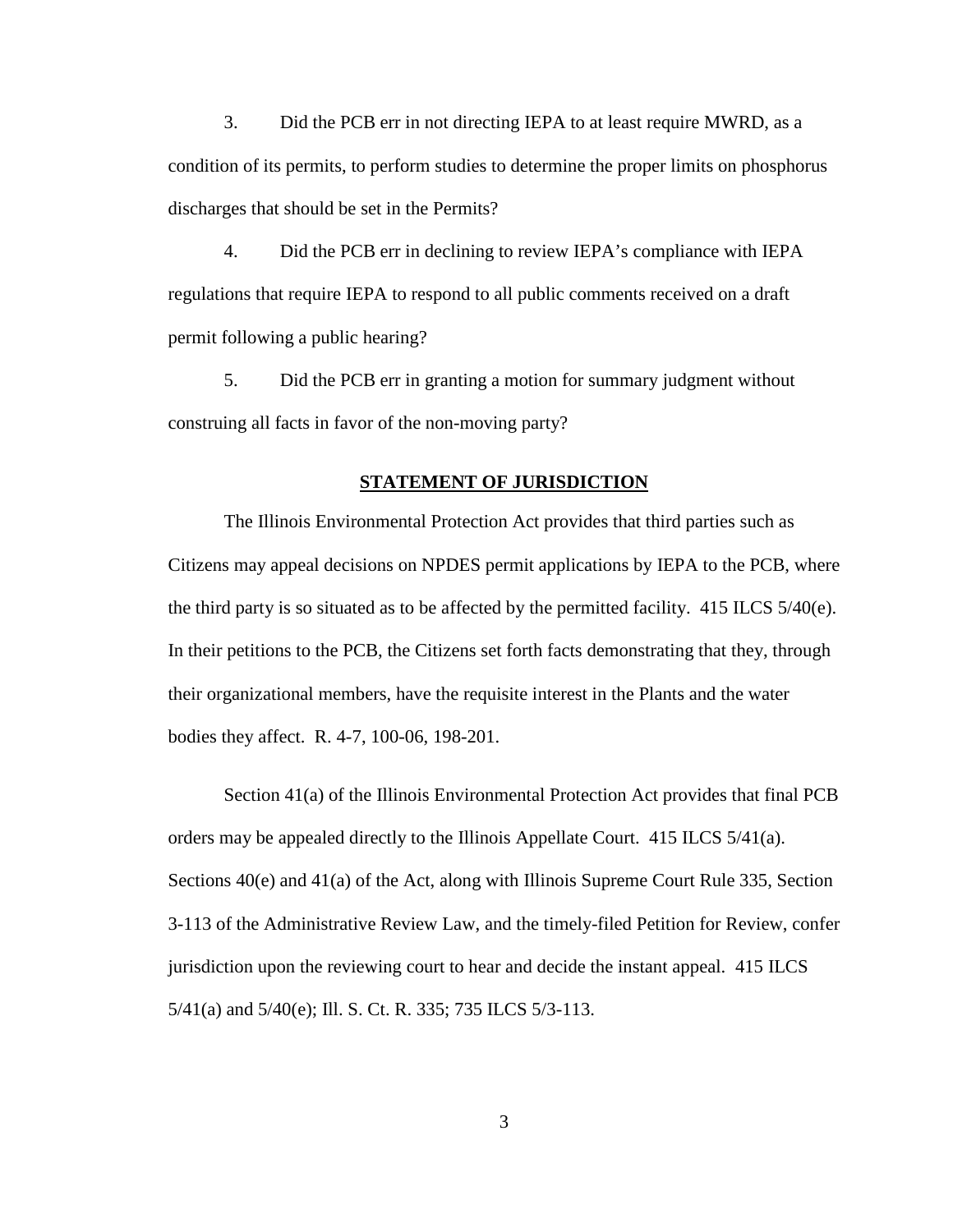## **STATUTES, REGULATIONS, AND RELATED MATERIAL INVOLVED**

The full text of the relevant statutes and regulations are included in the Appendix to this

brief. Relevant excerpts are set forth below.

**40 CFR § 122.44** Establishing limitations, standards, and other permit conditions (applicable to State NPDES programs, see §123.25). In addition to the conditions established under  $\S$  122.43(a), each NPDES permit shall include conditions meeting the following requirements when applicable. \*\*\*

**(d)** Water quality standards and State requirements: any requirements in addition to or more stringent than promulgated effluent limitations guidelines or standards under sections 301, 304, 306, 307, 318, and 405 of CWA necessary to:

(1) Achieve water quality standards established under section 303 of the CWA, including State narrative criteria for water quality.

(i) Limitations must control all pollutants or pollutant parameters (either conventional, nonconventional, or toxic pollutants) which the Director determines are or may be discharged at a level which will cause, have the reasonable potential to cause, or contribute to an excursion above any State water quality standard, including State narrative criteria for water quality.

(ii) When determining whether a discharge causes, has the reasonable potential to cause, or contributes to an in-stream excursion above a narrative or numeric criteria within a State water quality standard, the permitting authority shall use procedures which account for existing controls on point and nonpoint sources of pollution, the variability of the pollutant or pollutant parameter in the effluent, the sensitivity of the species to toxicity testing (when evaluating whole effluent toxicity), and where appropriate, the dilution of the effluent in the receiving water.

(iii) When the permitting authority determines, using the procedures in paragraph  $(d)(1)(ii)$  of this section, that a discharge causes, has the reasonable potential to cause, or contributes to an in-stream excursion above the allowable ambient concentration of a State numeric criteria within a State water quality standard for an individual pollutant, the permit must contain effluent limits for that pollutant.

(iv) When the permitting authority determines, using the procedures in paragraph  $(d)(1)(ii)$  of this section, that a discharge causes, has the reasonable potential to cause, or contributes to an in-stream excursion above the numeric criterion for whole effluent toxicity, the permit must contain effluent limits for whole effluent toxicity.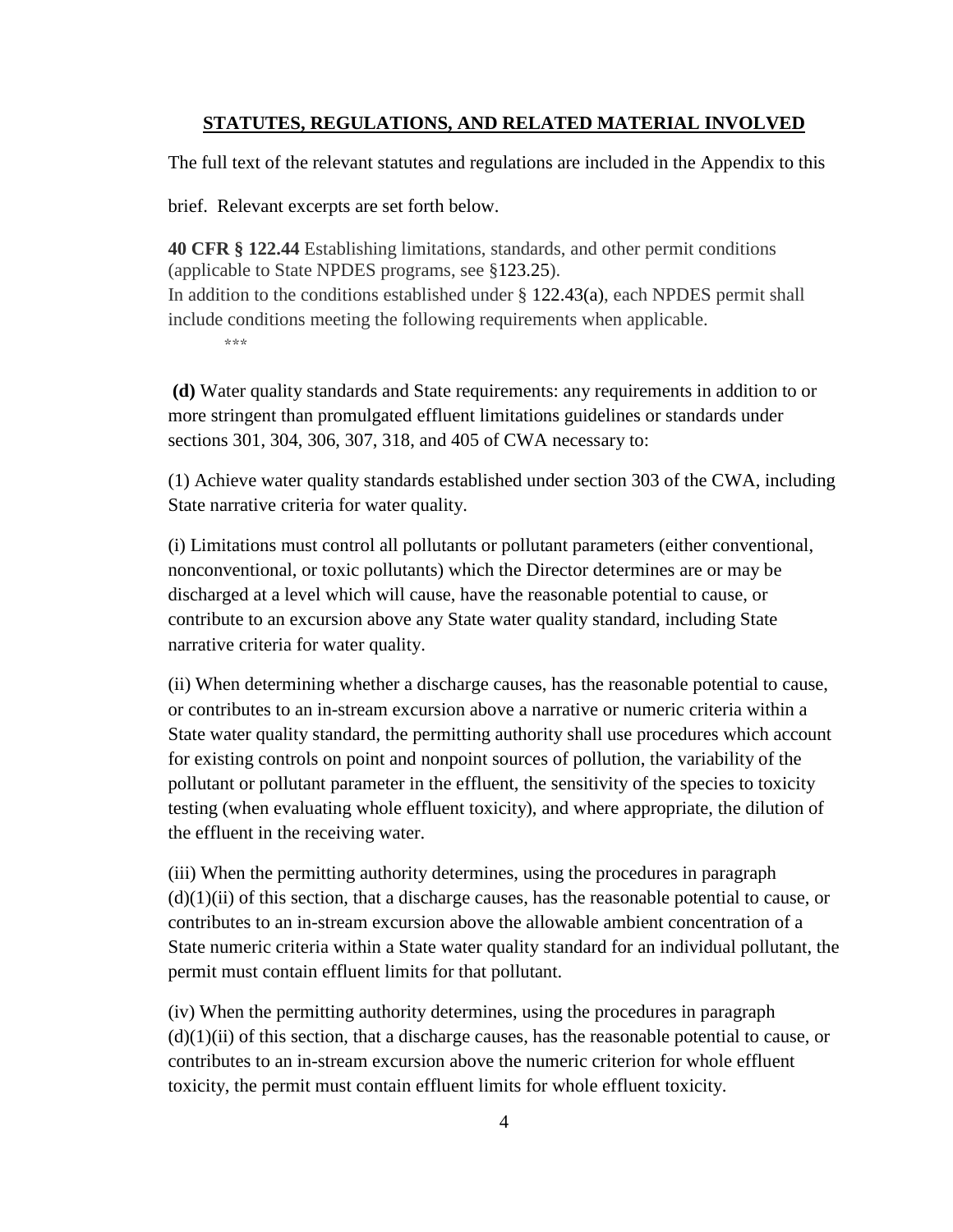(v) Except as provided in this subparagraph, when the permitting authority determines, using the procedures in paragraph  $(d)(1)(ii)$  of this section, toxicity testing data, or other information, that a discharge causes, has the reasonable potential to cause, or contributes to an in-stream excursion above a narrative criterion within an applicable State water quality standard, the permit must contain effluent limits for whole effluent toxicity. Limits on whole effluent toxicity are not necessary where the permitting authority demonstrates in the fact sheet or statement of basis of the NPDES permit, using the procedures in paragraph  $(d)(1)(ii)$  of this section, that chemical-specific limits for the effluent are sufficient to attain and maintain applicable numeric and narrative State water quality standards.

(vi) Where a State has not established a water quality criterion for a specific chemical pollutant that is present in an effluent at a concentration that causes, has the reasonable potential to cause, or contributes to an excursion above a narrative criterion within an applicable State water quality standard, the permitting authority must establish effluent limits using one or more of the following options:

(A) Establish effluent limits using a calculated numeric water quality criterion for the pollutant which the permitting authority demonstrates will attain and maintain applicable narrative water quality criteria and will fully protect the designated use. Such a criterion may be derived using a proposed State criterion, or an explicit State policy or regulation interpreting its narrative water quality criterion, supplemented with other relevant information which may include: EPA's Water Quality Standards Handbook, October 1983, risk assessment data, exposure data, information about the pollutant from the Food and Drug Administration, and current EPA criteria documents; or

(B) Establish effluent limits on a case-by-case basis, using EPA's water quality criteria, published under section 304(a) of the CWA, supplemented where necessary by other relevant information; or

(C) Establish effluent limitations on an indicator parameter for the pollutant of concern, provided:

(1) The permit identifies which pollutants are intended to be controlled by the use of the effluent limitation;

(2) The fact sheet required by § 124.56 sets forth the basis for the limit, including a finding that compliance with the effluent limit on the indicator parameter will result in controls on the pollutant of concern which are sufficient to attain and maintain applicable water quality standards;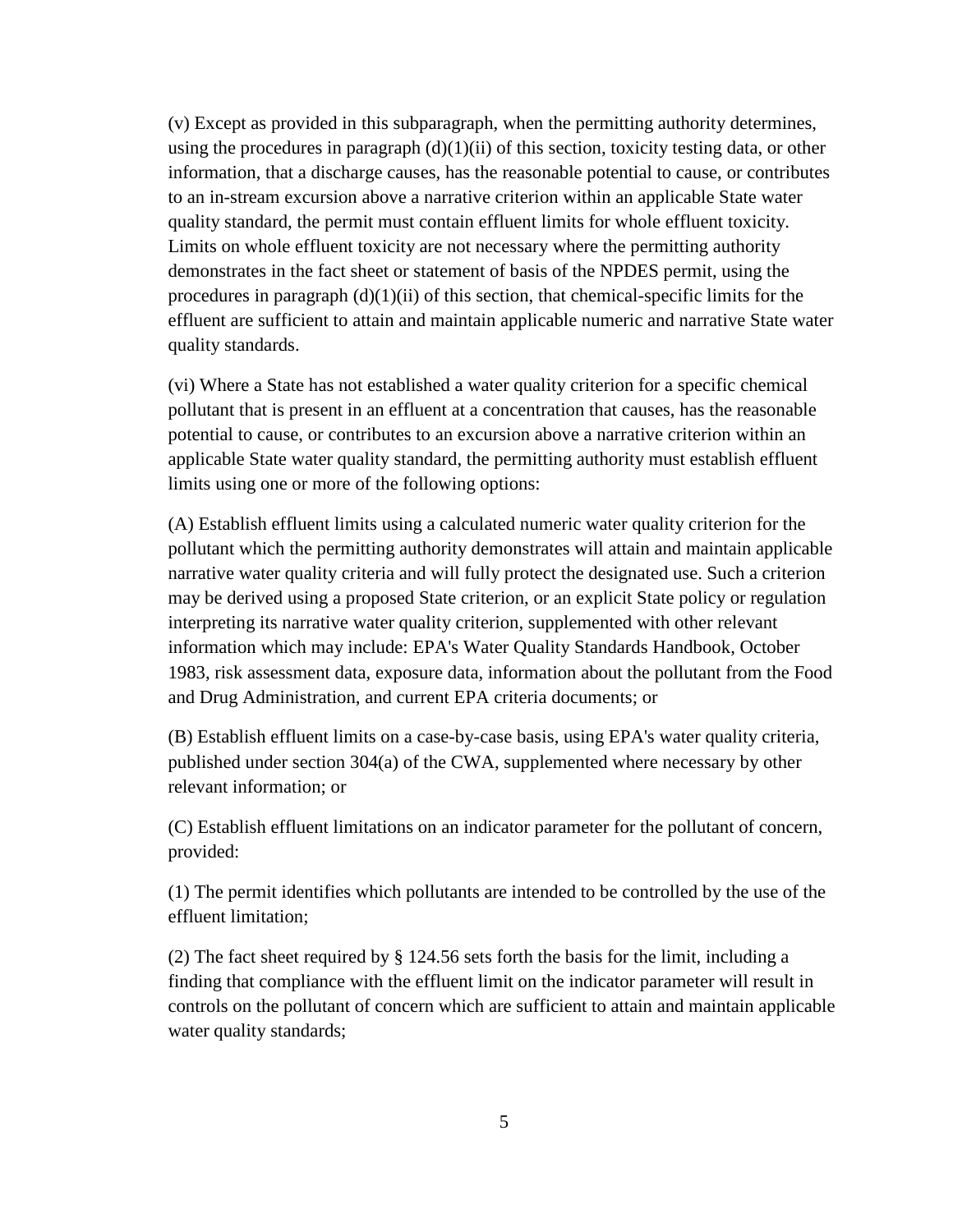(3) The permit requires all effluent and ambient monitoring necessary to show that during the term of the permit the limit on the indicator parameter continues to attain and maintain applicable water quality standards; and

(4) The permit contains a reopener clause allowing the permitting authority to modify or revoke and reissue the permit if the limits on the indicator parameter no longer attain and maintain applicable water quality standards.

(vii) When developing water quality-based effluent limits under this paragraph the permitting authority shall ensure that:

(A) The level of water quality to be achieved by limits on point sources established under this paragraph is derived from, and complies with all applicable water quality standards; and

(B) Effluent limits developed to protect a narrative water quality criterion, a numeric water quality criterion, or both, are consistent with the assumptions and requirements of any available wasteload allocation for the discharge prepared by the State and approved by EPA pursuant to 40 CFR 130.7.

(2) Attain or maintain a specified water quality through water quality related effluent limits established under section 302 of CWA;

(3) Conform to the conditions to a State certification under section 401 of the CWA that meets the requirements of § 124.53 when EPA is the permitting authority. If a State certification is stayed by a court of competent jurisdiction or an appropriate State board or agency, EPA shall notify the State that the Agency will deem certification waived unless a finally effective State certification is received within sixty days from the date of the notice. If the State does not forward a finally effective certification within the sixty day period, EPA shall include conditions in the permit that may be necessary to meet EPA's obligation under section  $301(b)(1)(C)$  of the CWA;

(4) Conform to applicable water quality requirements under section  $401(a)(2)$  of CWA when the discharge affects a State other than the certifying State;

(5) Incorporate any more stringent limitations, treatment standards, or schedule of compliance requirements established under Federal or State law or regulations in accordance with section  $301(b)(1)(C)$  of CWA;

(6) Ensure consistency with the requirements of a Water Quality Management plan approved by EPA under section 208(b) of CWA;

(7) Incorporate section 403(c) criteria under part 125, subpart M, for ocean discharges;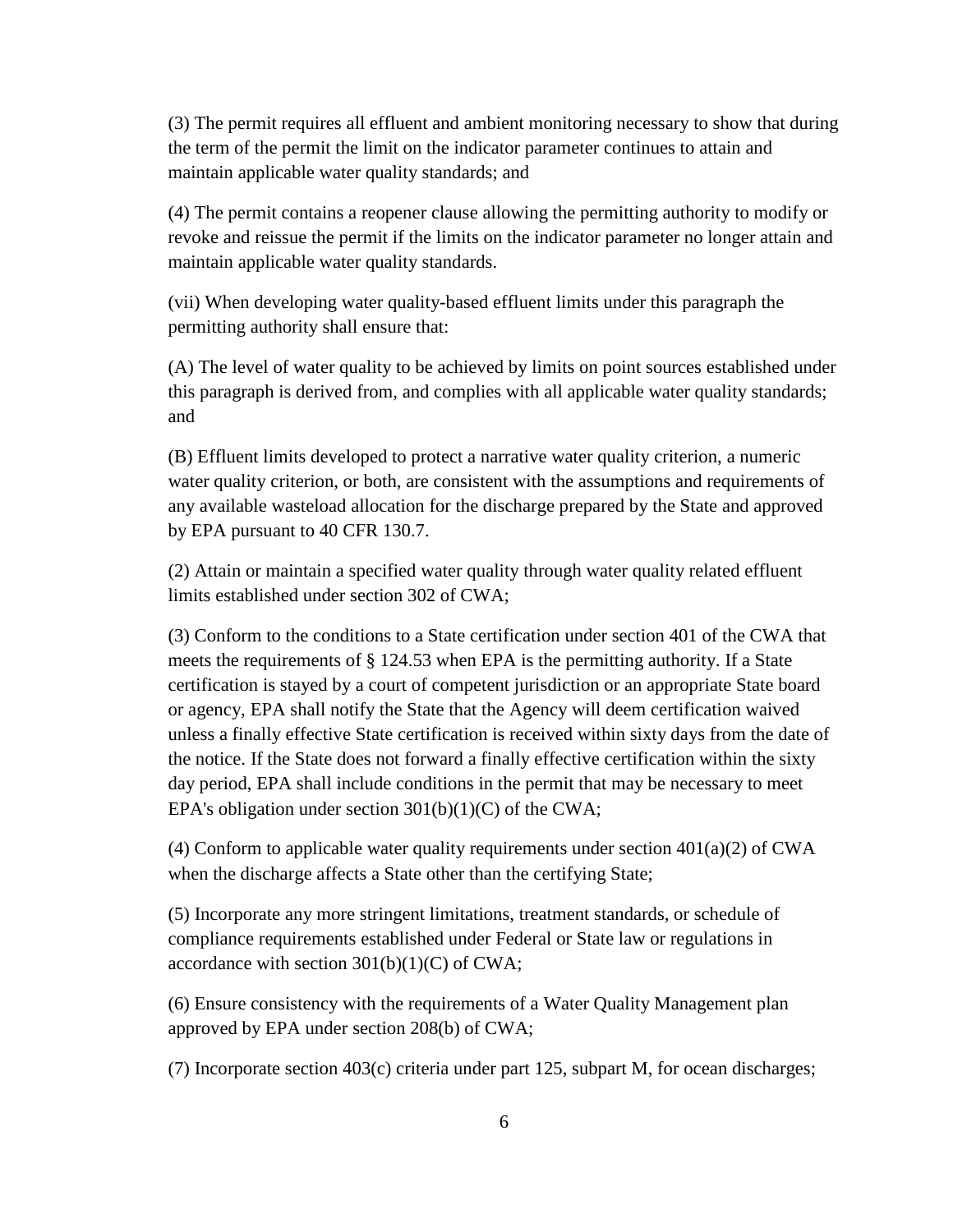(8) Incorporate alternative effluent limitations or standards where warranted by "fundamentally different factors," under 40 CFR part 125, subpart D;

(9) Incorporate any other appropriate requirements, conditions, or limitations (other than effluent limitations) into a new source permit to the extent allowed by the National Environmental Policy Act, 42 U.S.C. 4321 et seq. and section 511 of the CWA, when EPA is the permit issuing authority. (See  $\S$  122.29(c)).

#### **40 C.F.R. § 123.25(a)(31)**

(a) All State Programs under this part must have legal authority to implement each of the following provisions and must be administered in conformance with each, except that States are not precluded from omitting or modifying any provisions to impose more stringent requirements:

 **\*\*\*** 

 $(31)$  § 124.17(a) and (c)--(Response to comments);

## **40 C.F.R. § 124.17(a)**

(a) (Applicable to State programs, see §§ 123.25 (NPDES), 145.11 (UIC), 233.26(404), and 271.14 (RCRA).) At the time that any final permit decision is issued under § 124.15, the Director shall issue a response to comments. States are only required to issue a response to comments when a final permit is issued. This response shall:

 (1) Specify which provisions, if any, of the draft permit have been changed in the final permit decision, and the reasons for the change; and

 (2) Briefly describe and respond to all significant comments on the draft permit or the permit application (for section 404 permits only) raised during the public comment period, or during any hearing.

### **Illinois Environmental Protection Act, 415 ILCS 5/2 (b) & (c)**

(b) It is the purpose of this Act, as more specifically described in later sections, to establish a unified, state-wide program supplemented by private remedies, to restore, protect and enhance the quality of the environment, and to assure that adverse effects upon the environment are fully considered and borne by those who cause them.

 (c) The terms and provisions of this Act shall be liberally construed so as to effectuate the purposes of this Act as set forth in subsection (b) of this Section, but to the extent that this Act prescribes criminal penalties, it shall be construed in accordance with the Criminal Code of 2012.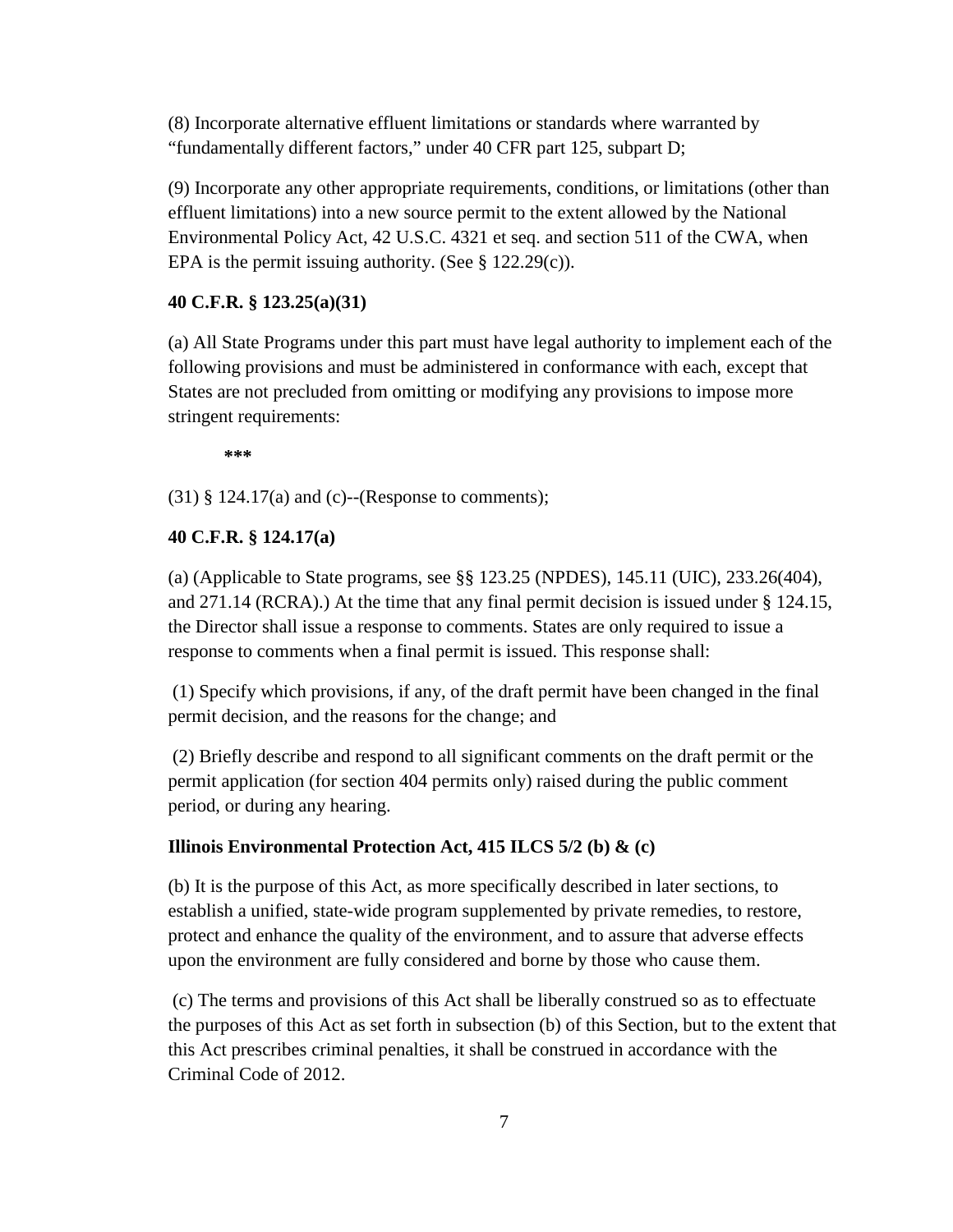#### **Illinois Environmental Protection Act, 415 ILCS 5/11(a), (b) & (c)**

(a) The General Assembly finds:

(1) that pollution of the waters of this State constitutes a menace to public health and welfare, creates public nuisances, is harmful to wildlife, fish, and aquatic life, impairs domestic, agricultural, industrial, recreational, and other legitimate beneficial uses of water, depresses property values, and offends the senses;

(2) that the Federal Water Pollution Control Act, as now or hereafter amended, provides for a National Pollutant Discharge Elimination System (NPDES) to regulate the discharge of contaminants to the waters of the United States;

(3) that the Safe Drinking Water Act (P.L. 93-523), as amended, provides for an Underground Injection Control (UIC) program to regulate the underground injection of contaminants;

(4) that it would be inappropriate and misleading for the State of Illinois to issue permits to contaminant sources subject to such federal law, as well as State law, which do not contain such terms and conditions as are required by federal law, or the issuance of which is contrary to federal law;

(5) that the Federal Water Pollution Control Act, as now or hereafter amended, provides that NPDES permits shall be issued by the United States Environmental Protection Agency unless (a) the State is authorized by and under its law to establish and administer its own permit program for discharges into waters within its jurisdiction, and (b) pursuant to such federal Act, the Administrator of the United States Environmental Protection Agency approves such State program to issue permits which will implement the provisions of such federal Act;

(6) that Part C of the Safe Drinking Water Act (P.L. 93-523), as amended, provides that the United States Environmental Protection Agency shall implement the UIC program authorized therein unless (a) the State is authorized by and under its law to establish and administer its own UIC program, and (b) pursuant to such federal Act, the Administrator of the United States Environmental Protection Agency approves such State program which will implement the provisions of such federal Act;

(7) that it is in the interest of the People of the State of Illinois for the State to authorize such NPDES and UIC programs and secure federal approval thereof, and thereby to avoid the existence of duplicative, overlapping or conflicting state and federal statutory permit systems;

(8) that the federal requirements for the securing of such NPDES and UIC permit program approval, as set forth in the Federal Water Pollution Control Act, as now or hereafter amended, and in the Safe Drinking Water Act (P.L. 93-523), as amended, respectively, and in regulations promulgated by the Administrator of the United States Environmental Protection Agency pursuant thereto are complex and detailed, and the General Assembly cannot conveniently or advantageously set forth in this Act all the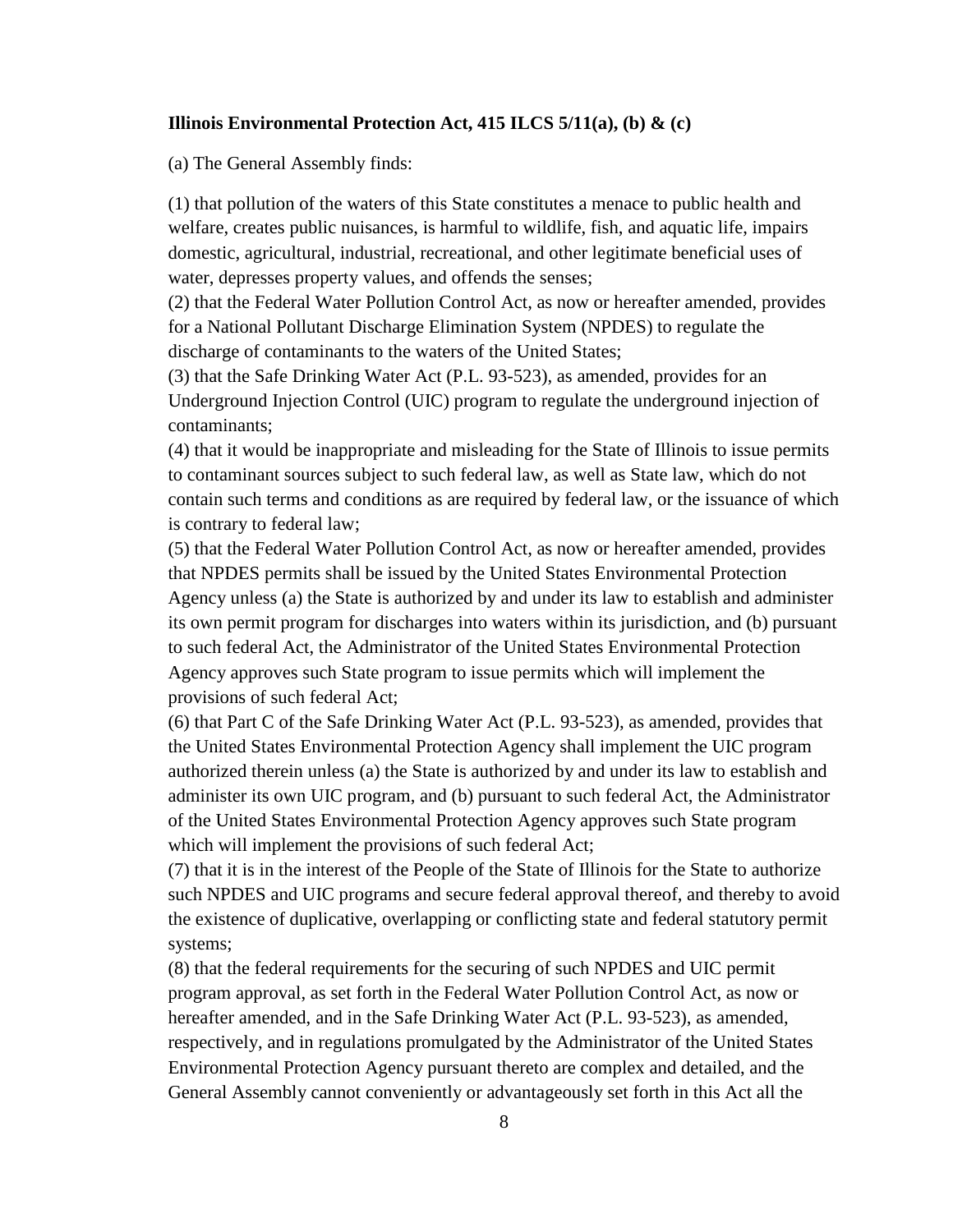requirements of such federal Act or all regulations which may be established thereunder.

 (b) It is the purpose of this Title to restore, maintain and enhance the purity of the waters of this State in order to protect health, welfare, property, and the quality of life, and to assure that no contaminants are discharged into the waters of the State, as defined herein, including, but not limited to, waters to any sewage works, or into any well, or from any source within the State of Illinois, without being given the degree of treatment or control necessary to prevent pollution, or without being made subject to such conditions as are required to achieve and maintain compliance with State and federal law; and to authorize, empower, and direct the Board to adopt such regulations and the Agency to adopt such procedures as will enable the State to secure federal approval to issue NPDES permits pursuant to the provisions of the Federal Water Pollution Control Act, as now or hereafter amended, and federal regulations pursuant thereto and to authorize, empower, and direct the Board to adopt such regulations and the Agency to adopt such procedures as will enable the State to secure federal approval of the State UIC program pursuant to the provisions of Part C of the Safe Drinking Water Act (P.L. 93- 523), as amended, and federal regulations pursuant thereto.

 (c) The provisions of this Act authorizing implementation of the regulations pursuant to an NPDES program shall not be construed to limit, affect, impair, or diminish the authority, duties and responsibilities of the Board, Agency, Department or any other governmental agency or officer, or of any unit of local government, to regulate and control pollution of any kind, to restore, to protect or to enhance the quality of the environment, or to achieve all other purposes, or to enforce provisions, set forth in this Act or other State law or regulation.

### **35 Ill. Adm. Code 304.105**

In addition to the other requirements of this Part, no effluent shall, alone or in combination with other sources, cause a violation of any applicable water quality standard. When the Agency finds that a discharge which would comply with effluent standards contained in this Part would cause or is causing a violation of water quality standards, the Agency shall take appropriate action under Section 31 or Section 39 of the Act to require the discharge to meet whatever effluent limits are necessary to ensure compliance with the water quality standards. When such a violation is caused by the cumulative effect of more than one source, several sources may be joined in an enforcement or variance proceeding, and measures for necessary effluent reductions will be determined on the basis of technical feasibility, economic reasonableness and fairness to all dischargers.

### **35 Ill. Adm. Code 309.141(d)**

In establishing the terms and conditions of each issued NPDES Permit, the Agency shall apply and ensure compliance with all of the following, whenever applicable: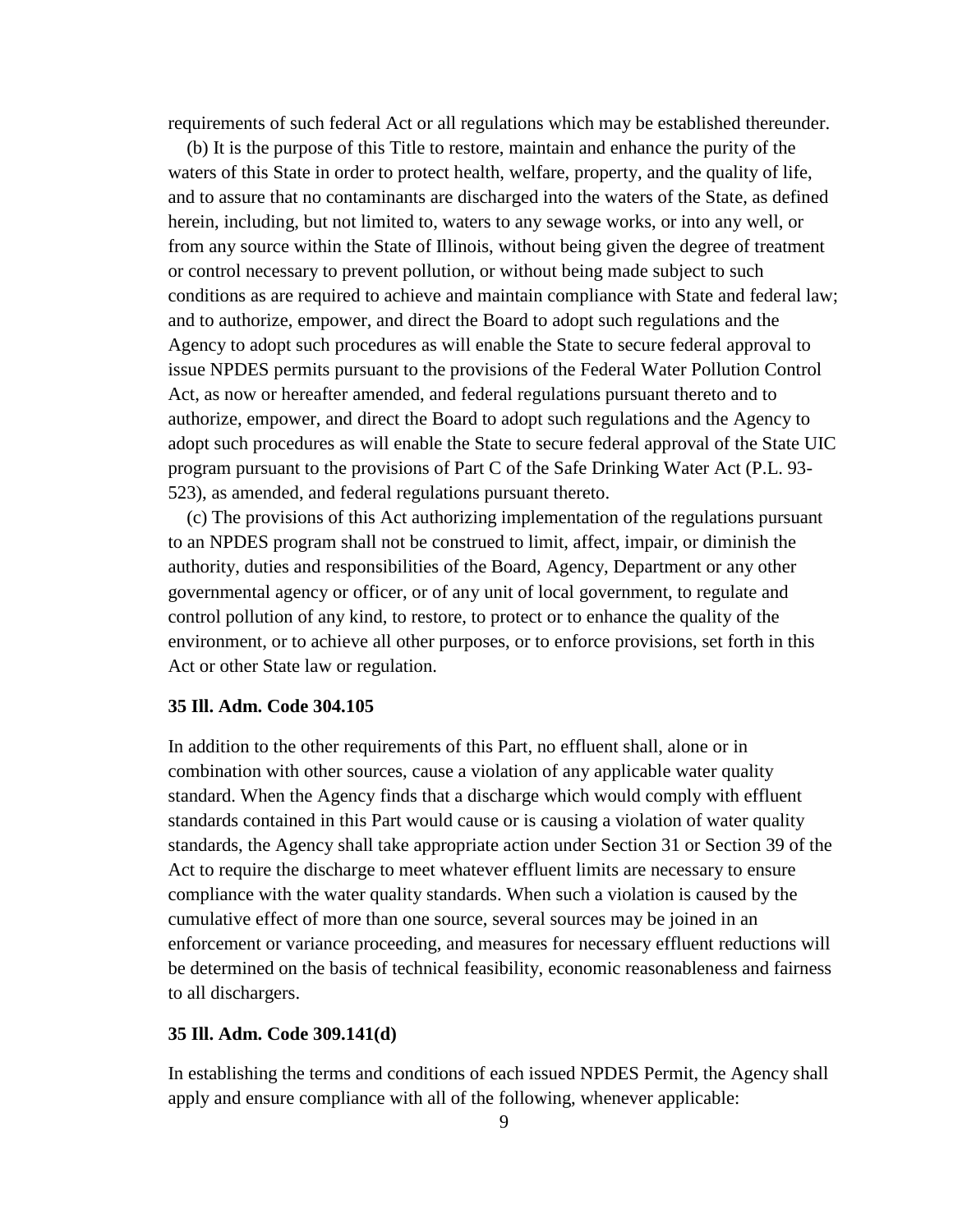d) Any more stringent limitation, including those:

1) necessary to meet water quality standards, treatment standards, or schedules of compliance, established pursuant to any Illinois statute or regulation (under authority preserved by Section 510 of the CWA),

2) necessary to meet any other federal law or regulation, or

3) required to implement any applicable water quality standards, such limitations to include any legally applicable requirements necessary to implement total maximum daily loads established pursuant to Section 303(d) of the CWA and incorporated in the continuing planning process approved under Section 303(e) of the CWA and any regulations or guidelines issued pursuant thereto;

### **35 Ill. Adm. Code 309.143**

a) Effluent limitations must control all pollutant or pollutant parameters (either conventional, nonconventional, or toxic pollutants) which the Agency determines are, or may be, discharged at a level which will cause, have the reasonable potential to cause, or contribute to an excursion above any State water quality standard, including State narrative criteria for water quality. When determining whether a discharge causes, has the reasonable potential to cause or contributes to an in-stream excursion above a narrative or numeric criteria within a State water quality standard, the Agency shall use procedures which account for existing controls on point and nonpoint sources of pollution, the variability of the pollutant or pollutant parameter in the effluent, the sensitivity of the species to toxicity testing (when evaluating whole effluent toxicity), and, where appropriate, the dilution of the effluent in the receiving water.

#### **35 Ill. Adm. Code 166.192(4) & (5)**

a) Responsiveness summary shall be prepared by the Agency. The responsiveness summary shall include:

```
***
```
 4) A summary of all the views, significant comments, criticisms, and suggestions, whether written or oral, submitted at the hearing or during the time the hearing record was open;

5) The Agency's specific response to all significant comments, criticisms, and suggestions;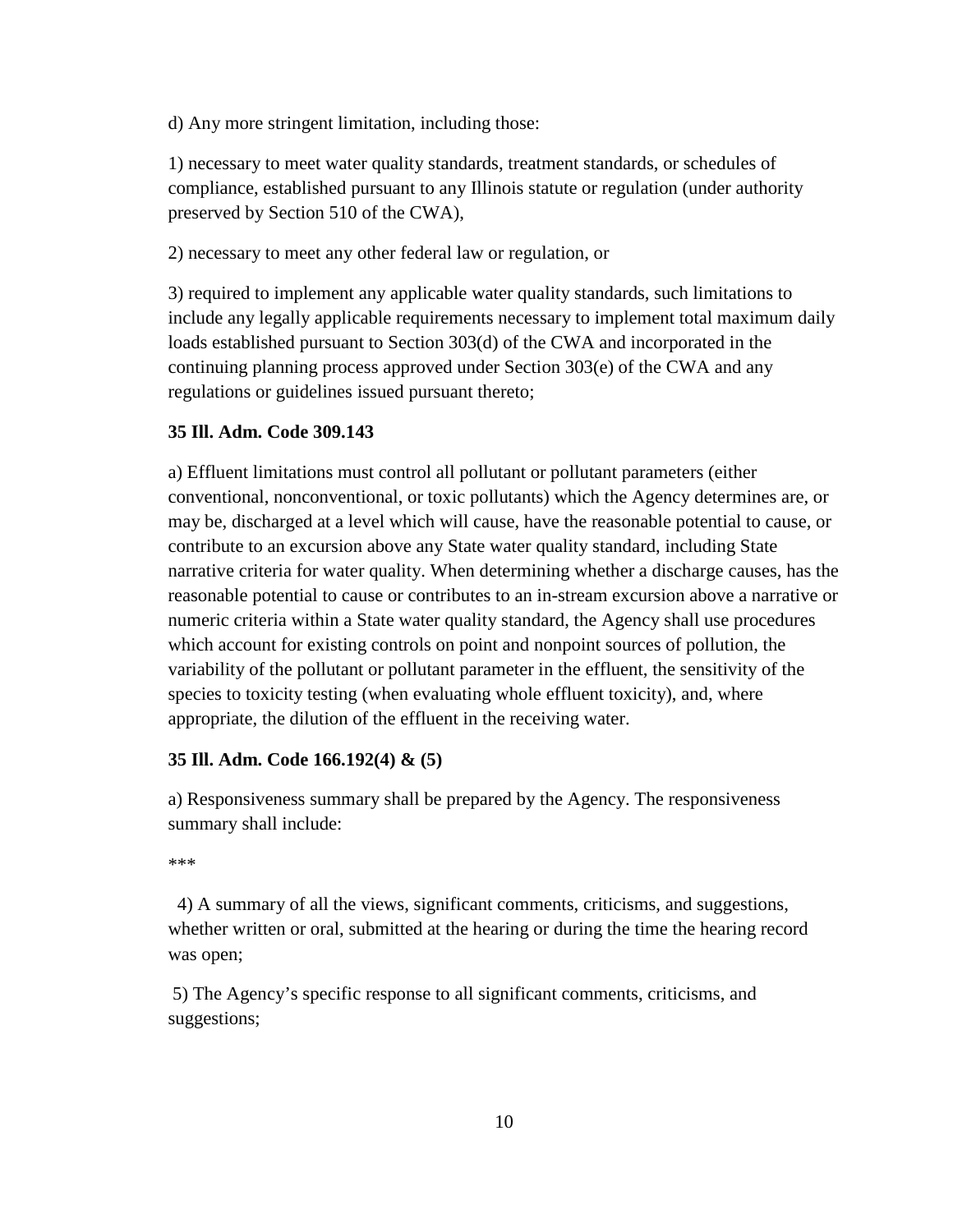### **STATEMENT OF FACTS**

## 1. The Draft Permits and the Citizens' Comments

 IEPA gave public notice of draft renewed NPDES permits in November 2009. IEPA R. 2015, 2506, 3043. Citizens submitted pre- and post-hearing comments in 2009 and 2010 on the Permits and testified at the public hearing on March 9, 2010. R. 46-52, 144-50, IEPA R. 2051-2062, 2520-2526, 3073-3080 (initial comments); IEPA R. 3399- 3425, 3477-3494 (hearing testimony); R. 55-67, 152-63, IEPA R. 5365-5377 (posthearing comments) (collectively, "Comments").

In their Comments, Citizens discussed, *inter alia*, how phosphorus pollution from the Plants is causing or contributing to non-compliance with applicable water quality standards. R. 48-51, IEPA R. 5370-1. The water quality standards cited were those involving (i) depression of dissolved oxygen levels below numeric levels prescribed in applicable water quality standards, and (ii) violation of the applicable narrative "offensive conditions" and "unnatural sludge" standards set forth at 35 Ill. Adm. Code 302.203 and 302.403, (hereinafter collectively "offensive conditions/unnatural growth standards") which prohibit, *inter alia*, plant or algal growth of other than natural origin.<sup>2</sup> R. 49, 60, 146, 157, IEPA R. 5370.

<sup>&</sup>lt;sup>2</sup> The "offensive conditions" standard applies to general use waters, requiring them to be free from plant or algal growth of other than natural origin. 35 Ill. Adm. Code 302.203. The "unnatural sludge" standard applies to secondary contact and indigenous aquatic life waters, which must be free from unnatural plant or algal growth. 35 Ill. Adm. Code 302.403. Illinois' general use water quality standard for dissolved oxygen requires maintenance of oxygen concentrations to protect aquatic life in most Illinois waters. 35 Ill. Adm. Code 302.206. Illinois' dissolved oxygen standards for secondary contact and indigenous aquatic life waters set minimum thresholds for dissolved oxygen for certain Chicago area waters. 35 Ill. Adm. Code 302.405.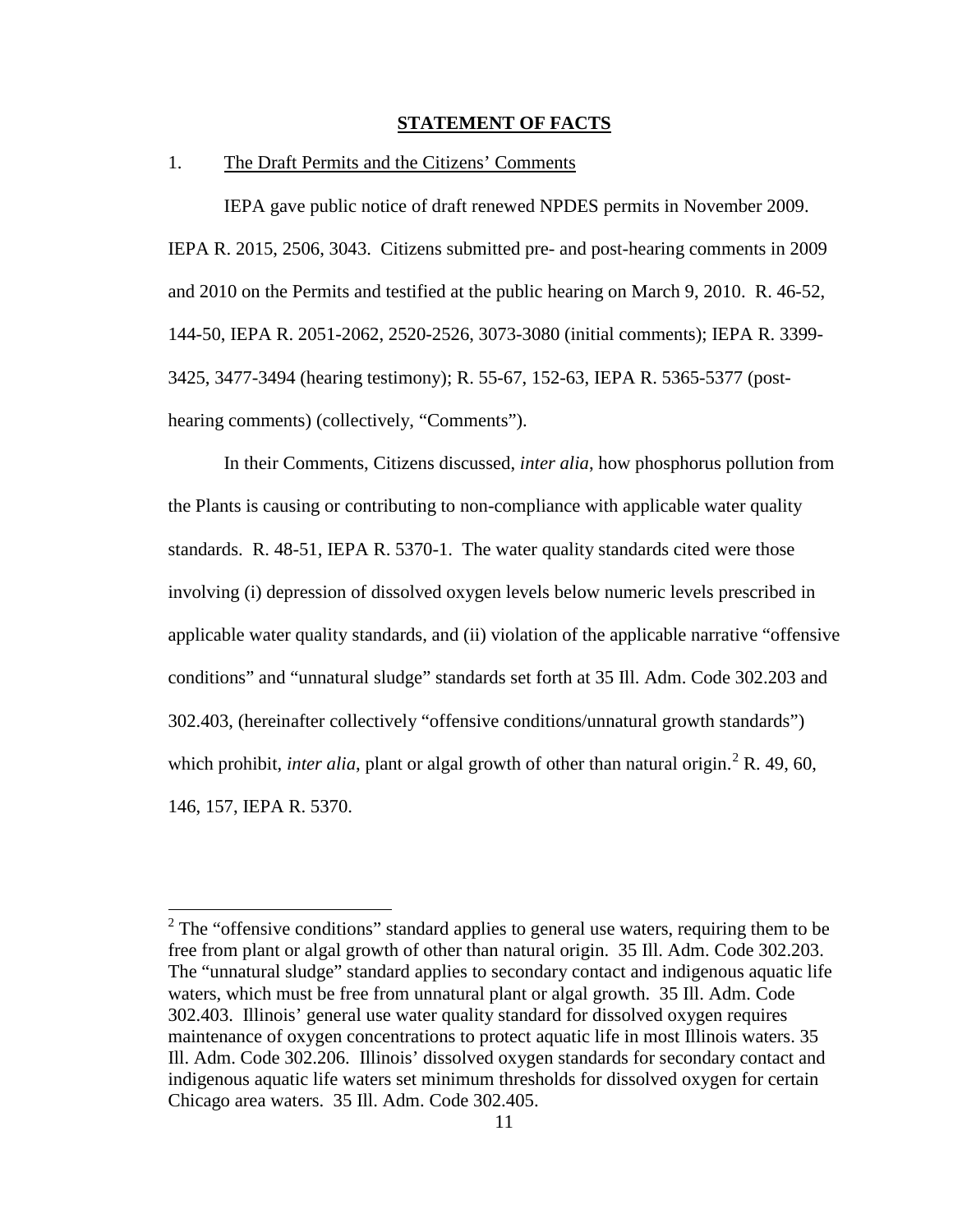The Citizens objected to the lack of phosphorus and nitrogen limits in the permits necessary to prevent these water quality standards violations, based upon requirements in the Clean Water Act (33 U.S.C. § 1312) and Illinois law (35 Ill. Adm. Code 304.105,  $309.141(d)(1)$  and  $(2)$ ,  $\&$   $309.143(a)$ ) that such limits be included. The Citizens asked that water quality-based effluent limits ("WQBELs") be established in permits at levels that are sufficiently stringent to prevent such violations, as required by law. IEPA R. 3398-425, 5365-77. The Citizens further requested in the alternative that, if IEPA did not place enforceable numeric limits on phosphorus and nitrogen discharges in the Permits that were sufficiently stringent to prevent violations of water quality standards, IEPA at least should require that studies be done to determine the proper limits on phosphorus and nitrogen discharges in the future. R. 62-3, 159-60, IEPA R. 5372.

In support of their Petition, the Citizens presented scientific testimony and documentation of the following:

- *Impact of phosphorus and nitrogen levels on algal and plant growth.* The Citizens presented scientific documentation on how high levels of phosphorus and nitrogen discharged by the Plants cause or contribute to growth of excess levels of algae and plants in both receiving and downstream waters. Further, the Citizens documented high phosphorus levels and excess algal and plant growth in the Chicago Area Waterways (or "CAWS"), the Lower Des Plaines River, and the Illinois River. R. 61-62, 158-59, IEPA R. 4719-23, 4735, 5370-72.
- *Impact of excess algal and plant growth on oxygen levels*. The Citizens presented scientific information and expert opinion detailing the relationship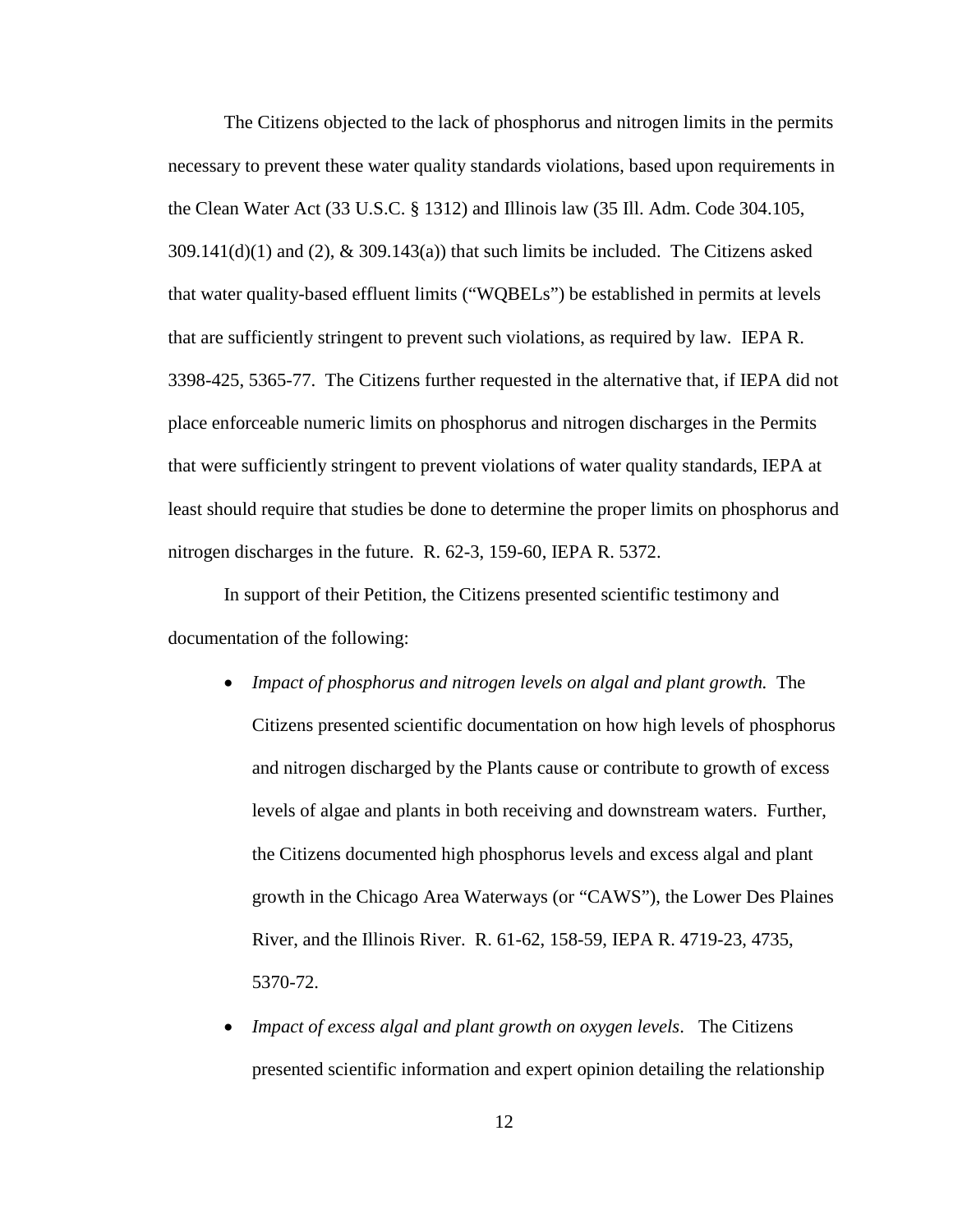between excess phosphorus and depressed oxygen levels in receiving waters and downstream waters. This information shows that the excess algal and plant growth, which are caused or contributed to by high phosphorus levels, in turn leads to wide fluctuations in dissolved oxygen levels over a 24-hour period, as the plants and algae produce oxygen during daytime hours and breathe it in at night. During the nighttime hours, dissolved oxygen levels plummet to well below the required minimum levels set forth in applicable water quality standards. The Citizens documented that phosphorus from the Plants is contributing to depressed levels of dissolved oxygen as far away as the Gulf of Mexico. IEPA R. 4712-47.

- *IEPA impairment findings*. The Citizens summarized findings by IEPA that the receiving waters are impaired for aquatic life, with phosphorus and low dissolved oxygen listed as potential causes. R. 49, 61-62, 158-59, IEPA R. 5370-72.
- *Levels of phosphorus correlated with algal and plant growth*. The Citizens offered expert testimony, scientific treatises, and water quality criteria developed by the United States Environmental Protection Agency ("U.S. EPA") and other states showing that levels of phosphorus in the water bodies need to be far below 1.0 mg/L in order to prevent violations of the dissolved oxygen and offensive conditions/unnatural growth standards. IEPA R. 4385, 4714, 5371.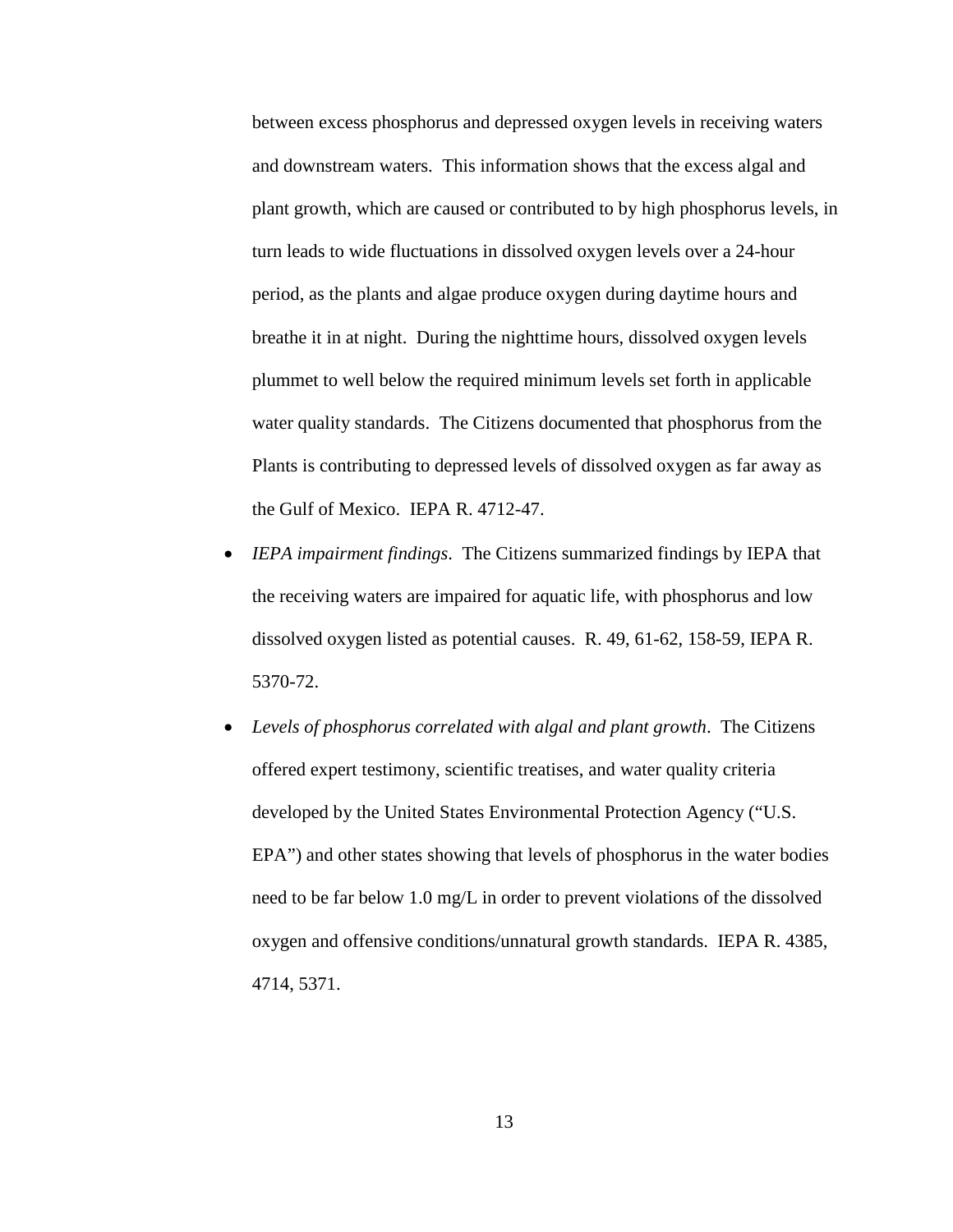## 2. IEPA Consideration of the Final Permits

After the close of the public comment period and following review of data supplied by MWRD, U.S. EPA officials stated that IEPA should conduct a "reasonable potential" analysis<sup>3</sup> of the effects of MWRD phosphorus discharges on water quality in light of the numerous waters that had been listed as potentially impaired by phosphorus. IEPA R. 463-64, 482-83, 488-89. IEPA and U.S. EPA then made a joint plan for an extensive study of the effects of MWRD phosphorus discharges that was detailed in a group of documents in early October 2011. IEPA R. 1112-57. This plan listed the violations of dissolved oxygen standards and offensive conditions/unnatural growth in some of the waters affected by the Plants. IEPA R. 1135-36.

Subsequently, through a letter dated October 26, 2011, MWRD told IEPA that it would be willing to treat its discharges of phosphorus from the Stickney and Calumet Plants to a 1.0 mg/L concentration level. $4$  IEPA R. 1160-66. However, plans to develop proper scientifically-based phosphorus limits continued for over a year after MWRD agreed to the 1.0 mg/L limit. The administrative record indicates that MWRD initially agreed to participate in such a "phosphorus impact" study, and that its monitoring and research department was working on a proposal as late as December 6, 2012. IEPA R. 1259-60. Later in December, 2012, however, MWRD decided that it did not want a phosphorus impact study because it did not "believe that the District performing such a study [would] be productive." IEPA R. 1273.

<sup>&</sup>lt;sup>3</sup> A reasonable potential analysis is a Clean Water Act requirement, the procedure for which is set forth at 40 CFR § 122.44 (d).

<sup>&</sup>lt;sup>4</sup> This letter was sent after Petitioners NRDC, Prairie Rivers Network and Sierra Club sent MWRD a Notice of Intent to Sue MWRD in U.S. District Court in a citizen suit enforcement action concerning permit violations associated with MWRD's phosphorus discharges on March 1, 2011. IEPA R. 1092-96.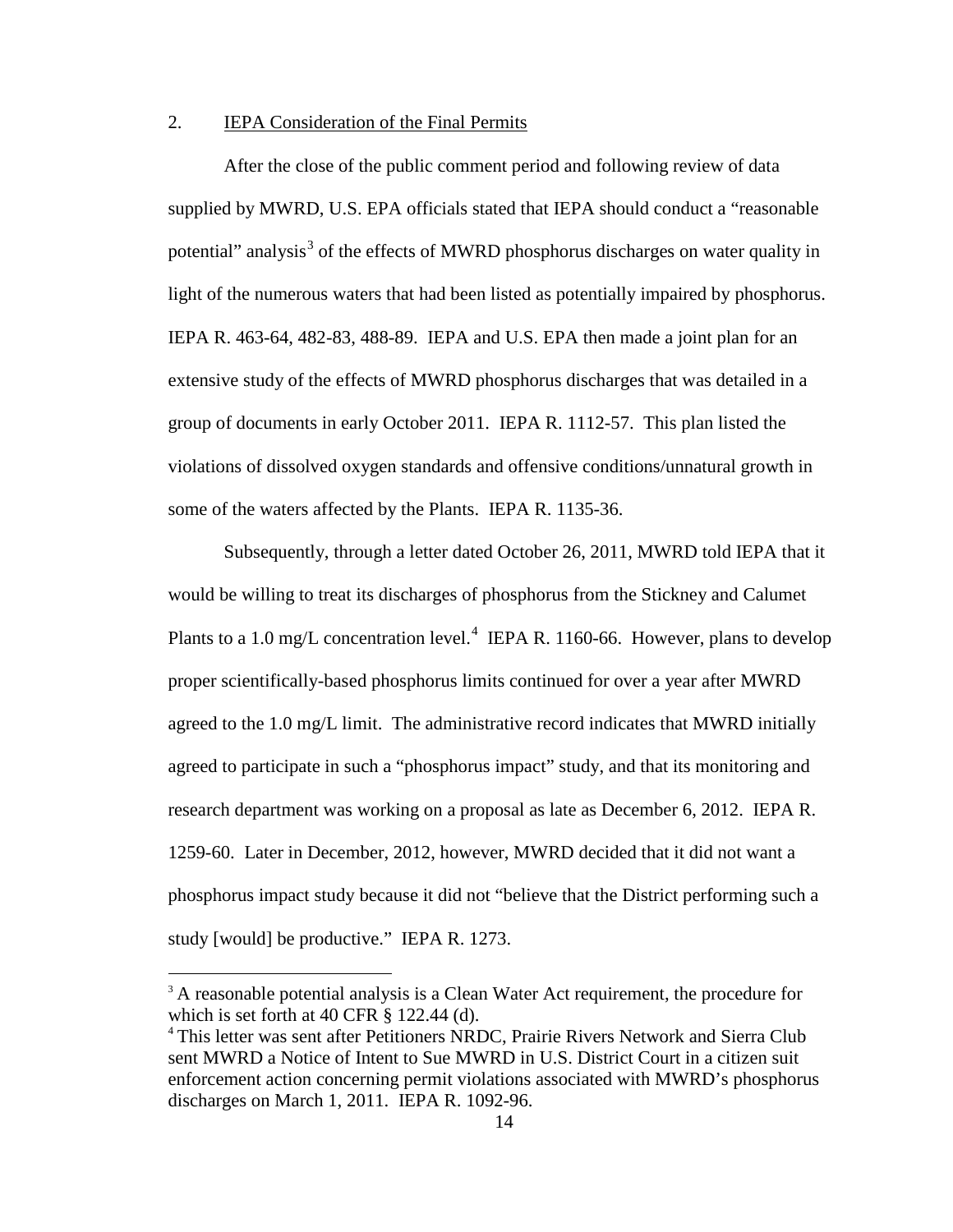MWRD also asserted, in a memo sent to IEPA on December 21, 2012, that the Agency's phosphorus impairment listings in waters receiving phosphorus pollution from the Plants were not scientifically justified; and further asserted that the algae-related impairments in segments of the Little Calumet (HA-05) and the North Shore Channel (HCCA-02) were "upstream" of its Plants and therefore not associated with them. IEPA R. 1274-76. During a May 16, 2013, conference call, U.S. EPA and IEPA agreed that MWRD's position that its phosphorus pollution was not a potential cause of aquatic life impairments and violations of water quality standards was incorrect. In a memo written after the May 16, 2013, conference, IEPA reaffirmed its findings that the Calumet-Sag Channel and the Chicago Sanitary and Ship Canal ("CSSC") were impaired, potentially by phosphorus, stating, "Permit fact sheet reflects current listed impairments and causative pollutants that IEPA verified and listed for each 303(d) cycle. There is no reason to alter permit fact sheets in response to MWRD's comments." IEPA R. 1303.

Regarding MWRD's contention that certain impaired segments in the Little Calumet River and the North Shore Channel were "upstream" of its Plants, U.S. EPA made clear that the Little Calumet segment HA-05, which is listed by IEPA as impaired by algal growth, does receive effluent from the Calumet Plant. (Email clarifying that Calumet plant discharges to two Little Calumet River segments: HA-05 and HA-04. IEPA R. 2576.) Also, in a PCB administrative proceeding to set water quality standards for Chicago area waterways, R08-09, which IEPA used in making its decisions on the Permits, IEPA R. 1318, MWRD presented expert testimony that both "upstream" segments—the Little Calumet River segment, HA-05, east of the Calumet Plant, and the North Shore Channel segment, HCCA-02, to the north of the O'Brien Plant discharge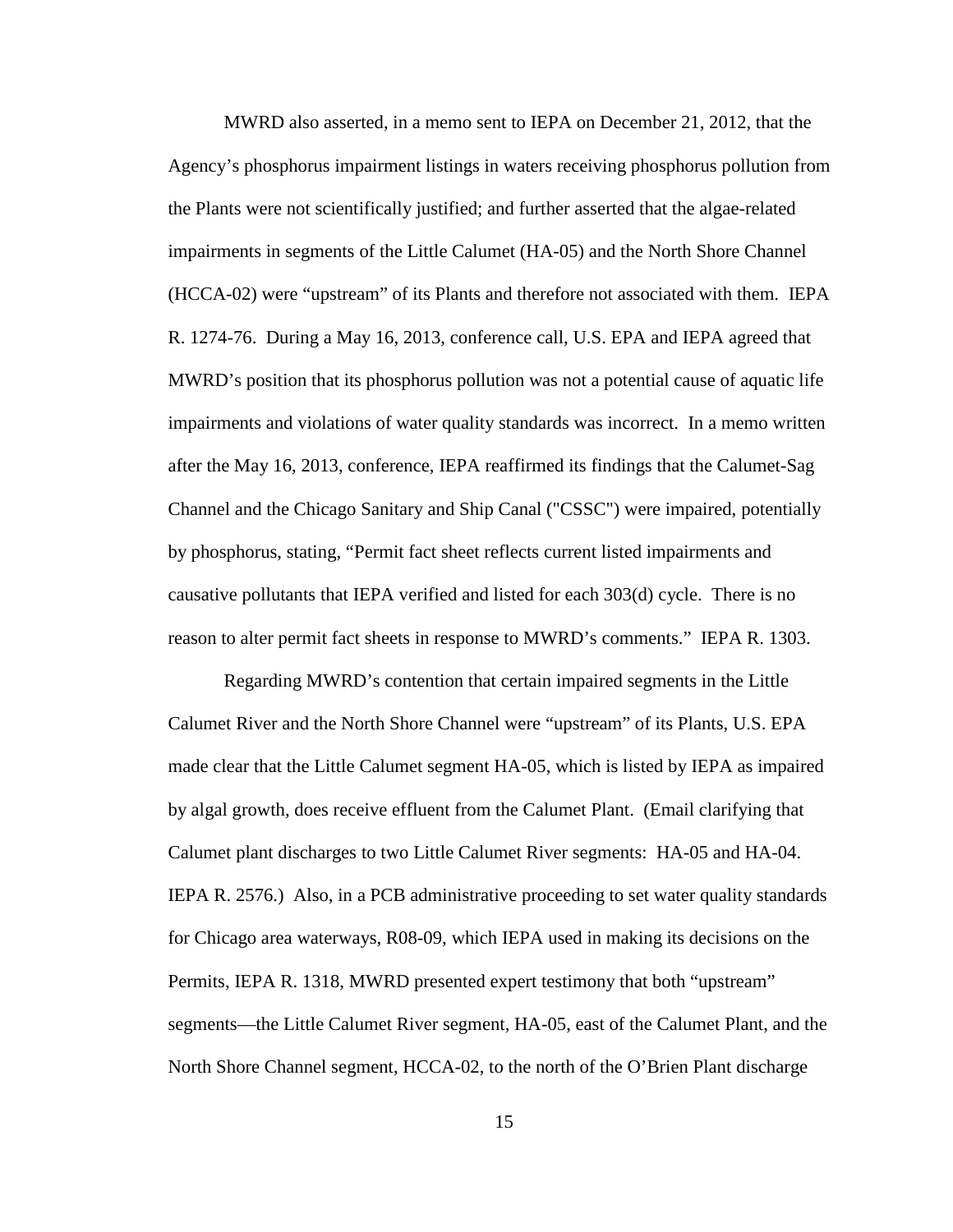point—actually receive flows from the Plants. A. 59-63, R. 576-80. The PCB accepted this evidence presented by MWRD in that proceeding on this point and found in its November 21, 2013 decision in R08-09(C) that portions of the Chicago Area Waterways system were subject to flow reversals. A. 35, R. 554.

3. The Final Permits and the Responsiveness Summary

On December 23, 2013, IEPA issued the final Permits. The Permits included only the 1.0 mg/L total phosphorus limit agreed to by MWRD. The Permits contained no requirement to perform a phosphorus impact study to develop scientifically-based limits. R. 114-42 (Calumet Permit); R. 19-44 (O'Brien Permit); and R. 211-36 (Stickney Permit).

Along with the permits, IEPA issued its Responsiveness Summary covering all three Plants. IEPA R. 1329-62. Concerning the Comments identifying phosphorusrelated impairments in waters of the Chicago Area Waterway System (CAWS) that receive phosphorus from the three Plants and the need for numeric limits stringent enough to prevent violations of water quality standards, the Responsiveness Summary states:

For the benefit of the hearing record, the 2012 draft Illinois Integrated Water Quality Report and Section 303(d) List status of the receiving waters for the three MWRDGC plants is as follows:

Terrence J. O'Brien – North Shore Channel (Stream Code HCCA-04) fully supporting Indigenous Aquatic Life Uses

Calumet – Little Calumet River (Stream Code HA-04) – fully supporting Indigenous Aquatic Life Uses

Stickney – Chicago Sanitary and Ship Canal (Stream Code GI-03) – Indigenous Aquatic Life Uses impaired with potential causes given as total phosphorus, dissolved oxygen (non-pollutant) and ammonia.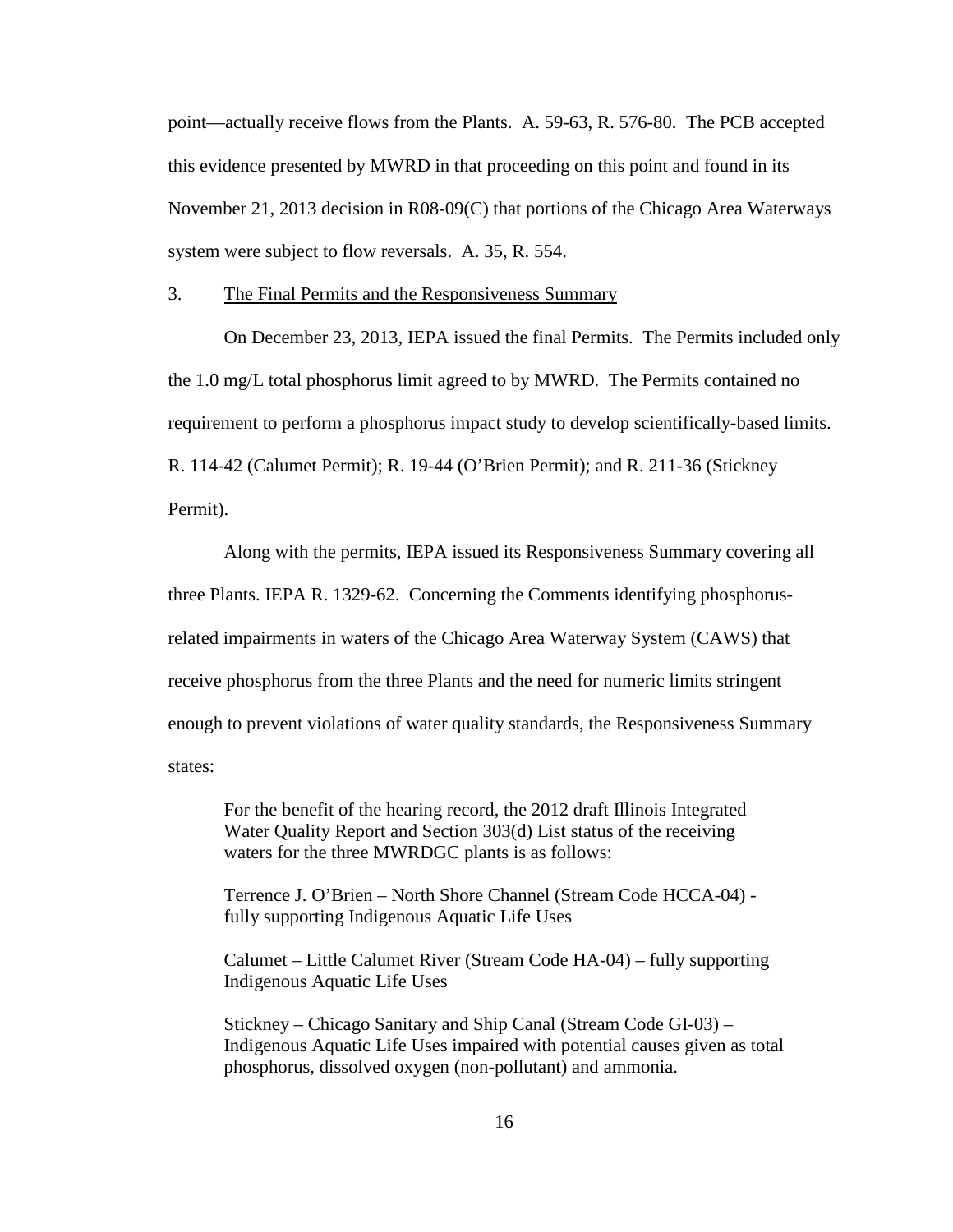Given that the North Shore Channel and Little Calumet River are fully supporting Indigenous Aquatic Life Uses, phosphorus is not a cause of impairment because no impairment exists in the stream segments directly receiving the discharges. The North Shore Channel is upstream of the Chicago Sanitary and Ship Canal, which has the aforementioned total phosphorus potential cause of impairment. Further downstream from the Little Calumet River, the Calumet Sag Channel is listed as impaired for Indigenous Aquatic Life Use with a potential cause given as total phosphorus. Therefore, it is true that at least one CAWS segment downstream of all three plants has a potential cause of impairment due to total phosphorus. The District has agreed to implement enhanced biological phosphorus removal at all three plants in order to achieve a monthly average Total Phosphorus limit of 1.0 mg/L.

#### IEPA R. 1333.

The Responsiveness summary did not discuss the purported "upstream" portions of the North Shore Channel (HCCA-02) and the Little Calumet (HA-05) that have repeatedly been found to be impaired by low dissolved oxygen and offensive conditions/unnatural growth.

The Responsiveness Summary sets forth no data or scientific analysis regarding whether the 1.0 mg/L limit is sufficiently stringent to protect against violations of the dissolved oxygen, offensive conditions/unnatural algal growth water quality standards. It also does not reference any of the Clean Water Act regulations, incorporated into Illinois law, requiring IEPA to ensure that water quality standards are not exceeded.

Finally, the Responsiveness Summary identifies the Citizens' comment that IEPA should limit nitrogen. IEPA R. 1332. However, it contains no response to this comment.

#### 4. The Proceedings before the PCB

In petitions before the PCB filed January 27, 2014, Citizens alleged, based upon law and documentation in the Permit record, that the Permits should be remanded because, *inter alia*, IEPA had failed to comply with Clean Water Act and Illinois law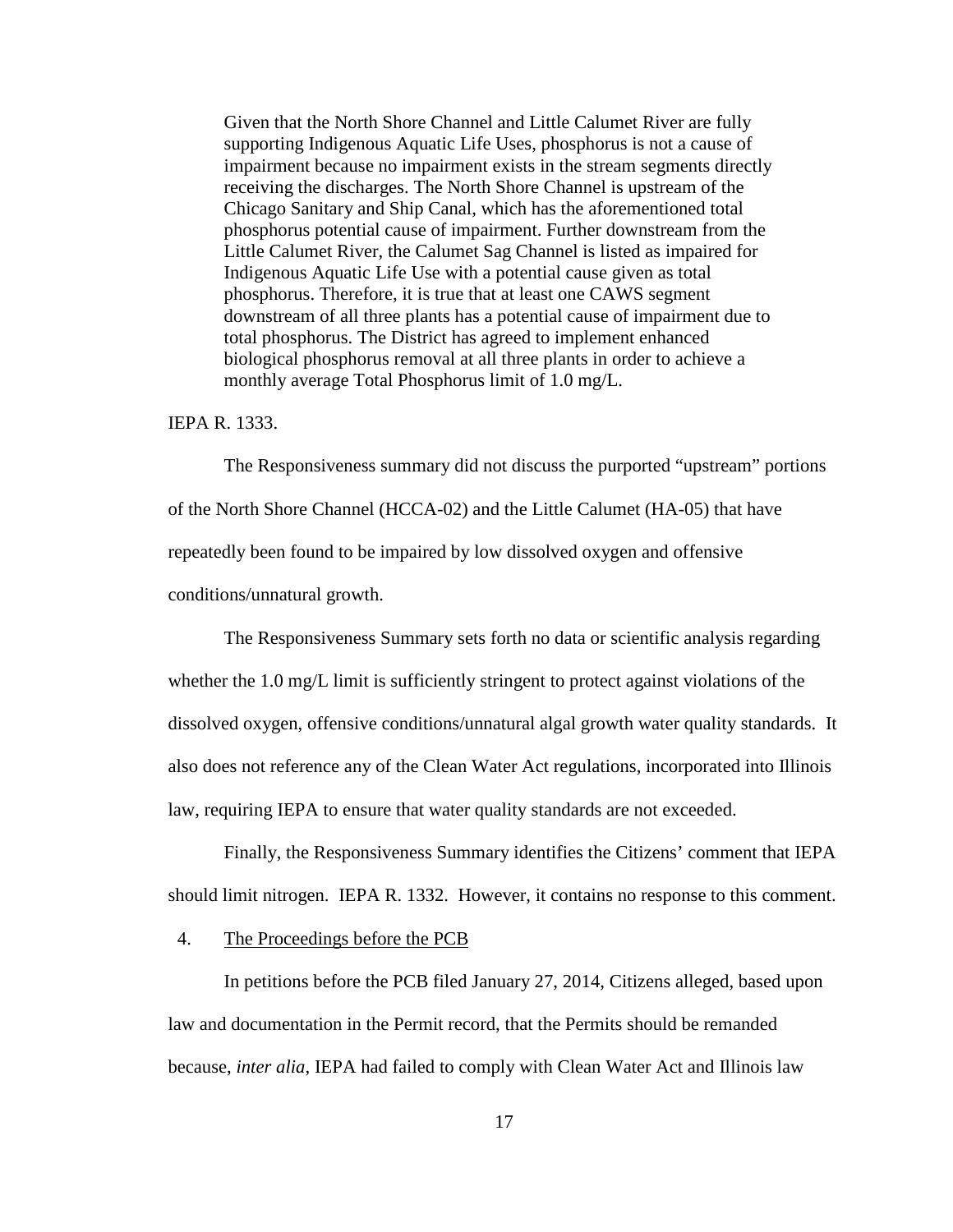requirements to establish a phosphorus limit in the Permits that is sufficiently stringent to ensure that there would not be violations of water quality standards caused by the phosphorus discharge. R. 1-68, 100-65, 195-260.

The parties cross-moved for summary judgment. R. 350-57, 392-408, 411-29. On December 18, 2014, the Citizens' motion was denied and the motions of the IEPA and MWRD were granted. The PCB issued an Opinion and Order. (PCB Opinion) A. 1-27, R. 508-35. The Citizens' motion for reconsideration was denied on March 5, 2015. A. 67-78, R. 625-36. This appeal timely followed.

#### **ARGUMENT**

## **I. SUMMARY OF ARGUMENT**

 A fundamental requirement of the Clean Water Act is that NPDES permits may not permit the discharge of pollutants that have the reasonable potential to cause or contribute to the violation of any applicable water quality standard. 33 U.S.C. § 1312, 40 C.F.R. § 122.44(d). To protect Illinois waters and to enable Illinois to assume control over NPDES permitting of Illinois discharges, the General Assembly enacted 415 ILCS 5/11, requiring incorporation of CWA requirements into the Illinois permitting program. Following this mandate, the PCB adopted regulations that require IEPA to place limits in permits that are sufficiently "stringent" to "ensure" that NPDES permits prevent discharges of a pollutant that, alone or in combination with other sources of pollution, has a reasonable potential to cause a violation of any water quality standard. 35 Ill. Adm. Code 304.105, 309.141(d)(1) and 309.143(a). IEPA must also "ensure" that NPDES permits are sufficiently stringent to comply with federal regulations. 35 Ill. Adm. Code 309.141(d)(2).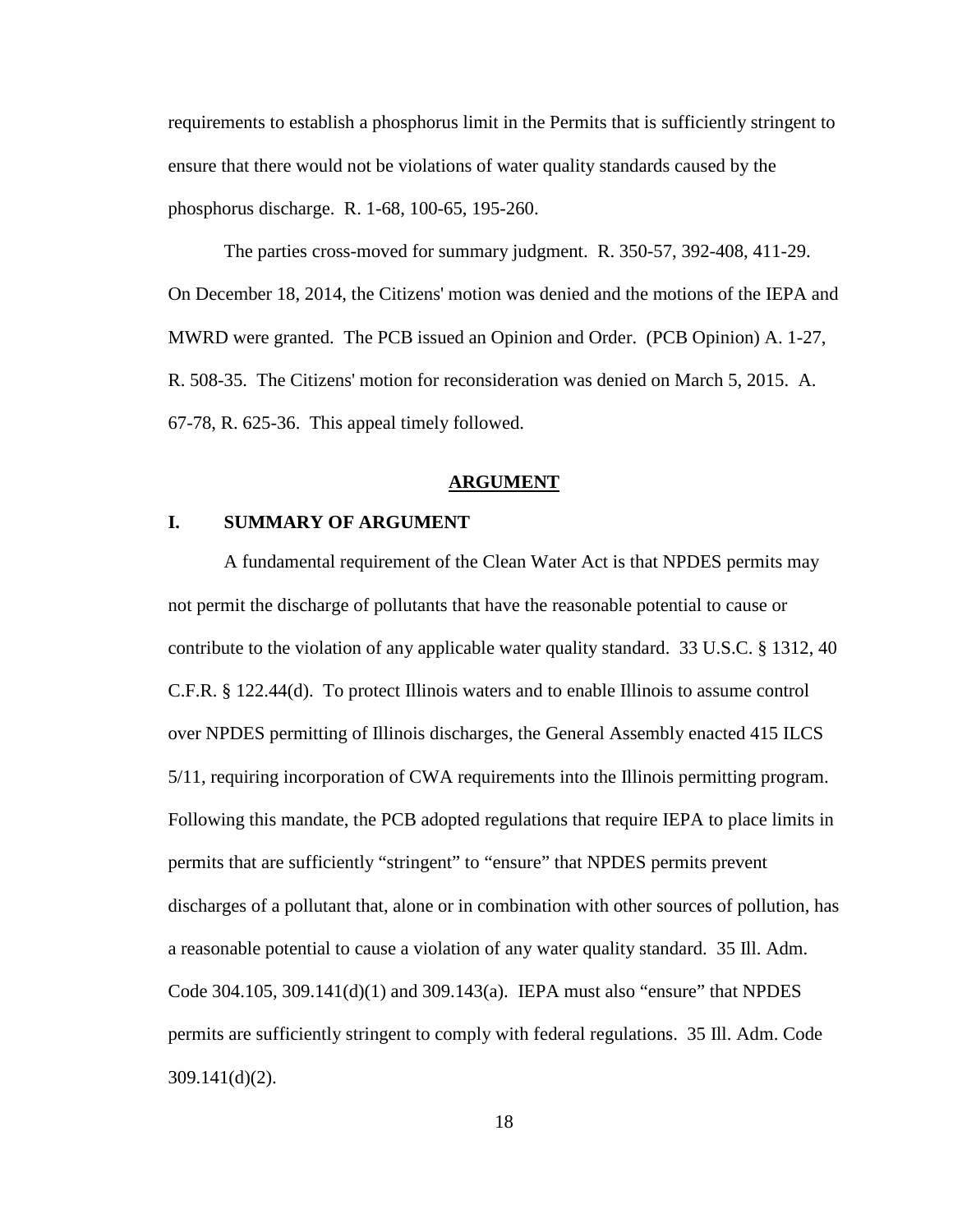One of the federal regulations with which IEPA must "ensure" compliance, 40 C.F.R. § 122.44(d), requires, among other things, that state permitting agencies determine whether there is a reasonable potential for any pollutant to cause violations of water quality standards. If there is, the agency must place a numeric limit on the discharge of the pollutant calculated to prevent violations of water quality standards from occurring.

 Here, the record is clear that there was a reasonable potential for phosphorus discharges from the Plants to cause a violation of applicable water quality standards regarding dissolved oxygen and offensive conditions/unnatural growth. In fact, there is far more than evidence of a potential—there is evidence in the form of findings by IEPA biologists that the water quality standards *already are* being violated in numerous water bodies receiving phosphorus pollution from the Plants.

 Thus, IEPA was obligated to perform a reasonable potential analysis to determine what numeric limits on the discharge of phosphorus would be stringent enough to ensure that water quality standard violations would not occur. However, instead of making this determination, IEPA placed a 1.0 mg/L limit in the Permits simply because that was the limit to which MWRD agreed. IEPA has never even pretended that the 1.0 mg/L limit was based on a calculation of the limit necessary to prevent phosphorus pollution from causing violations of water quality standards. The IEPA Responsiveness Summary acknowledges that MWRD's request was the basis for choosing 1.0 mg/L as the limit. Moreover, all the evidence in the record shows that the 1.0 mg/L limit is far from sufficiently stringent to protect against the types of water quality impairments known to be caused by phosphorus pollution.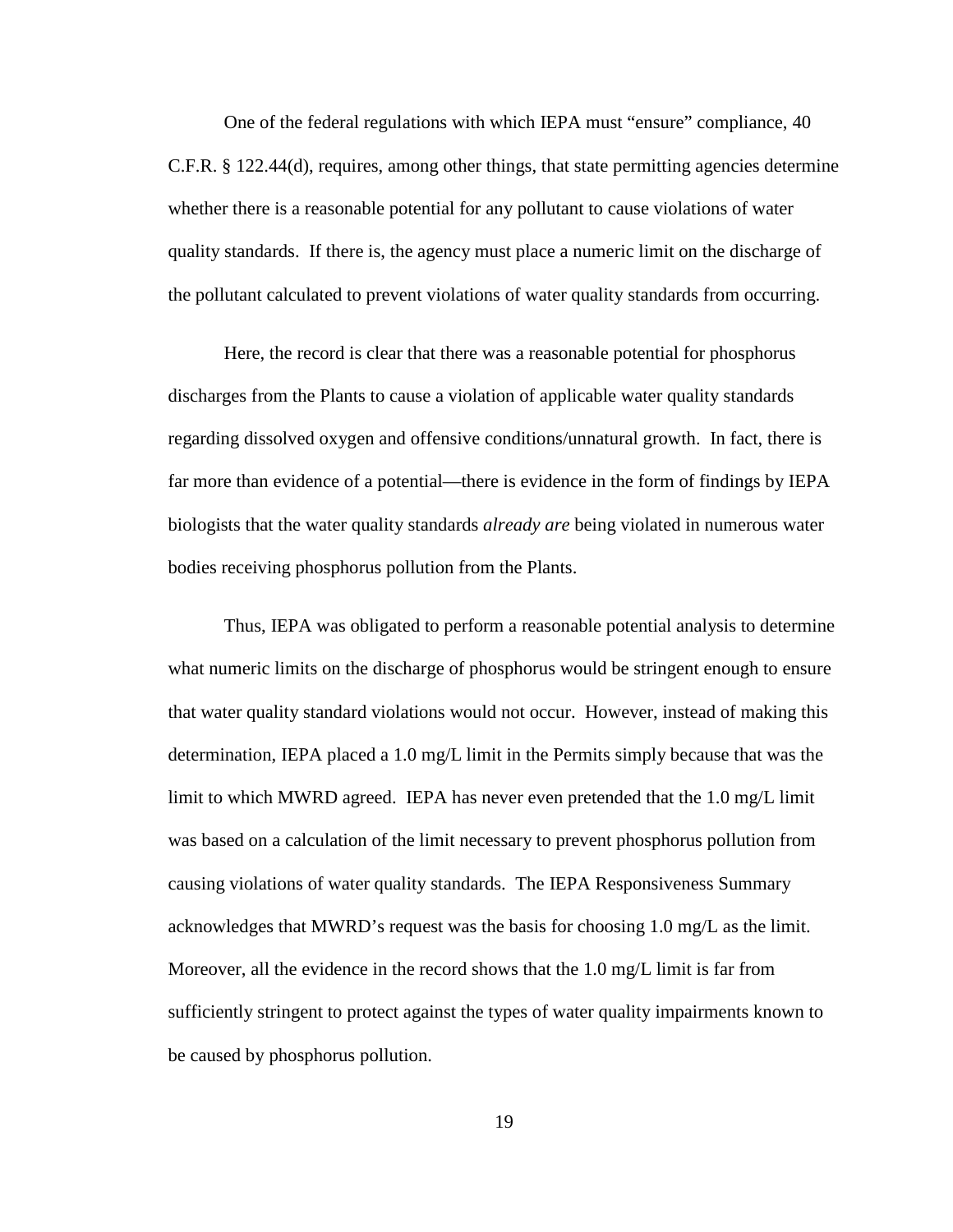The PCB Opinion contains nothing to indicate whether or how the PCB concluded that IEPA had ensured that phosphorus discharges would not cause violations of water quality standards. The PCB cites nothing in the record that suggests that the 1.0 mg/L limit is sufficiently stringent, because there *is* nothing. Further, the PCB Opinion never even mentions the key federal regulation, 40 C.F.R. § 122.44(d), with which IEPA was required to "ensure" compliance under 35 Ill. Adm. Code 309.141(d)(2).

Additionally, the PCB Opinion contains statements concerning factual matters that are not supported by anything in the record and that are, in fact, completely contradicted by it. In so doing, the PCB was not only factually incorrect, but applied the incorrect summary judgment standard—*i.e.,* it did not construe all facts and inferences in favor of Citizens. After stating that certain matters were subject to "dispute," A. 17, R. 524, it granted summary judgment.

Because there is absolutely no evidence in the record to support conclusions 1) that IEPA ever calculated what phosphorus limits are stringent enough to protect against violations of water quality standards; 2) that a limit of 1.0 mg/L ensures that discharges of phosphorus allowed by the Permits will not cause or contribute to violations of water quality standards in compliance with 35 Ill. Adm. Code  $304.105$ ,  $309.141(d)(1)$  or  $309.143(a)$ ; or 3) that IEPA complied with 35 Ill. Adm. Code  $309.141(d)(2)$  by ensuring compliance with federal regulation 40 C.F.R. § 122.44(d), the PCB decision must be reversed and the Permits remanded to IEPA for calculation of science-based numeric phosphorus limits that comply with the law.

20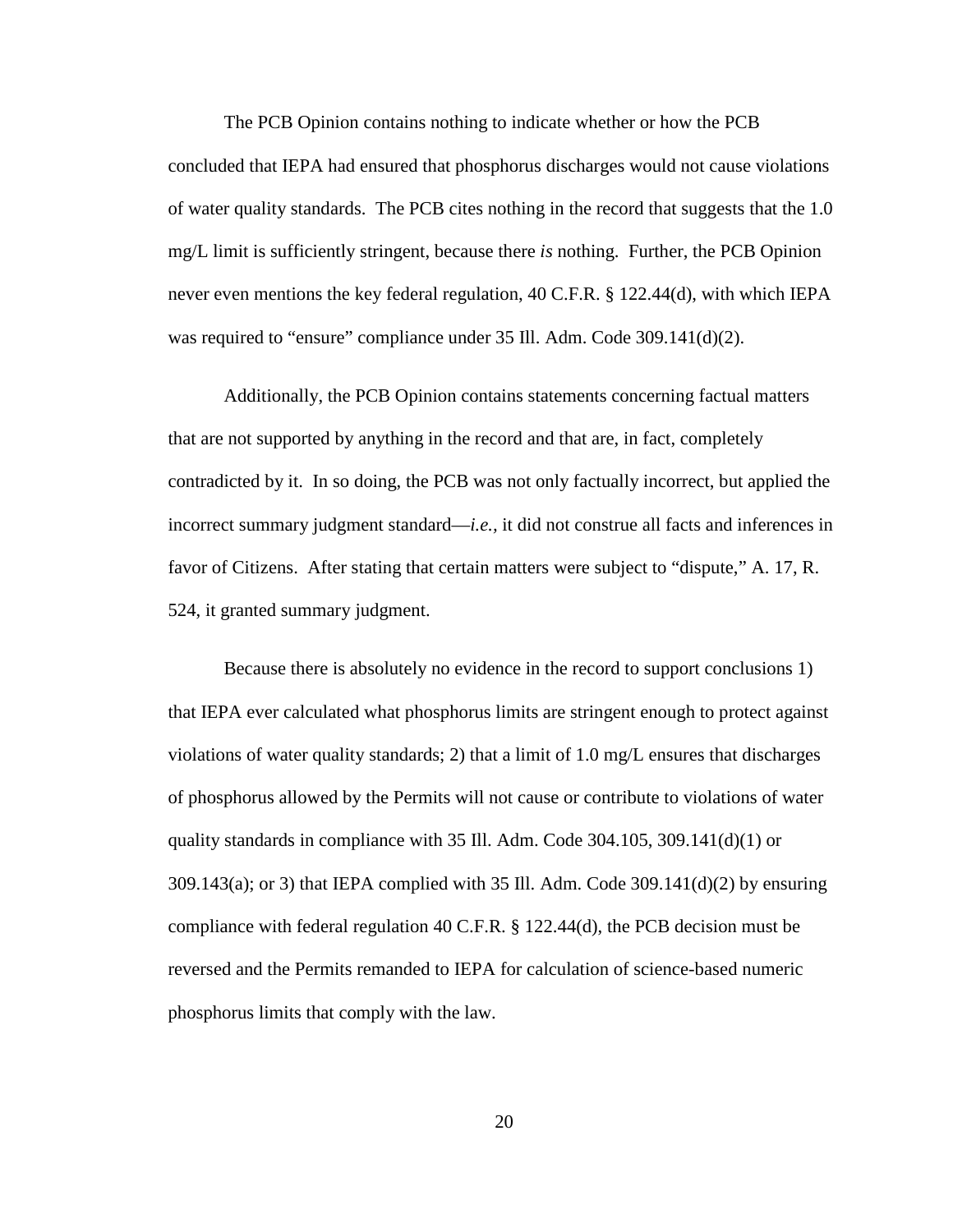In addition, the PCB also rejected without substantive discussion the Citizens' alternative argument that studies of the current and potential effects of phosphorus pollution on the CAWS be made a condition of the Permits to facilitate proper calculation of phosphorus limits in the future. Particularly given the failure of IEPA to place science-based numeric phosphorus limits in the Permits, IEPA should not be allowed to perpetuate the problem by failing to require collection of information that could be critical in the next permit cycle.

Finally, the PCB did not correct IEPA's failure to respond to the Citizens' comments concerning the problem of nitrogen pollution. This also was error.

## **II**. **STANDARD OF REVIEW**

#### **A. PCB Standard of Review**

Here the PCB was presented with cross-motions for summary judgment. PCB may grant a motion for summary judgment only when there is no genuine issue of material fact and the record before the Board, including the pleadings, exhibits, discovery documents, and affidavits, demonstrates a clear right to judgment as a matter of law. 35 Ill. Adm. Code 101.516(b); *Outboard Marine Corp. v. Liberty Mut. Ins. Co.*, 154 Ill. 2d 90, 129-32 (1992); see also, 735 ILCS 5/2-1005(c).

The law requires that the PCB's decision on a permit appeal be rendered solely upon the administrative record, with the burden of proof on the petitioners, here the Citizens. 415 ILCS 5/40(e). The relevant determination on a permit appeal under that section of the Act is whether the permit as issued would "violate the Act or Board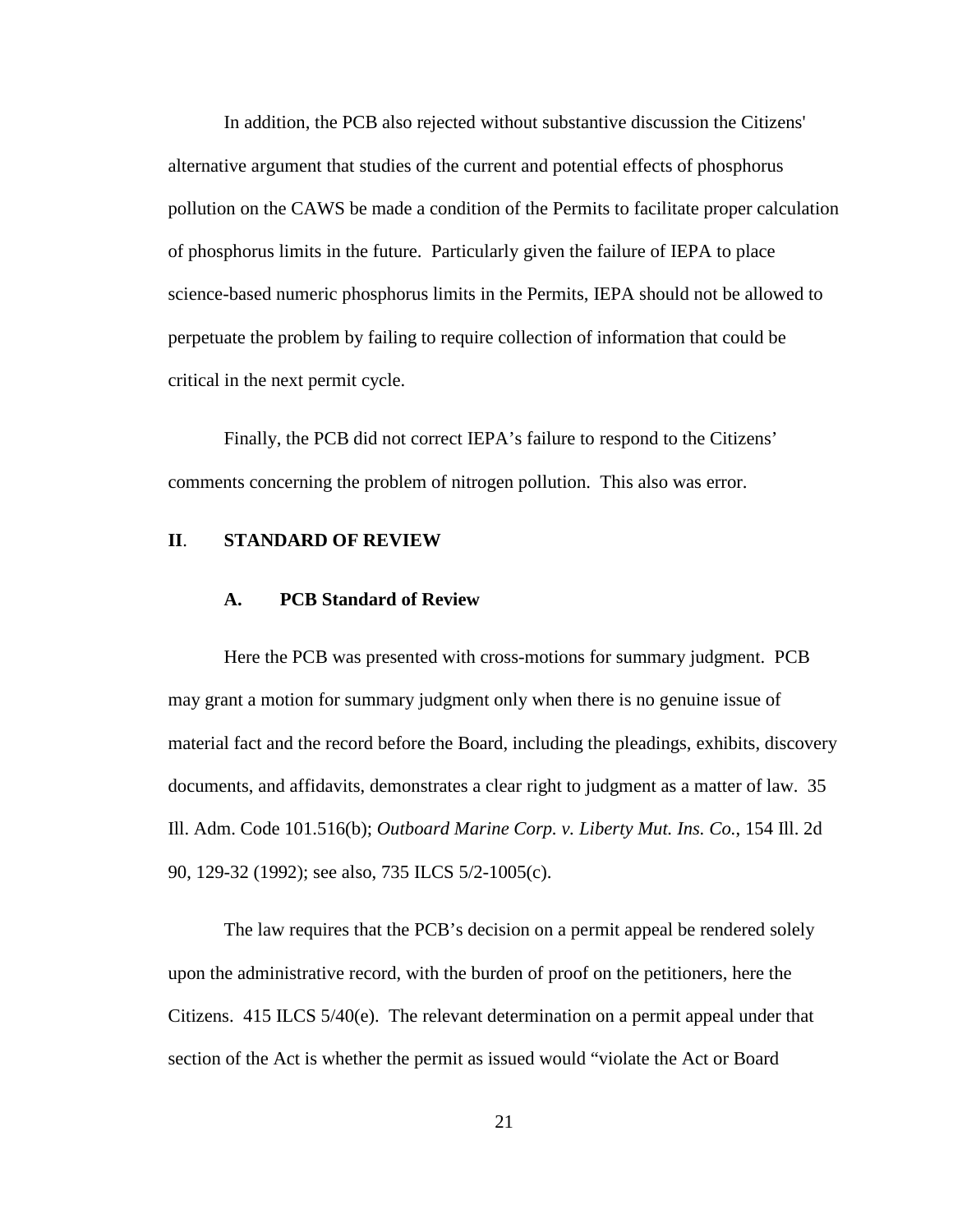regulations." *Prairie Rivers Network v. Ill. Pollution Control Bd*., 335 Ill. App. 3d 391, 401 (2002), *appeal denied*, 203 Ill. 2d 569 (2003) (internal quotations omitted). The petitioners in a permit appeal can carry their burden of proof by showing that the record makes clear that IEPA failed to comply with one or more of the regulations governing the issuance of permits. *Ill. EPA v. Ill. Pollution Control Bd.*, 386 Ill. App. 3d 375, 384 (2008). Also, it is well-established that IEPA permitting decisions must be supported by substantial evidence. *Ill. EPA*, 386 Ill. App. 3d at 382.

### **B. Appellate Standard of Review**

The standard of review on appeal from a grant of summary judgment is *de novo*. *Tyson Foods v. Dep't of Revenue*, 312 Ill. App. 3d 64, 69 (1999), *appeal denied*, 188 Ill. 2d 584 (2000). "On appeal, the reviewing court must ascertain whether the trial court correctly determined that the pleadings presented no issue of material fact and, if there were no such issue, whether the court correctly entered the judgment." *Bd. of Trustees v. City of Chicago*, 317 Ill. App. 3d 569, 571 (2000).

The ordinary appellate standard of review that otherwise applies to appellate review of an administrative decision has been summarized as follows:

"Where courts review administrative decisions, factual findings are reviewed as to whether they are against the manifest weight of the evidence. *Provena Covenant Medical Center v. Department of Revenue*, 236 Ill. 2d 368, 386-87, 925 N.E.2d 1131, 339 Ill. Dec. 10 (2010). Pure questions of law are reviewed de novo. *Id*. at 387. On a mixed question of law and fact, the determination of an administrative agency is reviewed for clear error. *Id*.

*People ex rel. Madigan v. Burge*, 2014 IL 115635, ¶71 (2014); see also *Ill. EPA*, 386 Ill. App. 3d at 383-84 (the reviewing court must determine whether decisions of the PCB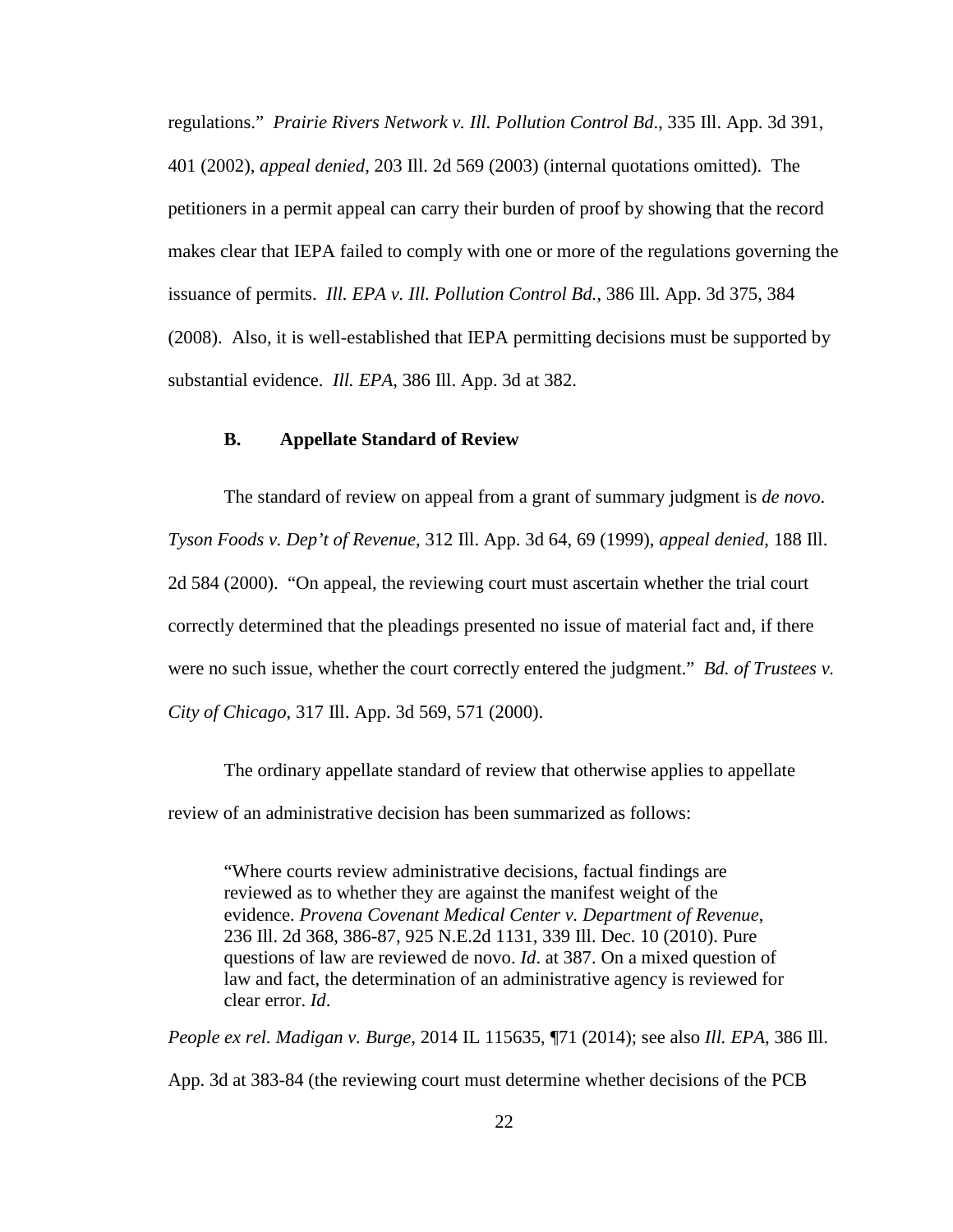were supported by evidence in the record; or, conversely, whether the PCB ignored evidence in the record that contradicts its reasoning). *Cf. People v. Ill. Pollution Control Bd.*, 119 Ill. App. 3d 561, 566 (1983), *aff'd*, 103 Ill. 2d 441 (1984) (reversing PCB decision that ignored evidence regarding alternative disinfection technologies); *Marathon Oil Co. v. EPA*, 242 Ill. 3d 200, 206 (1993) (reversing PCB decision as against manifest weight of the evidence, although party appealing had burden below).

 However, the manifest weight of the evidence standard should not come into play in this Court's review, because the PCB should not have made any findings regarding disputed facts in its decision on the summary judgment motions.

## **III. THE PCB ERRED IN NOT REQUIRING THAT IEPA ENSURE THAT DISCHARGES OF PHOSPHORUS WILL NOT CAUSE OR CONTRIBUTE TO VIOLATIONS OF WATER QUALITY STANDARDS.**

The record is clear that IEPA did not comply with federal and state law requirements that it set numeric permit limits stringent enough to prevent discharges of phosphorus from the Plants from causing or contributing to violations of water quality standards. The PCB erred by not requiring IEPA to comply with the law.

## **A. The Law Requires IEPA to Set Numeric Permit Limits that Ensure that Dissolved Oxygen Standards and Offensive Conditions/Unnatural Growth Standards Will Not be Violated.**

 State law, including federal Clean Water Act provisions incorporated by reference, requires IEPA to include effluent limits in permits where necessary to prevent violations of water quality standards. 35 Ill. Adm. Code 304.105, 309.141(d)(1)-(2), 309.143(a); 40 C.F.R. § 122.44(d). Here, the Board has established water quality standards for dissolved oxygen, 35 Ill. Adm. Code 302.206 and 302.405, as well as narrative "offensive conditions" and "unnatural sludge" water quality standards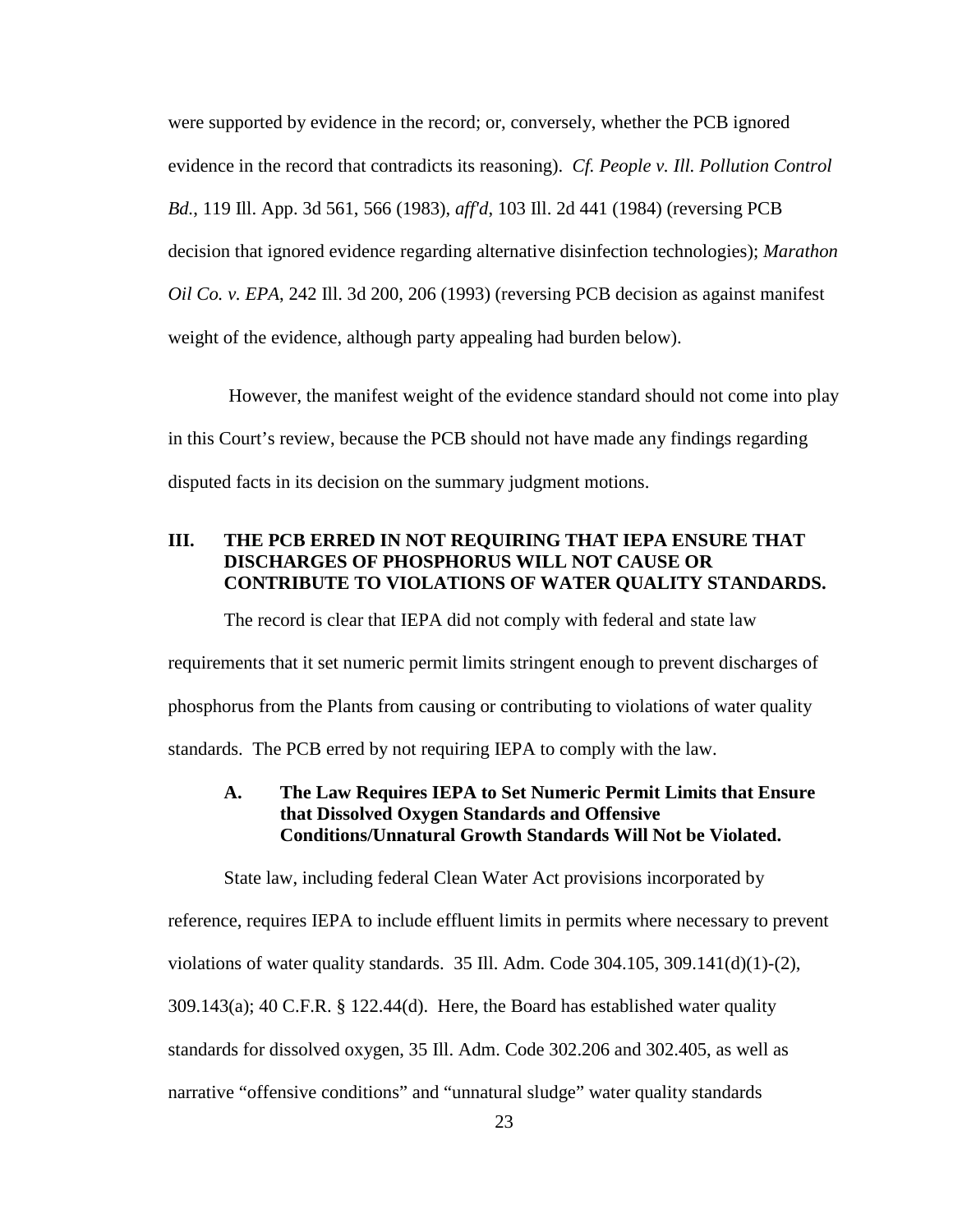prohibiting plant and algal growth of other-than-natural origin. 35 Ill. Adm. Code 302.203 and 302.403. IEPA has acknowledged that waters receiving pollution discharges from the Plants are violating these standards. Yet IEPA included only an arbitrary 1.0 mg/L effluent limit for phosphorus in the Permits, without any analysis of whether this number (which is 20 times or more of what was identified as the natural level of phosphorus in Illinois waters, IEPA R. 4716) will achieve compliance with standards or even come close. The administrative record does not contain any evidence supporting 1.0 mg/L as a phosphorus limit stringent enough to prevent violations of the dissolved oxygen and offensive conditions/unnatural growth water quality standards.

The applicable incorporated federal requirement set forth at 40 C.F.R. § 122.44(d) specifically requires that NPDES permits set limits to prevent discharges from violating not only *numeric* water quality standards (such as the applicable numeric dissolved oxygen minimum levels), but *any* water quality standards "including State narrative criteria for water quality" (such as the narrative offensive conditions/unnatural growth standards).

 Illinois does not currently have a numeric phosphorus water quality standard that would allow easy calculation of a permit limit. However, the law nonetheless requires that IEPA develop a numeric permit limit on the discharge of phosphorus to prevent phosphorus pollution from causing a violation of the dissolved oxygen or offensive conditions/unnatural growth standards. Federal regulations identify several options available to IEPA to accomplish this. As explained in *American Paper Inst. v. United States EPA*, 40 C.F.R. § 122.44(d)(1)(vi) was enacted to prevent precisely the sort of mistake that IEPA made here:

24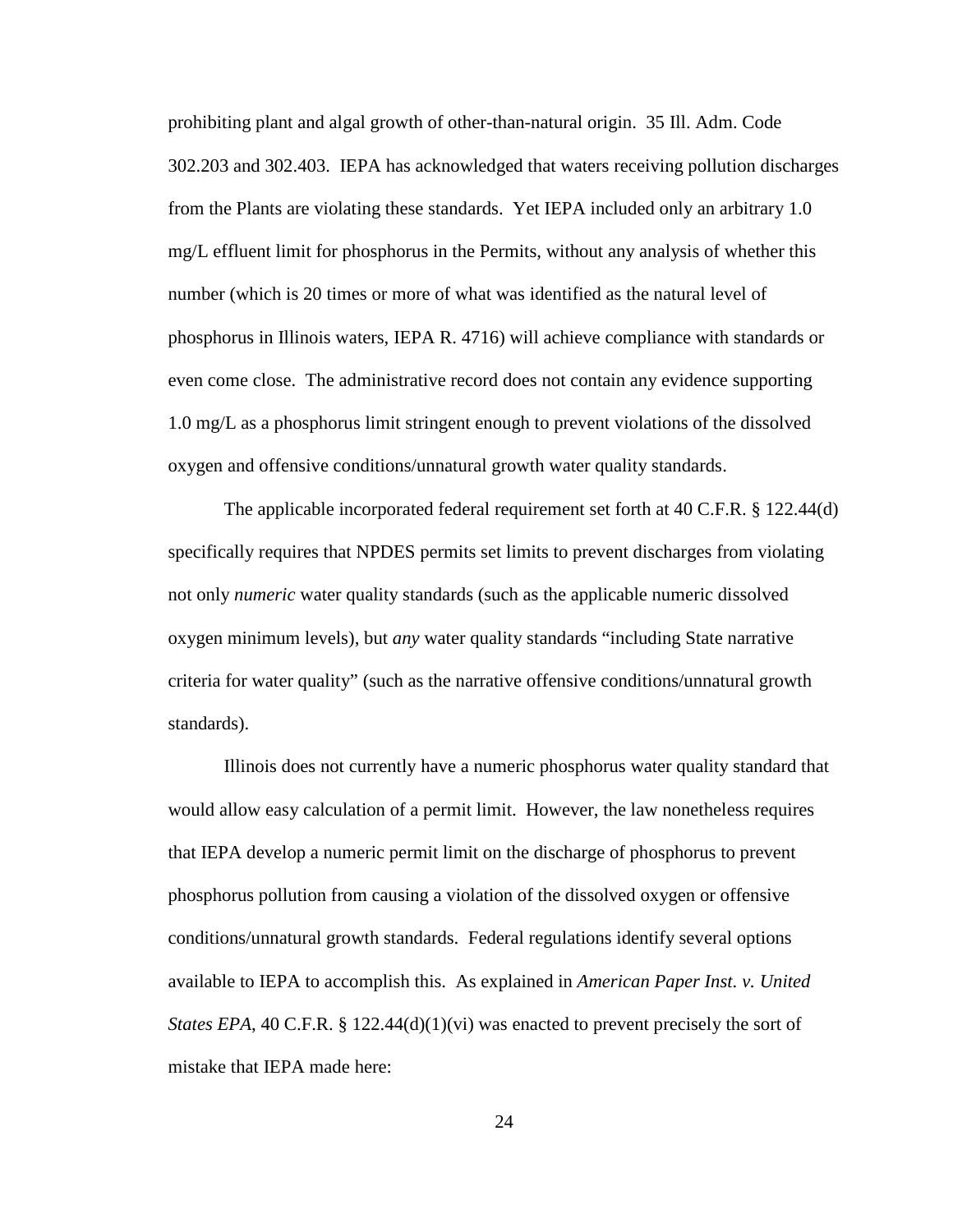On its face, section 301 [of the Clean Water Act] imposes this strict requirement as to all standards—*i.e.*, permits must incorporate limitations necessary to meet standards that rely on narrative criteria to protect a designated use as well as standards that contain specific numeric criteria for particular chemicals. The distinctive nature of each kind of criteria, however, inevitably leads to significant distinctions in how the two types of criteria are applied to derive effluent limitations in individual permits. When the standard includes numeric criteria, the process is fairly straightforward: the permit merely adopts a limitation on a point source's effluent discharge necessary to keep the concentration of a pollutant in a waterway at or below the numeric benchmark. Narrative criteria, however, present more difficult problems: How is a state or federal NPDES permit writer to divine what limitations on effluent discharges are necessary to assure that the waterway contains, for example, "no toxics in toxic amounts"? Faced with this conundrum, some permit writers threw up their hands and, contrary to the Act, simply ignored water quality standards including narrative criteria altogether when deciding upon permit limitations. . . .

 To address these difficulties, the EPA promulgated the regulation under attack here, 40 C.F.R.  $\S$  122.44(d)(1)(vi). That rule requires NPDES permit writers to use one of three mechanisms to translate relevant narrative criteria into chemical-specific effluent limitations. Specifically, the regulation provides that a permit writer must establish effluent limits from narrative criteria by using (1) a calculated numeric water quality criterion derived from such tools as a proposed state numeric criterion or an "explicit state policy or regulation interpreting its narrative water quality criterion"; (2) the EPA recommended numeric water quality criteria, but only on a "case-by-case basis" and "supplemented where necessary by other relevant information"; and/or (3) assuming certain conditions are met, limitations on the discharge of an "indicator parameter," *i.e.*, a different pollutant also found in the point source's effluent.

996 F.2d 346, 350 (D.C. Cir. 1993).

Applying 40 C.F.R. § 122.44(d)(1)(vi), U.S. EPA has repeatedly set numeric

phosphorus limits for sewage treatment plants at 0.1 mg/L based on an analysis of what limits were stringent enough to prevent violations of Massachusetts narrative standards substantially similar to the Illinois dissolved oxygen and offensive conditions/unnatural growth standards. These limits—which are an order of magnitude lower than the limit established in the Permits—have been upheld by the U.S. EPA Environmental Appeals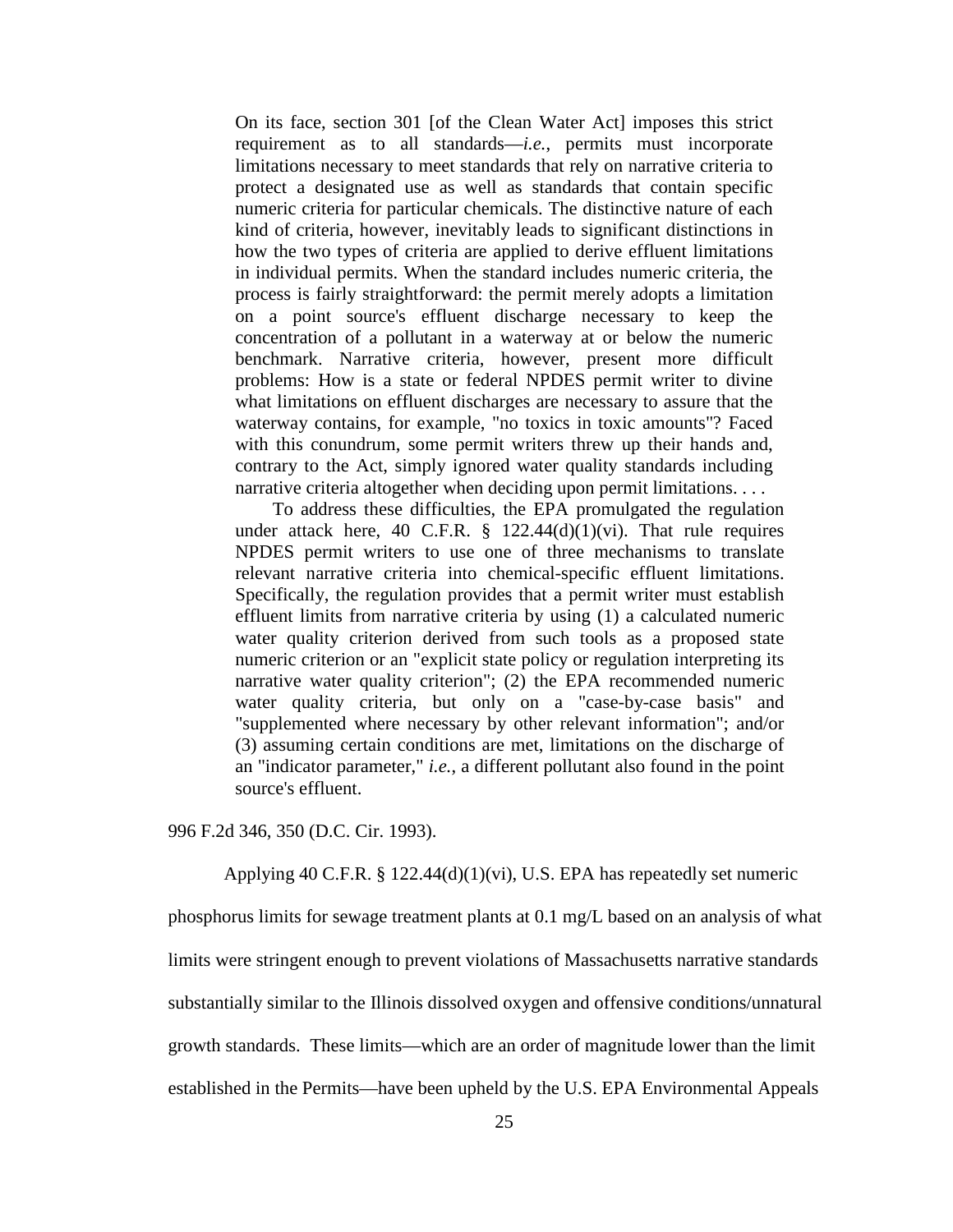Board and a federal appellate court. *Upper Blackstone Water Pollution Abatement Dist. v. U.S. EPA*, 690 F.3d 9, 30-31 (1st Cir. 2012), cert. denied, 133 S. Ct. 2382 (2013) (upholding 0.1 mg/L phosphorus limit based on U.S. EPA criteria and national, regional and local studies); *In re City of Attleboro, Mass. Wastewater Treatment Plant*, 14 E.A.D. 398, 399-400 (EAB 2009) (upholding limit of 0.1 mg/L phosphorus to prevent violation of narrative and numeric standards based on EPA Gold Book criteria). The Environmental Appeals Board has even remanded a limit of 0.1 mg/L of phosphorus (one tenth of the limit in the Permits) as potentially not stringent enough, because the record in that case did not show that the limit ensured that an applicable narrative standard would not be violated. *In re City of Marlborough, Mass. Easterly Wastewater Treatment Plant* 12 E.A.D. 235, 250, 2005 EPA App. LEXIS 14 (EAB 2005).

Precedent established by the PCB in cases involving a sewage treatment plant operated by the Village of New Lenox further supports the requirement that IEPA must include limits on phosphorus in permits as necessary to prevent violations of dissolved oxygen and narrative standards. In *Des Plaines River Watershed Alliance v. Ill. EPA*, the PCB overturned an NPDES permit granted by IEPA for a sewage treatment plant because, among other reasons, IEPA had failed to "assure" that the discharge was limited so that it would not cause violations of dissolved oxygen and offensive conditions standards regarding plant and algal growth. 2007 Ill. ENV LEXIS 149 (PCB 04-88 Apr. 19, 2007 Opinion and Order at 44-45, 50-51); see also *Ill. EPA*, 386 Ill. App. 3d at 385- 86 (upholding PCB decision remanding permit that failed to establish limits necessary to assure protection of dissolved oxygen and offensive conditions standards).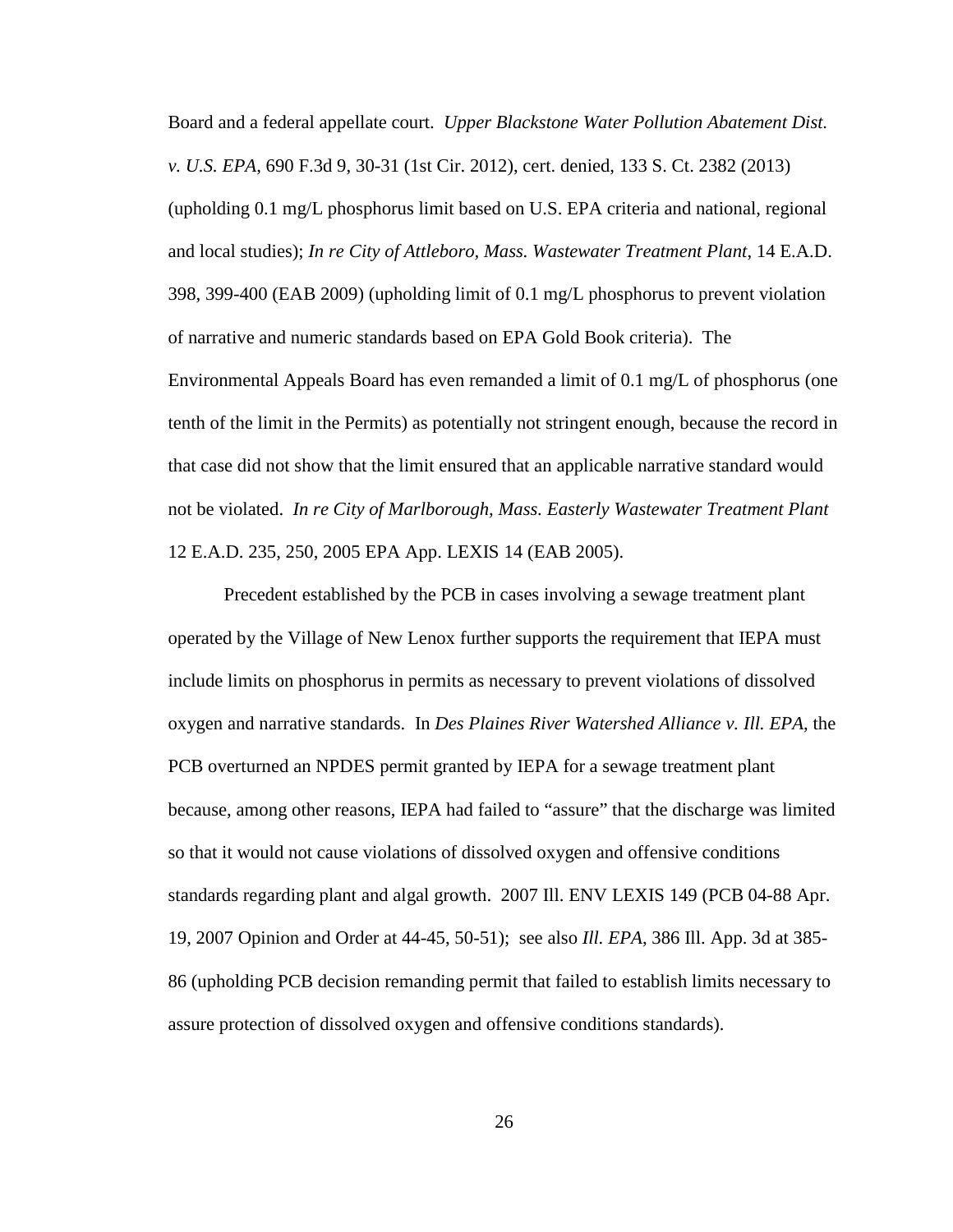In their comments to IEPA, the Citizens presented these citations and specifically directed the IEPA to data that could be used in identifying numeric effluent limits for these permits: the U.S. EPA phosphorus criteria for this Eco-region (0.077 mg/L) and the Wisconsin phosphorus water quality standard  $(0.1 \text{ mg/L})$ . IEPA R. 4567. To be clear, Citizens do not argue that the U.S. EPA and Wisconsin criteria are water quality standards that directly apply in Illinois. The applicable water quality standards are the offensive condition/unnatural growth standards and the dissolved oxygen standards. However, because Illinois has no applicable numeric water quality standard for phosphorus, the U.S. EPA and Wisconsin criteria are the sort of data that 40 C.F.R. §  $122.44(d)(1)(vi)(A)$  requires IEPA to use in setting numeric effluent limits on phosphorus to protect against violations of the dissolved oxygen standards and the offensive condition/unnatural growth standards.

IEPA has never claimed in the course of this proceeding to have set a numeric limit on phosphorus to ensure protection of water quality standards or compliance with 40 C.F.R. § 122.44(d), either via the 1.0 mg/L standard that MWRD volunteered for or through any other means. IEPA argued before the PCB only that it addressed the matter with Special Condition 5 of the Permits, which states, "the effluent, alone or in combination with other sources shall not cause the violation of any water quality standard outlined in 35 Ill. Admin. Code § 302." R. 421.

Citizens agree that including this special condition in the Permits at least affords citizens an opportunity to enforce violations of water quality standards through citizen suits. But relying on Special Condition 5 to ensure compliance with water quality standards certainly does not meet the requirements of 40 C.F.R. § 122.44(d)(1)(v), which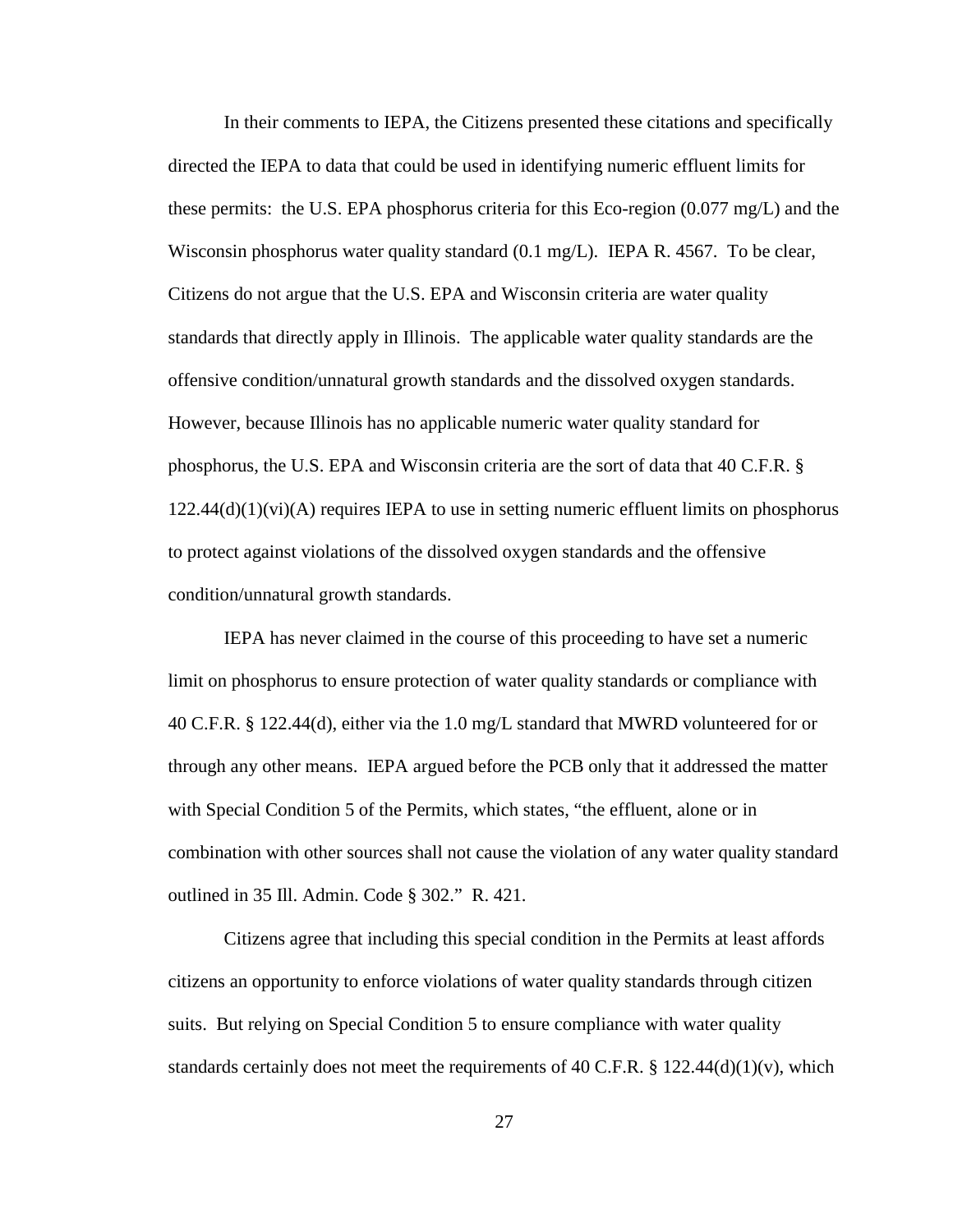calls for "chemical-specific limits" in NPDES permits. Relying on a general blanket condition represents an abdication by IEPA of its basic responsibilities under the Clean Water Act and the Illinois regulations—not to mention rendering enforcement and compliance assurance substantially more complex and costly than they ought to be under the Clean Water Act framework.

Relying on a permit condition telling the permittee not to cause violations of water quality standards is also inadequate to protect water quality standards for a number of practical reasons, in addition to being inconsistent with federal law. First, this approach turns what is required to be a forward-looking permit limit designed to prevent violations of water quality standards into a "catch-me-if-you-can" enforcement issue. Further, the condition does not provide guidance as to what monitoring should be required or otherwise lend itself to efficient enforcement. Finally, it leaves it up to the discharger to decide what is necessary to meet water quality standards until corrected through an enforcement action. In this case, MWRD does not even acknowledge that its phosphorus discharges are causing or contributing to violations of the dissolved oxygen and narrative water quality standards.

## **B. The PCB Erred In Failing to Require that IEPA Ensure that the Permits Comply with Water Quality Standards and State and Federal Law.**

The PCB erred by failing to determine whether IEPA complied with the following Illinois regulations:

• 35 Ill. Adm. Code 304.105 or 309.141(d)(1): requiring the agency "ensure" that limits are placed in NPDES permits that prevent violations of water quality standards.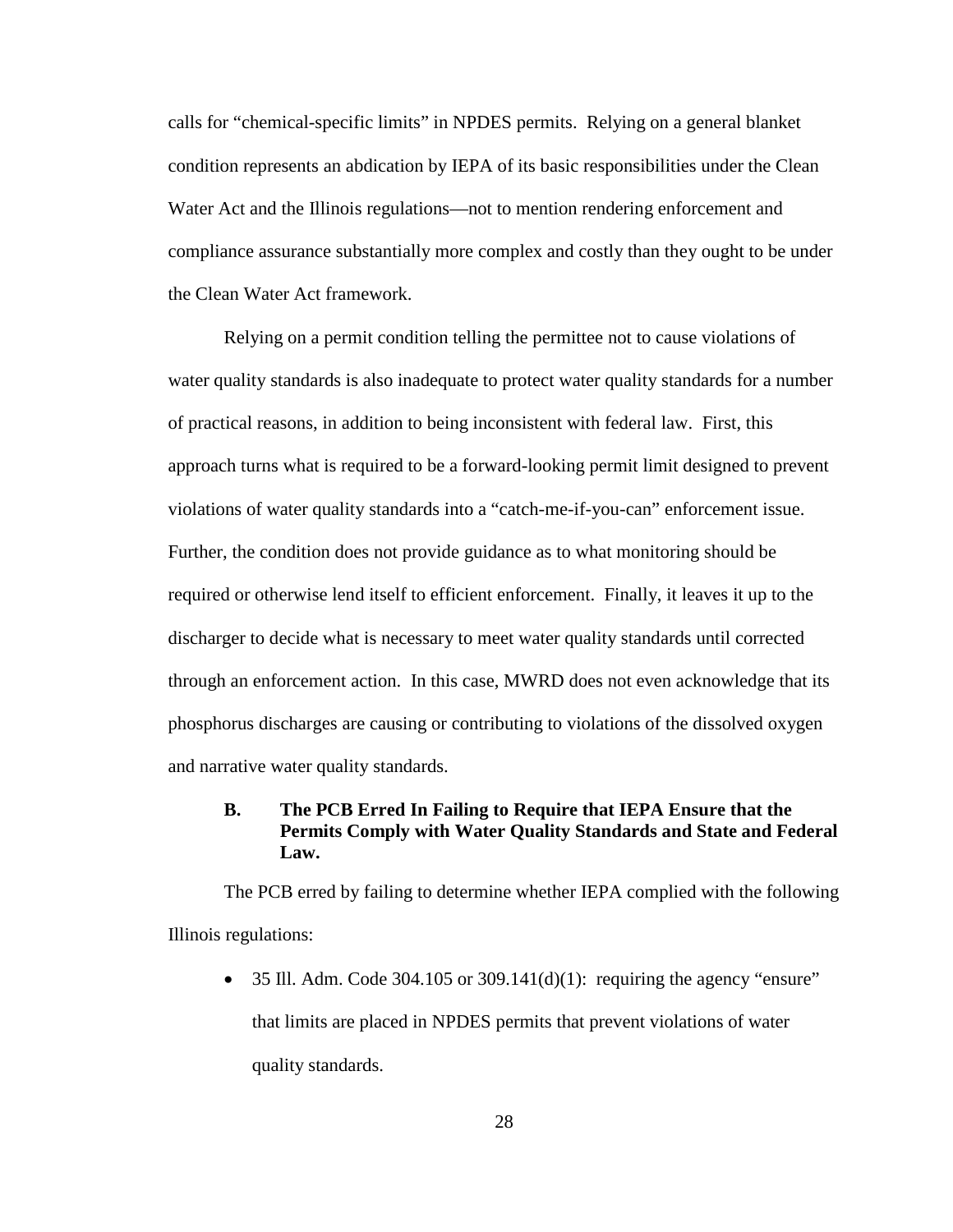- 35 Ill. Adm. Code 309.143: requiring limits on pollutants that have the "reasonable potential" to cause violations of water quality standards.
- 35 Ill. Adm. Code 309.141(d)(2): requiring IEPA to impose any requirement necessary to meet any federal law or regulation, thereby incorporating 40 C.F.R. § 122.44(d), which the PCB never mentions.

To "ensure" means "to make certain." *Corey H. by Shirley P. v. Bd. of Educ.*, 995 F. Supp. 900, 913 (N.D. Ill. 1998); American Heritage College Dictionary (3d Ed.). Surely, one does not "make certain" that pollution allowed by permits will not violate water quality standards without first 1) studying the potential impacts of the pollution on the receiving streams; 2) determining what is necessary to prevent impacts that violate water quality standards; and 3) including limits in the permit to prevent such violations. 40 C.F.R. § 122.44(d).

Similarly, the language requiring a permitting authority to establish NPDES permit limits on pollutants that have a "reasonable *potential*" to cause violations of water quality standards establishes that existing violations need not be proven before a pollutant limit is required. 35 Ill. Adm. Code 309.143(a) (emphasis added). "Potential" means, *inter alia*, "capable of being" and "having possibility, capacity or power." American Heritage College Dictionary (3d Ed.); see also Webster's Third New International Dictionary (1993) (potential means "existing in possibility: having the capacity or a strong possibility for development into a state of actuality").

Even if the reality that phosphorus pollution from the Plants has caused impairments were disputable, the potential that it *can* do so is not. No one disputes that the levels of phosphorus present in the waters that receive phosphorus from the Plants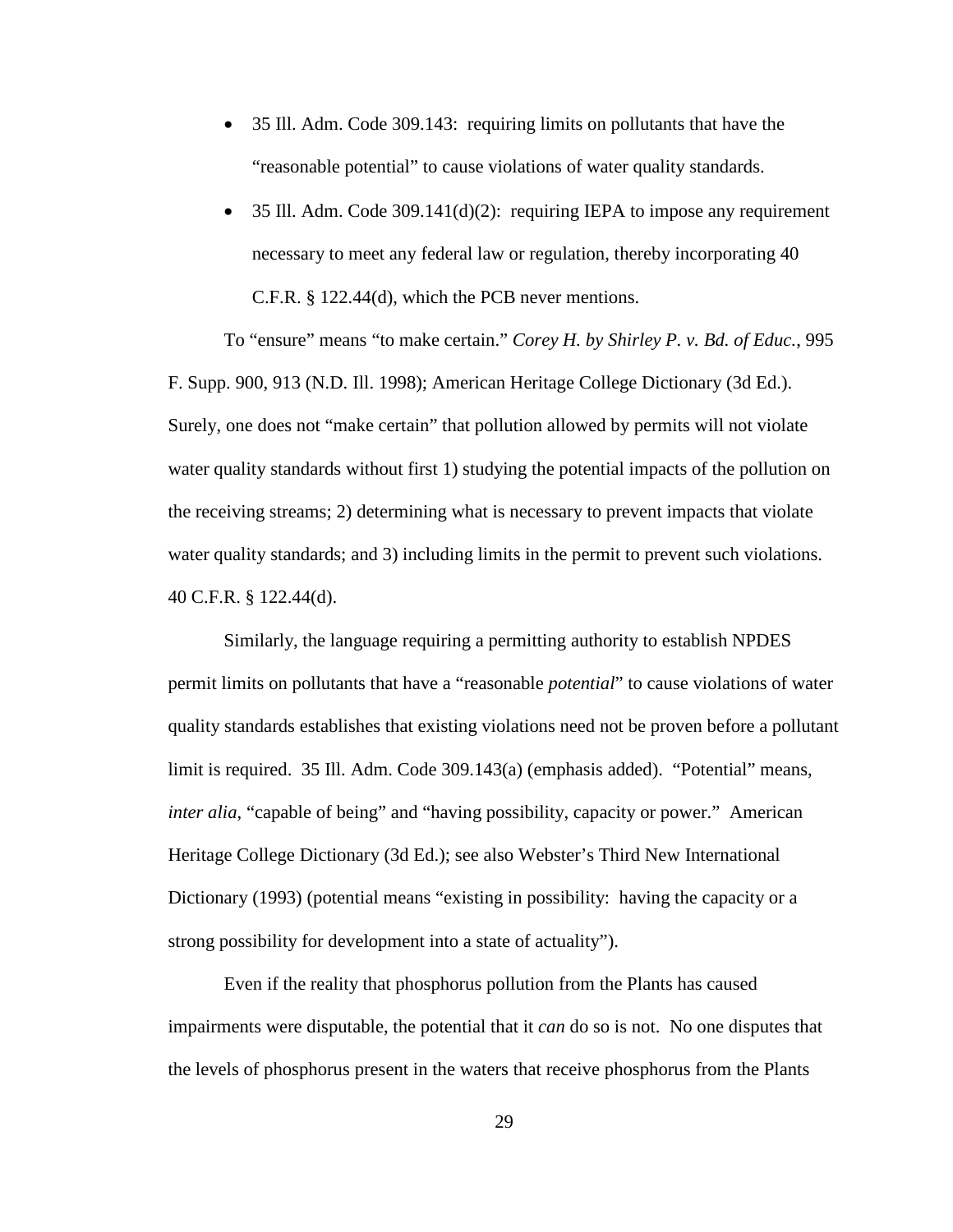have the potential to cause low dissolved oxygen levels and offensive

conditions/unnatural growth. The level of phosphorus allowed by the permits is over ten times higher than the criteria recommended by U.S. EPA, IEPA R. 507, 1753, 4385-88, and 5 to 10 times greater than the Minnesota and Wisconsin standards. R. 440 n.2, IEPA R. 4567. *Ensuring* that phosphorus from the Plants does not cause a violation of water quality standards requires determining the *potential* effects of that phosphorus or at least requiring studies so that the actual effects of the pollution can be determined in the future.

Consistent with this interpretation of the regulations, the *New Lenox* case PCB and appellate decisions confirm that IEPA must assure compliance with state water quality standards by setting permit limits if there is any reasonable potential of the discharge causing a violation of water quality standards. *Ill. EPA*, 386 Ill. App. 3d at 383, *Des Plaines Watershed Alliance v. Ill. EPA*, 2007 Ill. ENV LEXIS 149. Indeed, in New Lenox the PCB overturned an IEPA permit decision precisely because the agency had failed to set phosphorus limits that assured that dissolved oxygen and offensive condition/unnatural algal growth standards would not be violated.

The only explanation the PCB offered for its refusal to follow its own precedent and that of the Appellate Court is that the *New Lenox* decisions were decided under the antidegradation regulation, 35 Ill. Adm. Code 302.105, while this case turns on application of 35 Ill. Adm. Code 304.105, 309.141(d) and 309.143. A. 18, R. 525. But there is no real basis for a distinction. The antidegradation standard requires IEPA to "assure" that increased discharges do not cause a violation of water quality standards, 35 Ill. Adm. Code  $302.105(c)(2)(B)$ , while 35 Ill. Adm. Code 309.141 requires IEPA to "ensure" that limitations on discharges are sufficiently strict to prevent violations of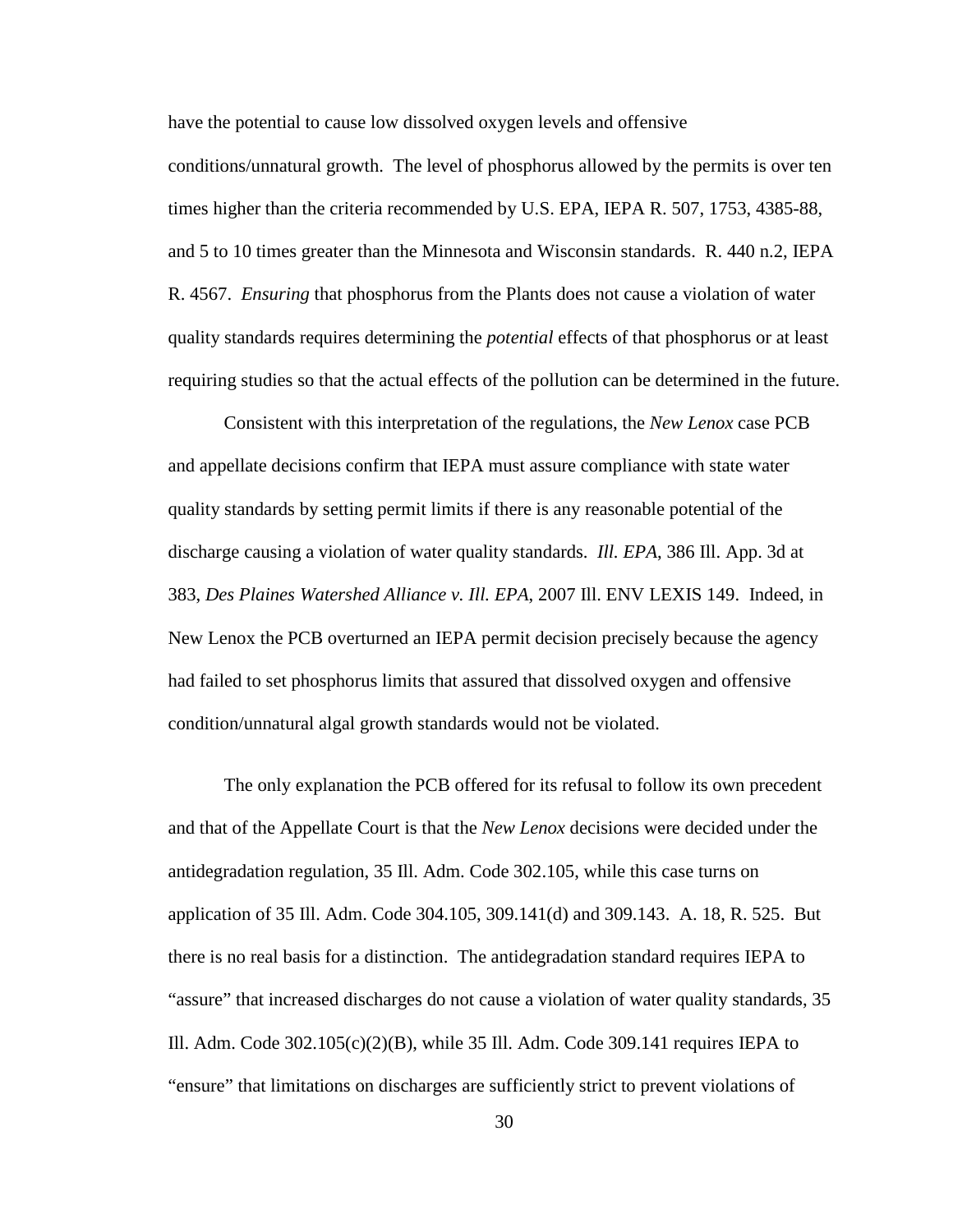water quality standards and federal law. There is no basis to argue that "ensure" means something substantially different than "assure" in this context. The relevant meaning of "assure" is the same as that of "ensure." American Heritage College Dictionary (3d Ed.) (assure means "To make certain, ensure").

 IEPA should have set numeric limits on the discharge of phosphorus to ensure that numeric and narrative water quality standards are not violated. Nothing in the record supports an argument that 1.0 mg/L phosphorus ensures compliance with those standards. Thus, IEPA violated Illinois law in its issuance of the Permits. The PCB erred by failing to remand the Permits to IEPA with instructions that IEPA do what it is legally required to do.

## **C. The PCB Apparently Based its Decision in Whole or in Part on Findings that are Not Supported by the Record or that are Irrelevant.**

 While the record is clear that IEPA did not ensure that phosphorus discharges allowed by the Permits would not cause violations of water quality standards, it is unclear from the PCB opinion whether the PCB ever concluded (without evidence) that the IEPA did ensure what it needed to ensure, or whether the PCB chose for some reason not to apply the applicable regulations at all.

The latter appears to be the case, as the PCB made no explicit finding that IEPA had ensured compliance with water quality standards pursuant to the applicable regulations. However, The PCB Opinion nevertheless contains a number of statements on the subject of the impact of phosphorus on water quality and attainment of standards that must be addressed because they might be thought to be relevant to the issues here.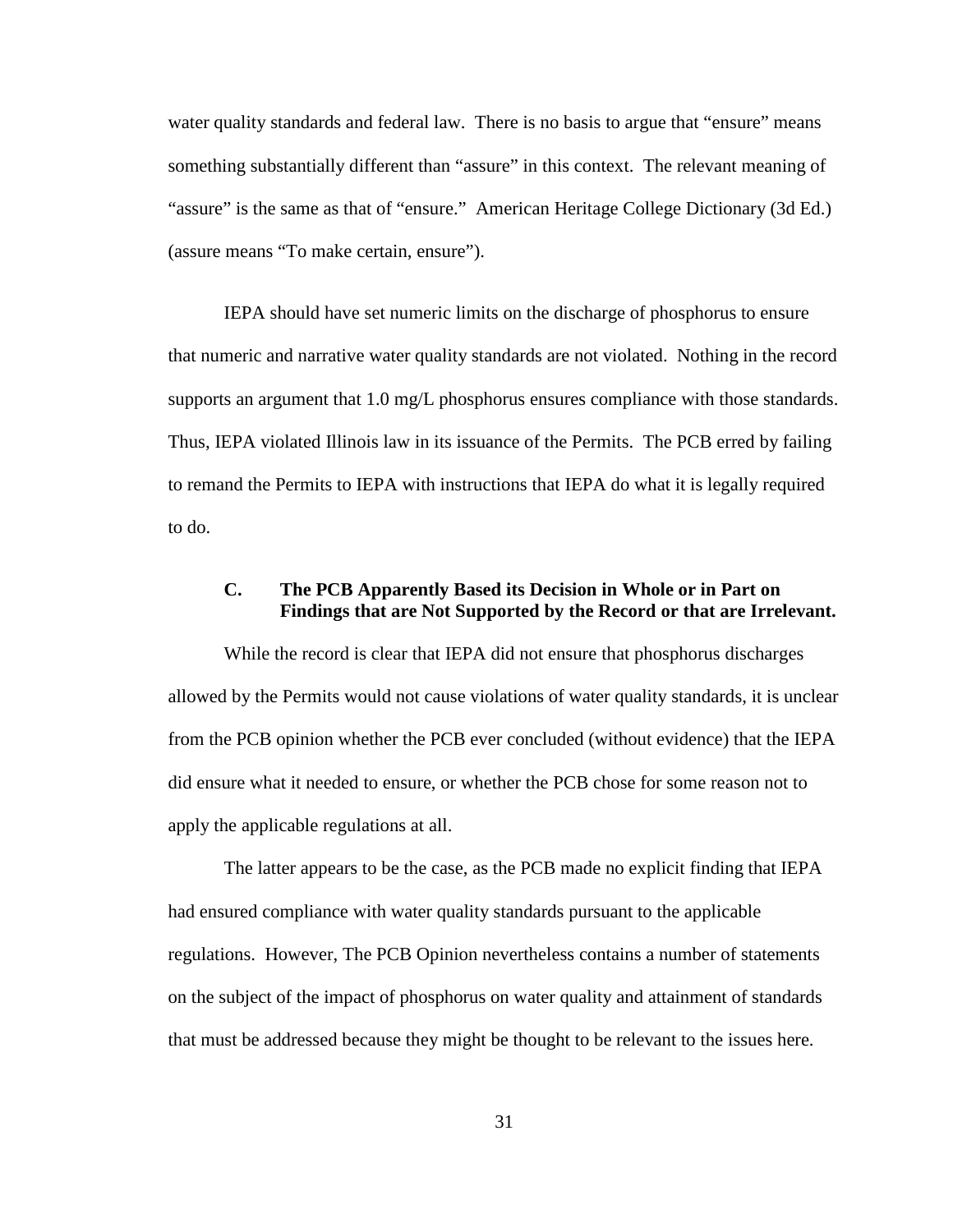Depending on how those statements are understood, they are either irrelevant or totally contradicted by the record.

## 1. The PCB Incorrectly Characterized As Disputed the Reasonable Potential for Phosphorus to Cause Impairments and Violations of the Dissolved Oxygen Standards in the Receiving Waters

The PCB Opinion states that the significance of findings that phosphorus has caused water quality impairments and violations of dissolved oxygen standards in waters affected by the Plants is subject to "dispute." A. 17, R. 524. The PCB Opinion can be read to imply that if such impairments and violations have not been proven, IEPA need not take steps in permitting to ensure against them. However, as discussed above, the regulations focus on the "reasonable potential" for water quality violations and do not allow IEPA to ignore that potential until it has become an unfortunate fact. In any event, MWRD contesting whether phosphorus has caused violations does not relieve IEPA of the duty to ensure that phosphorus does not cause violations.

 Moreover, PCB's characterization of the evidence of already-occurring violations of water quality standards as disputed creates three distinct problems vis à vis the standards for granting summary judgment. First, PCB's use of the word "dispute" appears to signal that PCB found a genuine issue of material fact. However, as explained below, the record does not show any *genuine* dispute about whether water quality standards violations are occurring. At most, one of the parties expressed doubt about the violations that were identified.

Second, when deciding the MWRD and IEPA motions for summary judgment, PCB should have construed any inferences surrounding the questions MWRD raised about water quality standards violations in favor of Citizens (as the non-moving party).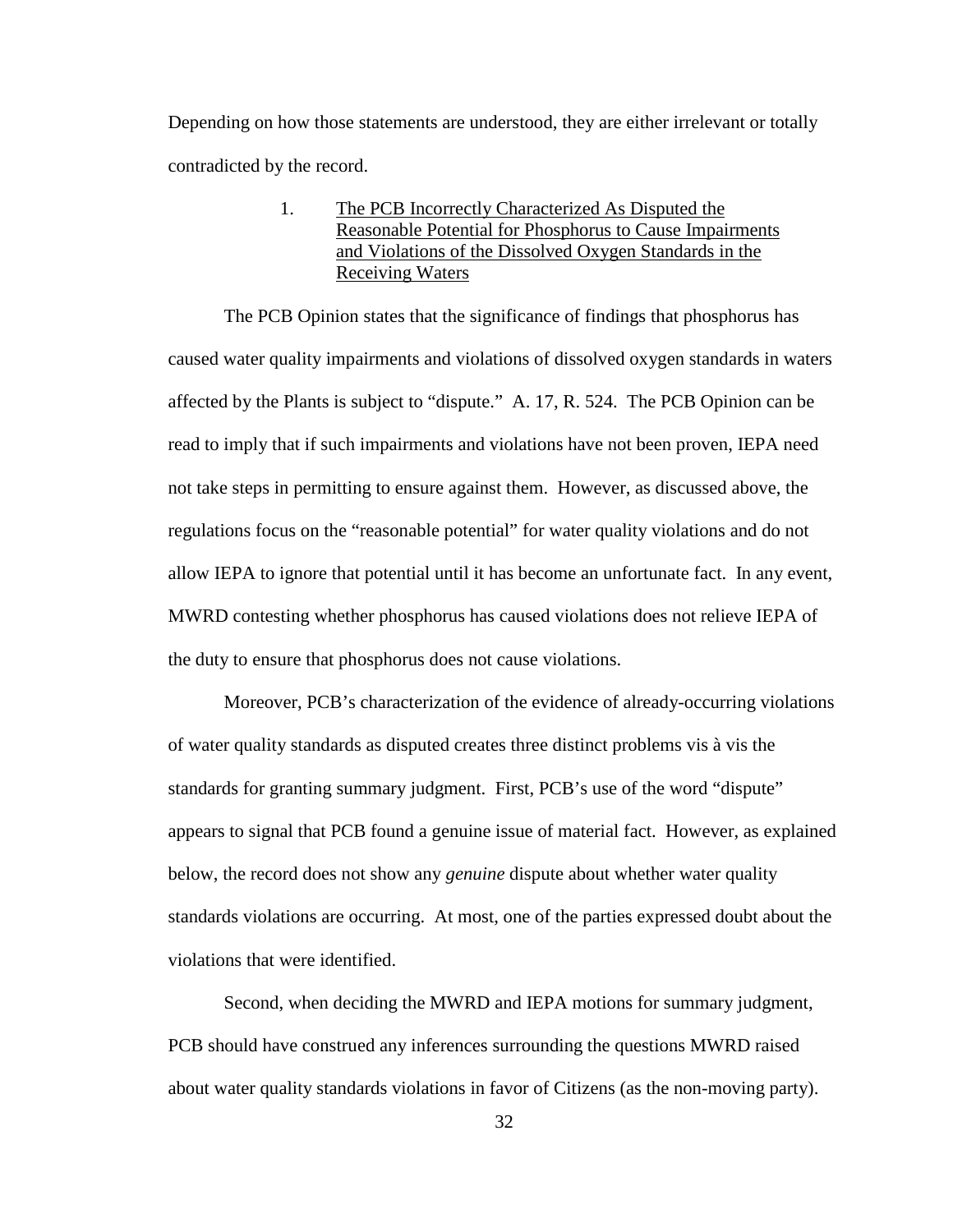Instead, as discussed further below, PCB appears to have given MWRD's concerns even greater weight than the factual evidence presented by IEPA.

Third, even if PCB had identified a legitimate genuine issue of material fact, it was incorrect for PCB to make a finding about those facts at this stage in the proceeding—especially a finding that is not even supported by substantial evidence. If a genuine issue of material fact truly exists, PCB should not have granted summary judgment at all. Instead the law requires that the PCB deny all motions for summary judgment and move on to a stage of the proceeding (such as a "trial on the papers") where the PCB can assume its fact finding role. *Ill. EPA*, 386 Ill. App. at 390-92.<sup>5</sup>

Whatever path it may have taken to get there, PCB got the facts wrong: the evidence does not support a conclusion that there are no water quality standard violations. The PCB Opinion recognizes in the abstract that phosphorus may cause or contribute to violations of dissolved oxygen standards. A. 16, R. 523. In fact, IEPA has listed phosphorus as a cause of impairment in a number of waters that receive discharges from the Plants under Section 303(d) of the Clean Water Act, and has specifically listed phosphorus as a cause even after the change in listing criteria mentioned by the PCB Opinion. A. 17 R. 524. The waters so listed include segments in the Calumet Sag Channel, H-01, the Chicago Sanitary and Ship Canal, segments GI-02, GI-03, GI-06, the North Shore Channel, HCCA-02, the Chicago River, HCB-01, and the Little Calumet River, HA-05. Each of these waters is listed as impaired by low dissolved oxygen and

 $<sup>5</sup>$  A trial on the papers is a means to reach a decision on the merits, but based on the paper</sup> record rather than on a live trial or hearing, which is pointless in a case based solely on an administrative record. See, Morton Denlow, "Trial on the Papers: An Alternative to Cross-Motions for Summary Judgment," 46 Federal Lawyer 30 (Aug. 1999) (*available at*: http://www.ilnd.uscourts.gov/home/JUDGES/DENLOW/papers.htm#N\_11\_).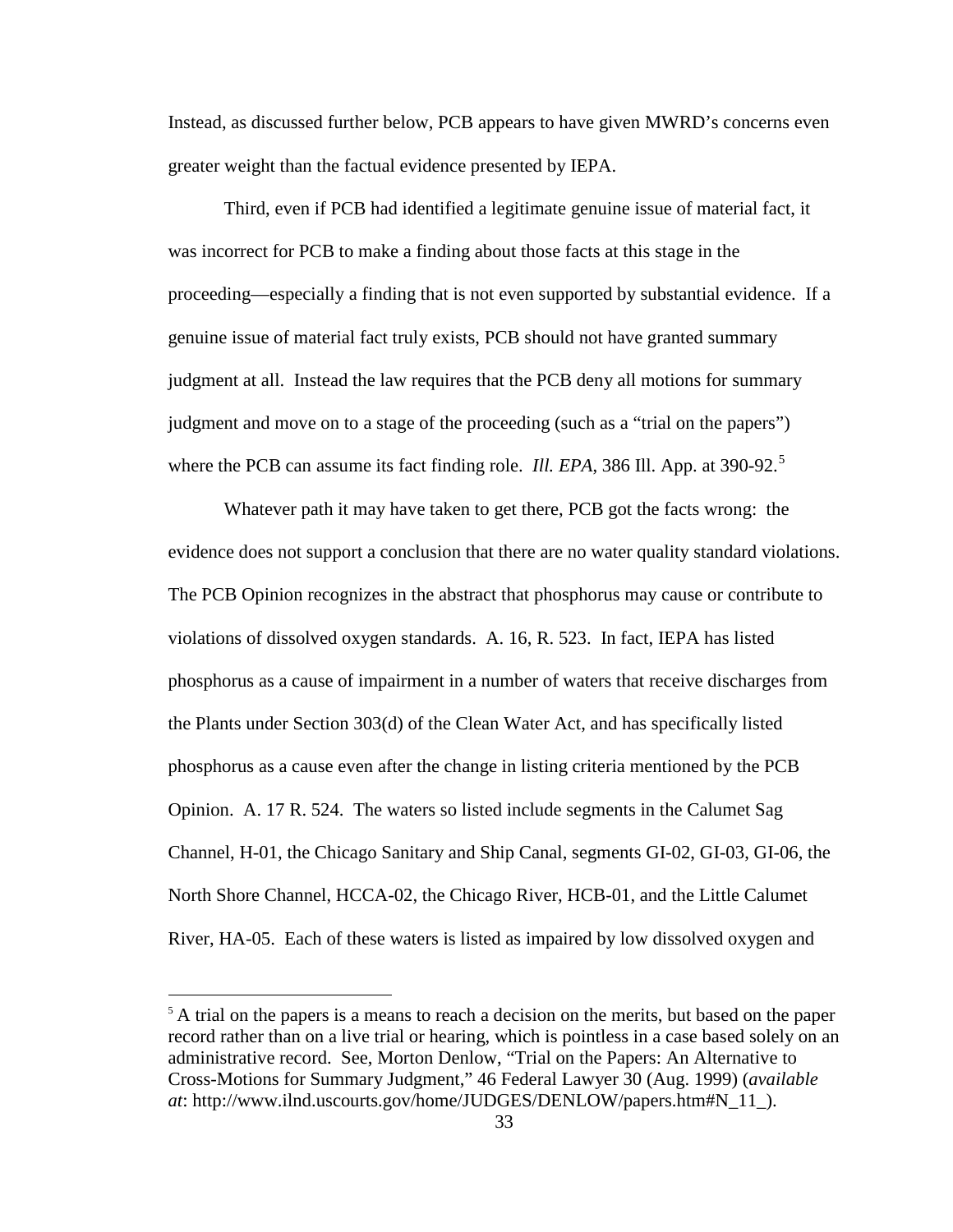phosphorus. A. 46-57, R. 564-74. A 303(d) listing of a water body as impaired by the state is at least a *prima facie* showing that it is in fact impaired. *Ala. Dept. of Env. Mgmt. v. Ala. Rivers Alliance, Inc.*, 14 So. 3d 853, 864, 866-68 (Ala. Civ. App. 2007).

The PCB Opinion additionally discusses some elements in the record that seem to suggest that the Board believes that impairments found by IEPA should be given less weight than would normally be afforded agency findings. In particular, the Opinion mentions that the "District claims that the Agency abandoned [the IEPA listing] approach as to phosphorus." A. 17, R. 524. However, IEPA continued to list these waters as impaired under its new approach and any notion that official IEPA agency findings, which have been forwarded for approval to U.S. EPA under federal law, were made lightly or mechanically is simply false. The agency biologists who observed the waters made the impairment findings after fully considering the facts, and did so recently. Indeed, the record is clear that MWRD made the same denials to the US. EPA and IEPA officials that phosphorus has caused impairments that it later made to the PCB. MWRD's denials were rejected by the biologists who did the assessment. The May 29, 2013 memo regarding a conference call between IEPA and U.S. EPA officials states:

MWRD is attempting to make another program's decision by influencing the permit fact sheet language and arguing to exclude listed impairments. Permit fact sheet reflects current listed impairments and causative pollutants that IEPA verified and listed for each 303(d) cycle. There is no reason to alter permit fact sheets in response to MWRD's comments. Outcome: IEPA agrees with EPA, phosphorus listings shall remain in all 3 permits.

IEPA R. 1303.

 Further, the PCB Opinion mentions the dissolved oxygen effluent limits that are placed in the Permits, A. 17, R. 524, but it is unclear how the PCB Opinion views the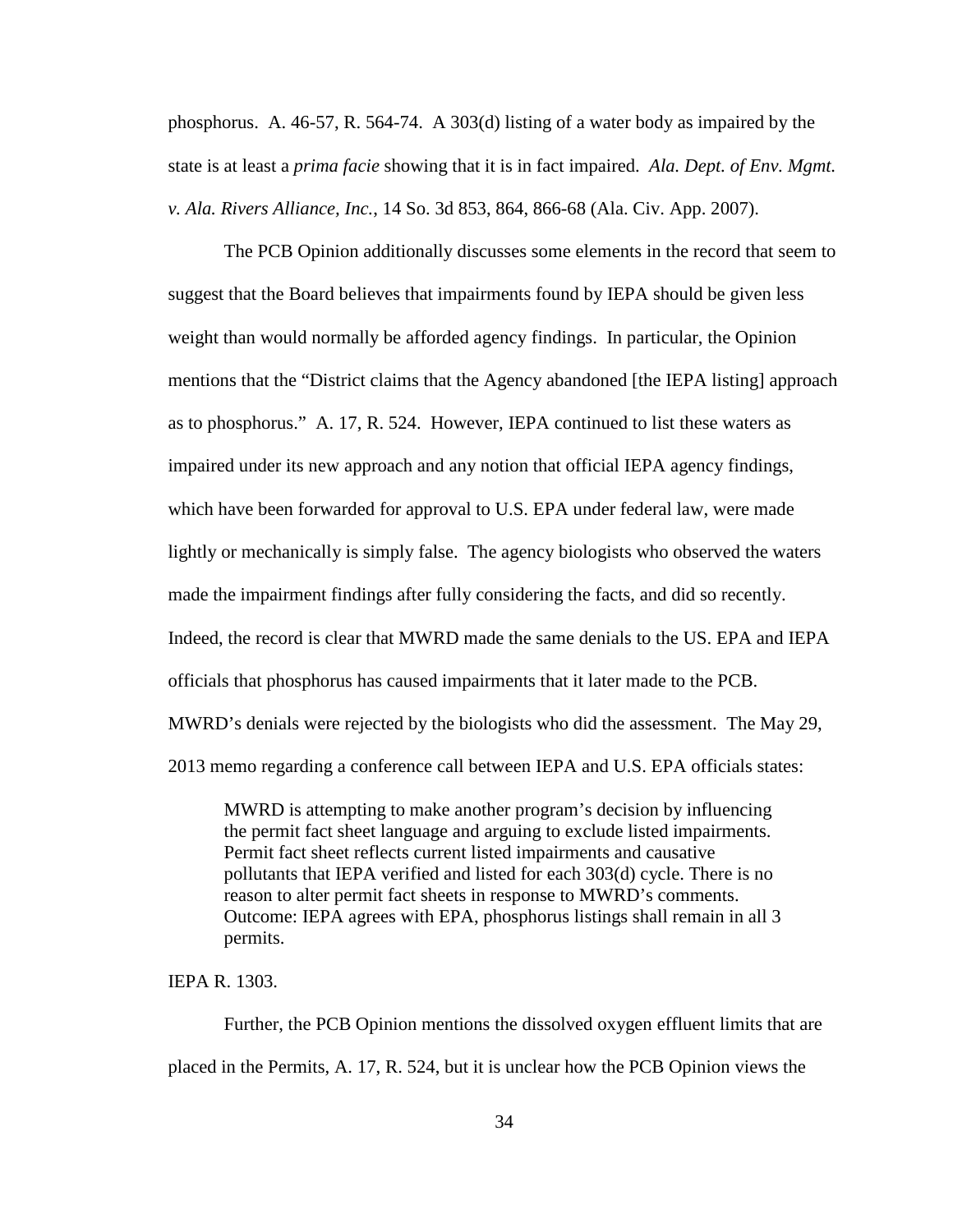significance of these Permit limits. In fact, requiring minimum levels of dissolved oxygen *in the effluent* does little or nothing to protect against phosphorus fueling plant or algal blooms that reduce dissolved oxygen levels *in the Chicago River and other water bodies*. There is nothing in the record to suggest that the dissolved oxygen effluent conditions will prevent violations of dissolved oxygen standards caused by phosphorus pollution. In fact, as well-understood by science, phosphorus pollution leads to plant and algal growth that will take the dissolved oxygen out of the water. IEPA R. 4718-23. Indeed, the PCB itself has recognized that dissolved oxygen effluent limits are not sufficient to protect dissolved oxygen levels in receiving waters from the effects of phosphorus-fueled algal growth. 386 Ill. App. 3d at 386 (imposition of permit effluent limits for dissolved oxygen and pH is not sufficient to assure protection against violations in receiving waters of dissolved oxygen or pH standards due to nutrient pollution).

The record is clear that daily swings in dissolved oxygen levels caused by photosynthetic activity can be caused by plant or algal growth that is stimulated by phosphorus pollution. Phosphorus discharged with the effluent will not immediately have any effect on dissolved oxygen in the effluent, and will not even have an effect in the receiving water bodies until there has been time for plants or algae in the receiving waters to use that phosphorus. Thus, even if the effluent has a high level of dissolved oxygen in the pipe coming out of the plant, there may be dissolved oxygen violations downstream as biological activity caused by phosphorus pollution leads to crashes in the dissolved oxygen level during periods of darkness. These phenomena were described by Dr. Michael Lemke of the University of Illinois, who explained that low dissolved oxygen levels causing fish kills were caused by phosphorus pulsing into Illinois River

35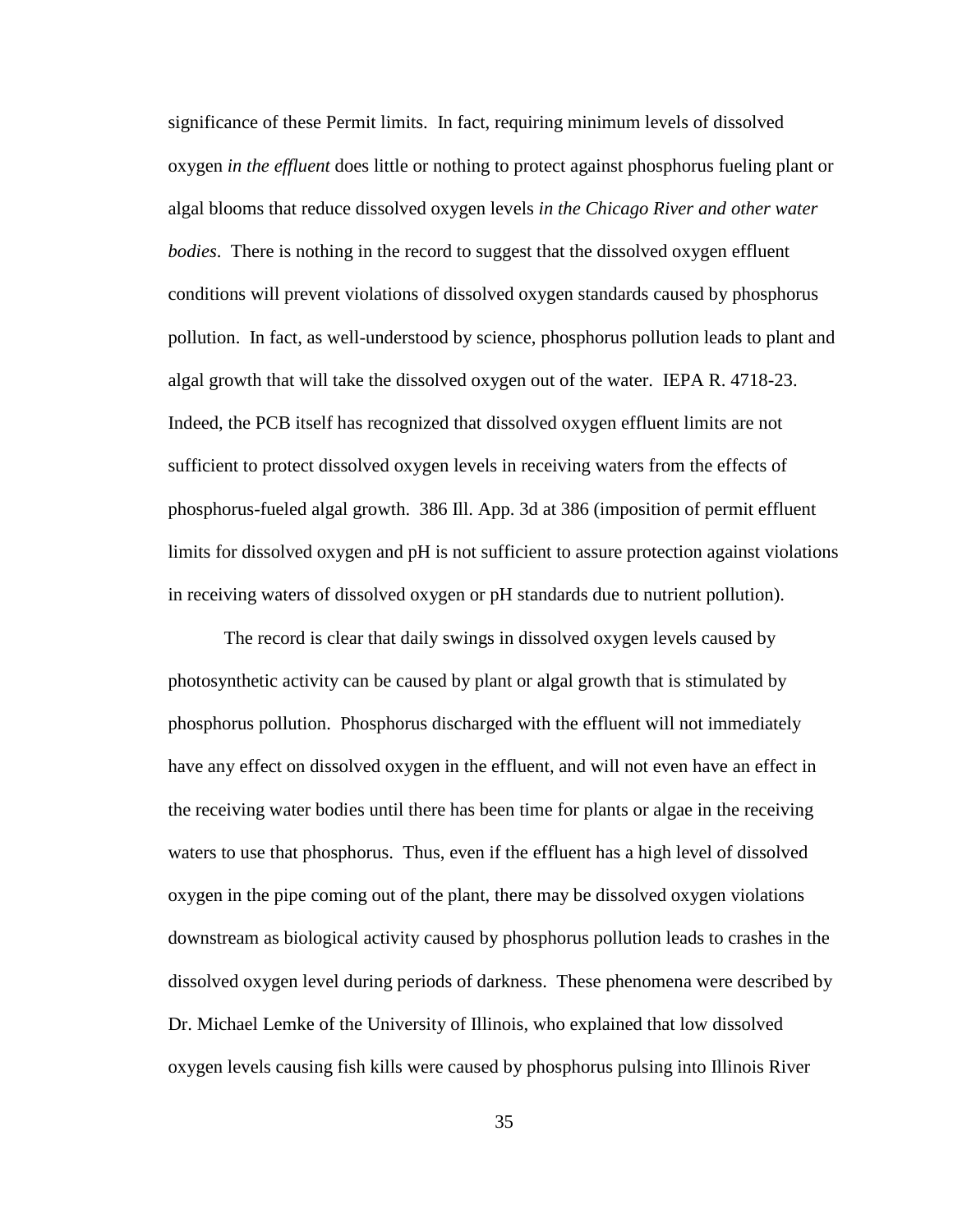side channel lakes from river water. IEPA R. 4718-23. There is nothing in the record to the contrary.

## 2. Uncontested Record Evidence Shows that There have been Violations of the Offensive Conditions/Unnatural Growth Standards in Water Bodies that Receive Pollution from the Plants

The PCB Opinion repeatedly states that "the record does not contradict that unnatural plant or algal growth has not been observed in the receiving stream segments." A. 17, R. 524 (PCB Opinion at 17, 18). On the contrary, however, the record unambiguously shows that unnatural plant and algal growth *has been* observed in receiving stream segments.

Again here, PCB failed to implement the correct standard for summary judgment when it granted the IEPA and MWRD motions. First, it appears PCB identified an issue of material fact in error, where no genuine issue exists. Second, PCB failed to construe all facts and inferences in favor of Citizens. Third, PCB engaged in premature fact finding, and in the process found facts that are not even supported by record evidence. Although Citizens do not believe there is a genuine issue of material fact, the solution at the summary judgment stage is not to resolve the factual dispute, but to deny the motions for summary judgment and proceed to a trial on the papers.

The record shows 1) that the discharge points of the O'Brien and Calumet Plants are respectively the dividing line between the stream segments north and south of the O'Brien Plant and east and west of the Calumet Plant; 2) that all four of these segments receive pollution from the two Plants; and 3) that the segment north of the O'Brien Plant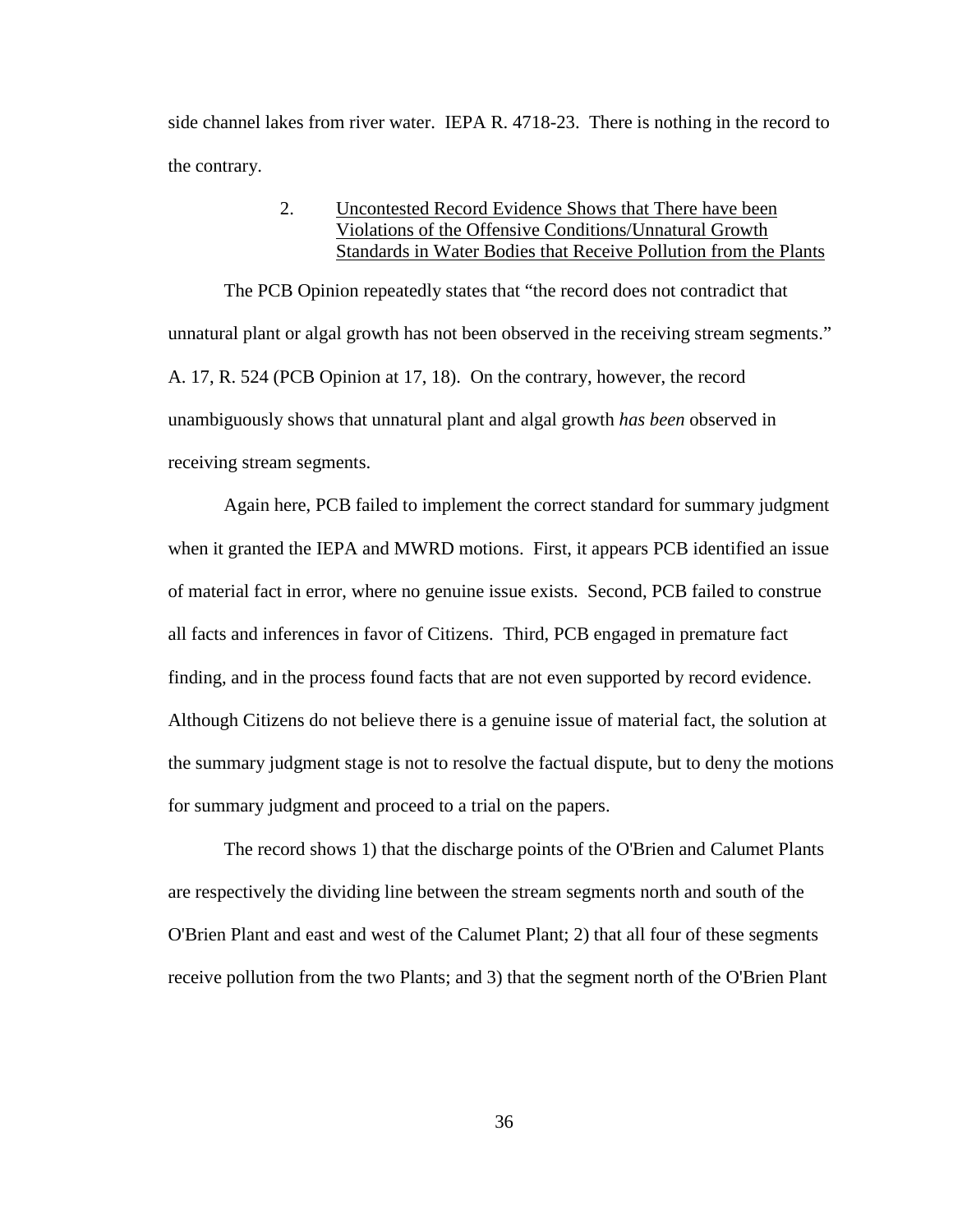(HCCA-02) and east of the Calumet Plant (HA-05) have consistently been found by IEPA to be impaired by unnatural plant or algal growth. $^6$ 

In 2012, the IEPA officials in charge of making assessments of Illinois waters specifically listed segment HA-05 on the Little Calumet River as impaired by "aquatic algae" (code #479). R. 564-69. They also found that segment HCCA-02 of the North Shore Channel was impaired by aquatic algae. R. 571. These segments directly receive pollution from (respectively) the Calumet and the O'Brien Plants, as the Plants discharge at the demarcation of two segments of the Little Calumet (HA-04 and HA-05) and the North Shore Channel (HCCA-02 and HCCA-04). As was said by a U.S. EPA official regarding the Calumet plant:

The demarcation for HA-04 and HA-05 is exactly at the discharge point for the Calumet plant. So from a practical perspective that means that the receiving segment is not just HA-04 but both HA-04 and HA-05.

IEPA R. 2576.

 $\overline{a}$ 

The record in PCB R08-09, which IEPA used in making its decisions on the

Permits, IEPA R. 1318, likewise clarifies that both Little Calumet River segment HA-05

(to the east of the discharge point for the Calumet Plant) and North Shore Channel

 $6$  Even with regard to the other two segments that receive phosphorus directly from the O'Brien and Calumet Plants, the IEPA Responsiveness Summary comment, IEPA R. 1335, that Agency biologists "did not observe" unnatural plant or algal growth mentioned in the Opinion, A. 17, R. 524, is most notable for what it does not say. The question from the public was whether the agency "regularly monitored for unnatural plant or algal growth." The IEPA response never answers that question. Instead, it states that agency personnel did not observe such algal growth during their monitoring activities at a few of the stations below the Plants, leaving the questioner to guess whether the agency personnel even looked for unnatural plant or algal growth at those monitoring stations. In any event, we do know that the IEPA assessment biologists, whatever they saw or did not see during their monitoring activities, were not dissuaded from listing phosphorus as a cause of the impairment in the Calumet Sag Channel and CSSC. Instead, they "verified" that those impairment assessments were correct.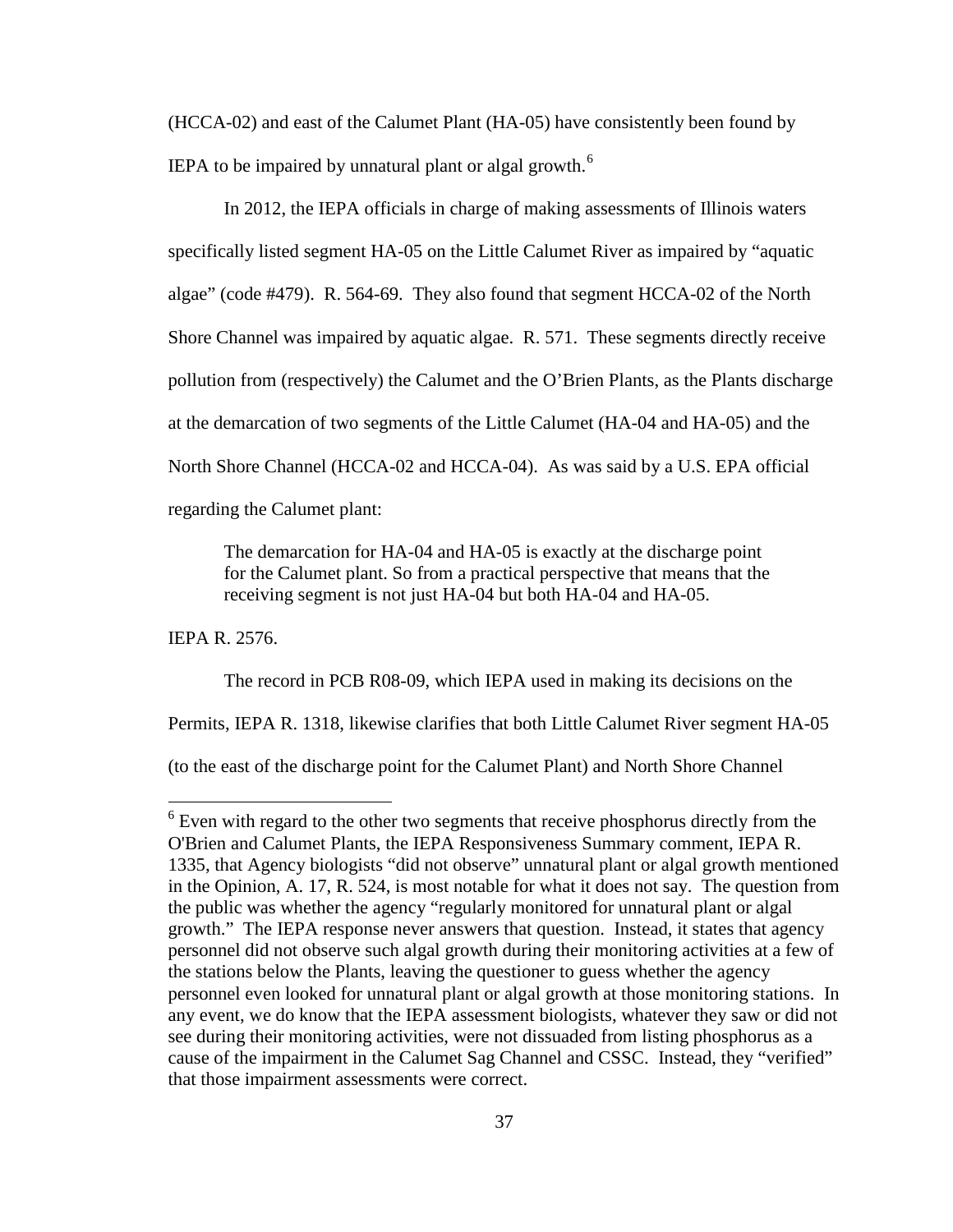segment HCCA-02 (to the north of the O'Brien discharge point) directly receive effluent from the Calumet and O'Brien Plants, respectively. Indeed, the PCB held in its decision in R08-09 (C) of November 21, 2013 that portions of the CAWS were subject to flow reversals. A. 35, R. 554. The PCB had heard testimony of Dr. Charles Melching and others who testified as experts on behalf of MWRD. A. 59-63, R. 576-80. Specifically, Dr. Melching testified that effluent from the Calumet and O'Brien Plants flows in both directions from the outfalls. A. 63, R. 580. Dr. Melching further testified that the very "concept" of "upstream and downstream" made no sense as to the North Shore Channel because "more often than not, the north side plant is backing up into the North Shore Channel." Further, as recently as July, 2013, IEPA testified to the PCB in R08-09 (D) that the reason for one of its proposals to the PCB in that proceeding was that wastewater moved in both directions from the Calumet and O'Brien Plants: "There is not really an upstream in this case." A. 66, R. 583.

The PCB may, of course, rely on its own prior finding and testimony it has heard offered by the very parties now before the Board. *ESG Watts v. Pollution Control Bd.*, 282 Ill. App. 3d 43, 54-55; 668 N.E. 2d 1015 (1996). The PCB never explained why in this case, it ignored testimony given before it as well as its own holding in a related case. Certainly, never in the course of this proceeding has IEPA or MWRD attempted to deny that segments HA-05 or HCCA-02, which have been listed as impaired by aquatic algae, receive effluents from the Calumet and O'Brien Plants, respectively.

## 3.The PCB Ignored Either the Law or the Science Concerning Downstream Violations of Water Quality Standards

The PCB Opinion apparently overlooked or disregarded the law that permits may not allow discharges that cause or contribute to violations of water quality standards in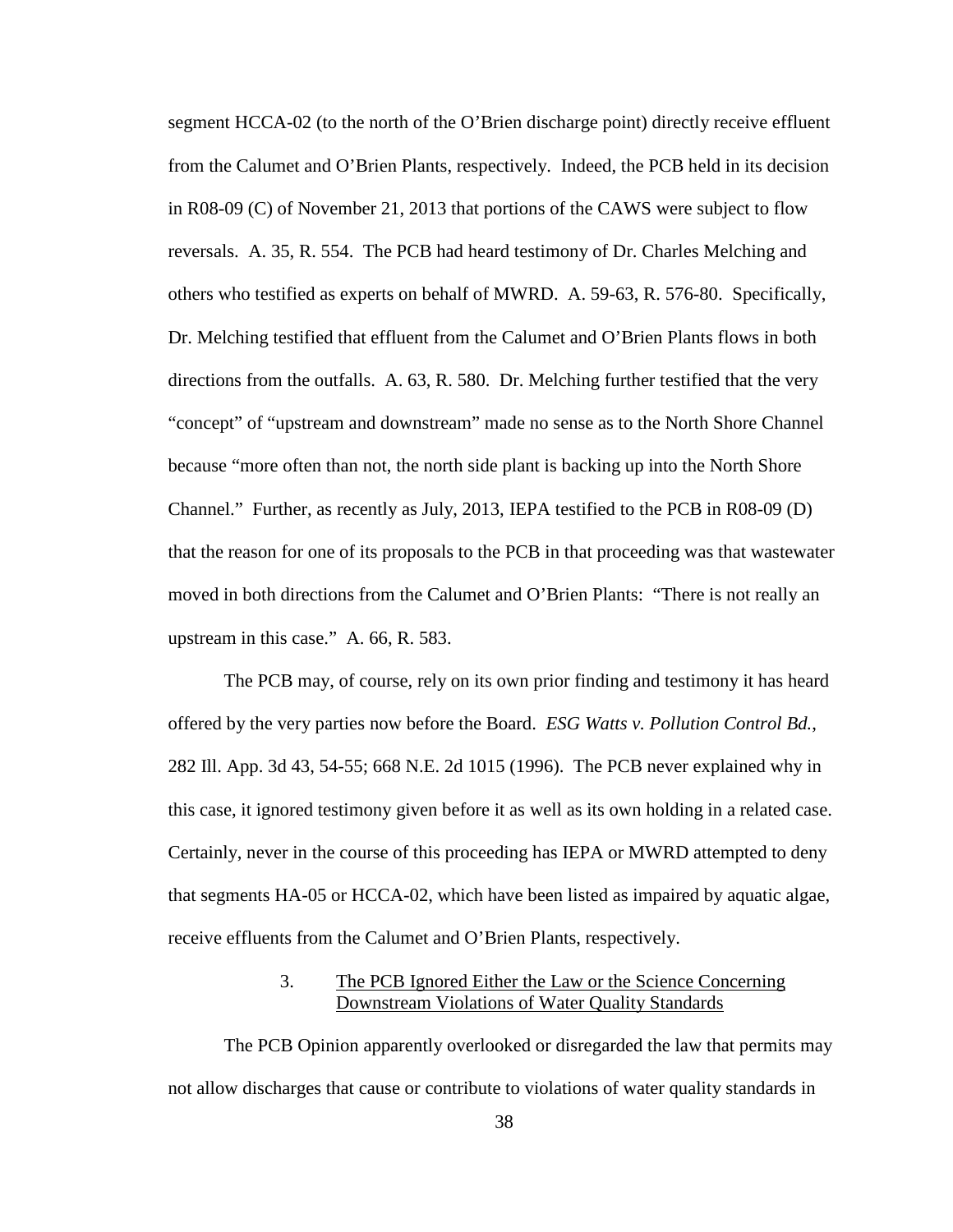downstream waters. The Opinion apparently attaches importance to the supposed fact (not supported by the record) that there is no evidence of low dissolved oxygen or unnatural plant or algal growth in the "direct receiving" stream segments of the Plants. A. 17-18, R. 524-525.<sup>7</sup> However, the law is clear that IEPA may not permit discharges that may cause or contribute to a violation of water quality standards in *any* water segment, even segments that are well downstream of the discharge point. *Arkansas v. Oklahoma*, 503 U.S. 91, 94, 105-07 (1992) (discharges in Arkansas could not be allowed if they would cause a violation of water quality standards in Oklahoma, 39 miles downstream); *In re Proposed Determination of No Significant Ecological Damage for the Joliet Generating Station*, 1989 Ill. ENV LEXIS 1204 \*37 (PCB 1989) (discharges of effluent from power plants in Joliet could not be allowed to cause violations of water quality standards downstream in Des Plaines River near Channahon, Illinois). Indeed, Illinois regulations recognize that phosphorus discharges can cause or contribute to impairments of water quality standards miles below the discharge point and presumes such adverse effects will occur to lakes as far as 25 miles downstream of the discharge. *See* 35 Ill. Adm. Code 304.123(c).

As a matter of science, it is well established that phosphorus pollution can travel great distances and often causes adverse effects well downstream from the discharge point at locations where the other necessary requirements for plant or algal growth (*e.g.*

<sup>7</sup> This quoted statement is factually incorrect because, as discussed above, IEPA has repeatedly found such violations in segments (HCCA-02 and HA-05) that are known to receive pollutants directly from the Plants. Also, the CSSC, the Calumet Sag Channel and the North Branch of the Chicago River have been consistently listed as violating dissolved oxygen standards. R.564, 566, 567, 570, IEPA R. 1135.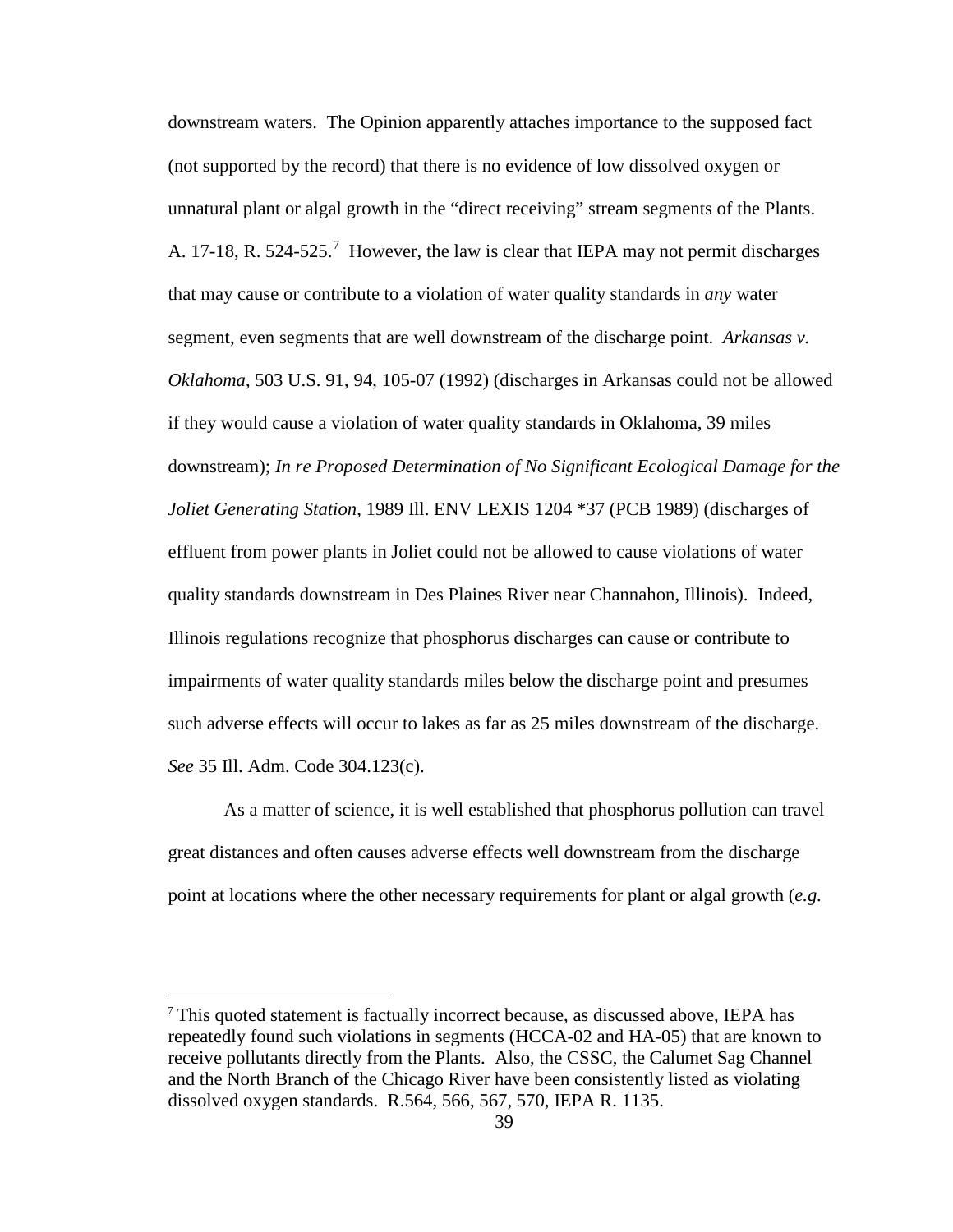light, proper flow conditions) give the algae an opportunity to grow.<sup>8</sup> The record is undisputed that pollution discharged by MWRD can contribute to problems in the Gulf of Mexico. IEPA R. 4781-5129.

 There is nothing in the law or the record that supports the conclusion that phosphorus pollution is not causing harm if the immediate receiving segment is not listed as impaired. As was stated by Dr. Lemke in testimony placed in the record, "[E]ven when unnatural phosphorus loadings do not immediately affect the stream segment they initially entered, they may affect downstream waters." IEPA R. 4714.

## 4. The PCB Disregarded Uncontested Evidence that a 1.0 Mg/L Limit is Not Adequate to Prevent Violations of the Unnatural Sludge, Offensive Conditions and Dissolved Oxygen Standards.

The PCB Opinion states that "there is no information in the record that the 1.0 mg/L effluent limit on phosphorus or omission of a nitrogen limit would violate the standards for dissolved oxygen at 35 Ill. Adm. Code 302.206 and 302.405; unnatural sludge at 35 Ill. Adm. Code 302.403 or offensive conditions at 35 Ill. Adm. Code 302.203 in the receiving waters for the plants." A. 17, R. 524. $^9$ 

In the first instance, this statement reflects application of a wholly inappropriate standard that is inconsistent with federal and state permitting requirements. It was incumbent upon IEPA to *ensure* that the phosphorus limit would *not* allow MWRD's effluent to cause or contribute to water quality standards violations, rather than the

 $8$  As admitted by a former MWRD General Superintendent, MWRD's phosphorus is a significant portion of the load even in the Mississippi River. IEPA R. 4387-88.<br><sup>9</sup> It is not clear what this statement means or how a permit limit could violate a water quality standard. The question is whether the 1.0 mg/L limits in the Permits are sufficiently stringent to prevent pollution from the Plants from causing violations of the water quality standards.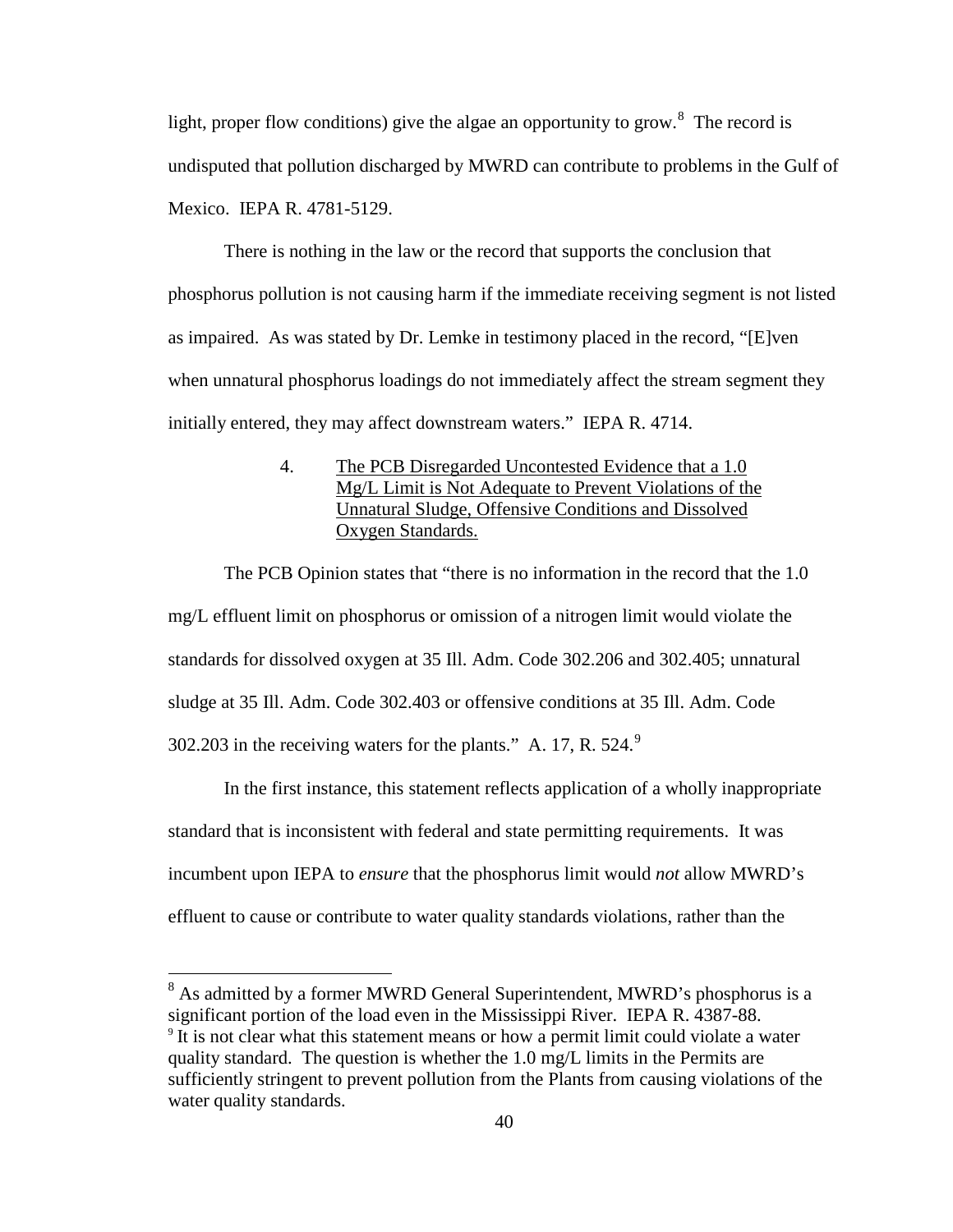Citizens' obligation to prove that such violations *would* occur. 35 Ill. Adm. Code 309.141(d)(1).

In fact, there is abundant evidence in the record that 1.0 mg/L is far too lax to ensure that phosphorus discharges will not cause violations of the dissolved oxygen and offensive conditions/unnatural growth standards. As Dr. Lemke stated, "Total phosphorus (TP) concentration of most uncontaminated surface water is between 0.01 to 0.05 ppm P."10 IEPA R. 4716; *see also* IEPA R. 4324. All of the science and data in the record is clear that reducing phosphorus levels to 1.0 mg/L will not solve or prevent any problem. 1.0 mg/L is at least 5 to 10 times too high.<sup>11</sup> U.S. EPA, other states and scientists who have studied to what levels the concentrations of phosphorus must be limited to control plant and algal growth and protect dissolved oxygen standards agree that levels must be less than 0.2 mg/L or lower, one fifth of the level allowed by the Permits. R. 445-48, IEPA R. 283, 4714-26, 5371. Indeed, MWRD itself, at IEPA's request, reduced its phosphorus discharge as an experiment at its Egan sewage treatment plant to the same level it intends to reduce it to under these permits, 1.0 mg/L. At the conclusion of this experiment, MWRD concluded that this did not alleviate the water quality issues that were found in the water bodies to which the Egan plant discharges. IEPA R. 304. This is not a surprising conclusion given the science showing that much lower levels of phosphorus are necessary to prevent violations.

 $^{10}$  0.01 to 0.05 ppm is equal to 0.01 to 0.05 mg/L.

 $11$  There is some water in the CAWS that is not Plant effluent and, thus, there is some dilution of the Plants' effluent such that a discharge of 1.0 mg/L will result in phosphorus levels in the CAWS that are less than 1.0 mg/L some of the time. On remand, IEPA can make allowance for whatever level of clean water is available to dilute the Plants' effluent down to the concentration level needed to prevent violations of the dissolved oxygen and plant and offensive conditions/unnatural growth standards.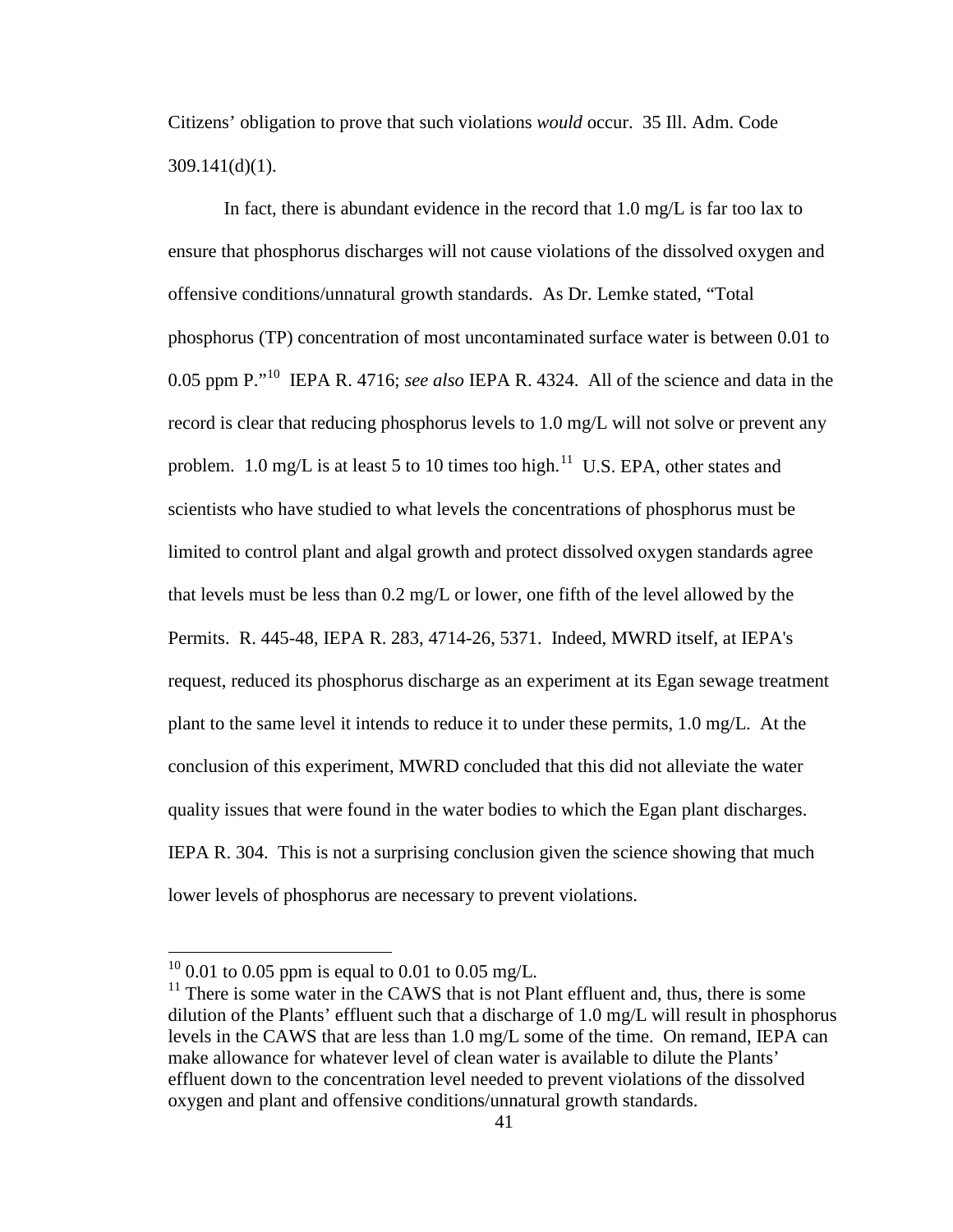The PCB may not make a decision based on reasoning that is not supported by facts in the record, nor may it ignore evidence that is in the record. *See People v. Ill. Pollution Control Bd.*, 119 Ill. App. 3d at 561 (PCB was "arbitrary and unreasonable" when it ignored evidence). No one in the course of this proceeding has suggested that a 1.0 mg/L phosphorus limit will end impairments from phosphorus pollution or prevent potential violations of water quality standards and there is nothing in the record to support a 1.0 mg/L limit. 1.0 mg/L was picked because that is the limit to which MWRD agreed. To our knowledge, no one (other than IEPA in this case) has ever suggested that allowing the discharger to choose its permit limits is a proper way to set such limits.

## **IV. THE PCB PRESENTED NO BASIS TO REJECT CITIZENS' ALTERNATIVE REQUESTED RELIEF OF REQUIRING STUDIES CONCERNING THE EFFECT OF PHOSPHORUS POLLUTION**

The administrative record establishes that phosphorus pollution from the three Plants has caused violations of water quality standards in water segments that receive phosphorus directly from the Plants and in segments into which that water flows. However, even assuming, *arguendo*, that there is doubt as to whether phosphorus discharges from the Plants *have caused* water quality violations, it is beyond debate that the discharges *could be* having these effects and that they *might well* have these effects in the future. *Cf. People v. Pollution Control Bd.*, 103 Ill. 2d at 450 (PCB could not ignore uniform expert opinion). This possibility alone was sufficient to trigger the requirement of reasonable potential analysis. At a minimum, however, it should have triggered a requirement that MWRD conduct studies following issuance of the permit, as the Citizens requested in the alternative.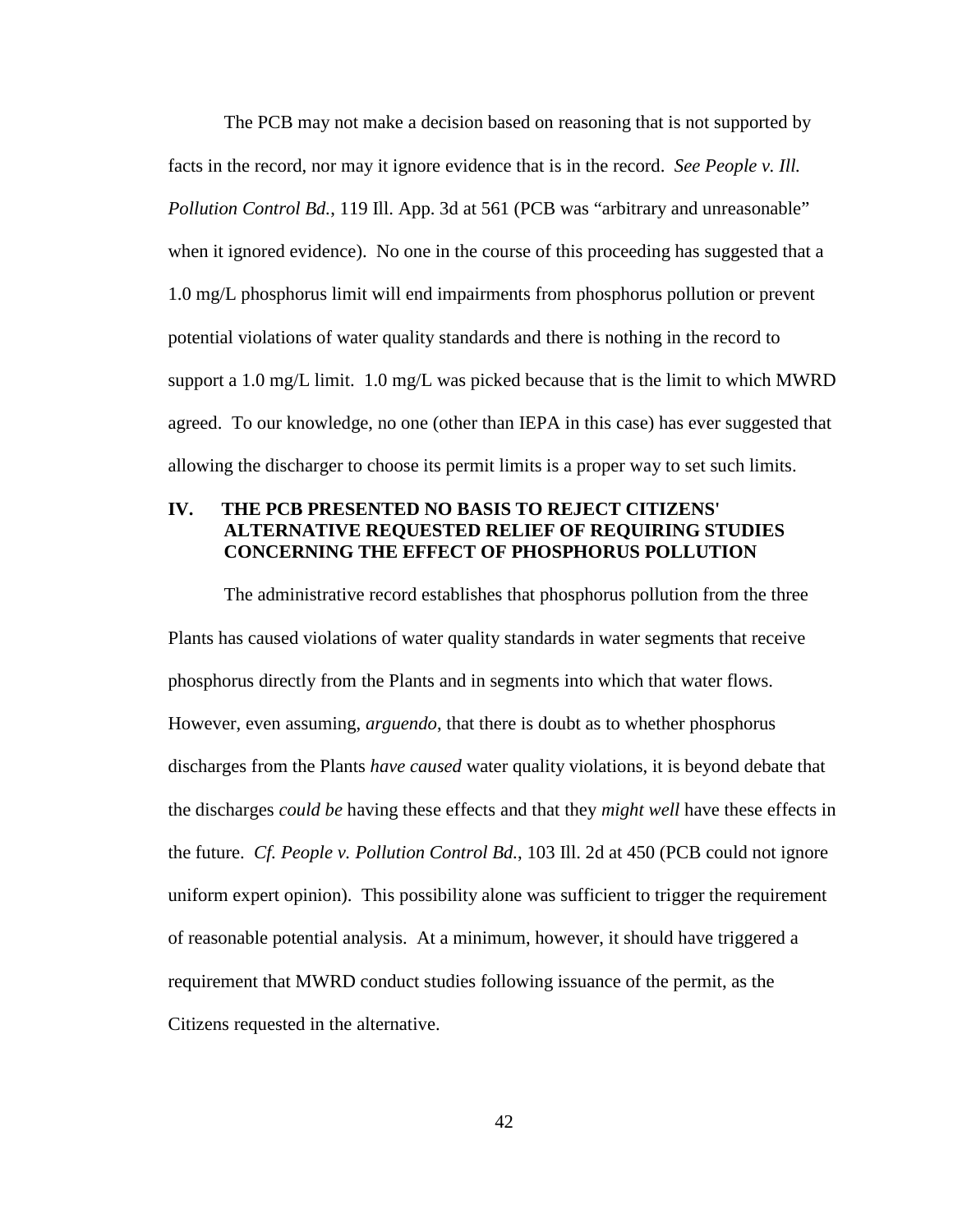It is nothing new to require studies as a condition of NPDES permits to resolve scientific uncertainty. Indeed, numerous studies were required as a condition of the last set of NPDES permits for these Plants in order to develop plans for pollution prevention, to identify sensitive areas and to assist IEPA and the PCB in the development of proper standards for the Chicago Waterway System. IEPA R. 1372, 1375, 1379. If there was uncertainty as to the violation or potential violation of water quality standards, at a minimum data should be collected that will resolve the uncertainty. *See Des Plaines River Watershed Alliance v. Ill. EPA*, 2007 Ill. ENV LEXIS 149 \*141-42 (PCB 2007) (studies required by PCB to determine if copper limit was necessary when tests done did not lead to clear results).

The Permits as issued do not merely fail to ensure that the receiving waters will be protected from phosphorus pollution during the time period governed by these Permits. As things have been left, the IEPA may not have the facts that it believes are critical to setting proper water quality-based phosphorus limits even in the next round of permits in 2018.

As an alternative to setting proper water quality-based effluent limits for phosphorus now, Citizens ask that the Permits be remanded to consider what studies can be done by MWRD to ensure that proper water quality-based effluent limits can be developed when the permits are renewed. Performance of those studies should be made a condition of the permits.

## **V. THE PCB ERRED IN DECLINING TO ENFORCE IEPA'S REGULATION REQUIRING RESPONSE TO CITIZEN COMMENTS**

IEPA's regulations required it to respond to the Citizens' post-hearing comments concerning the lack of a nitrogen limit in the Permit. Specifically, 35 Ill. Adm. Code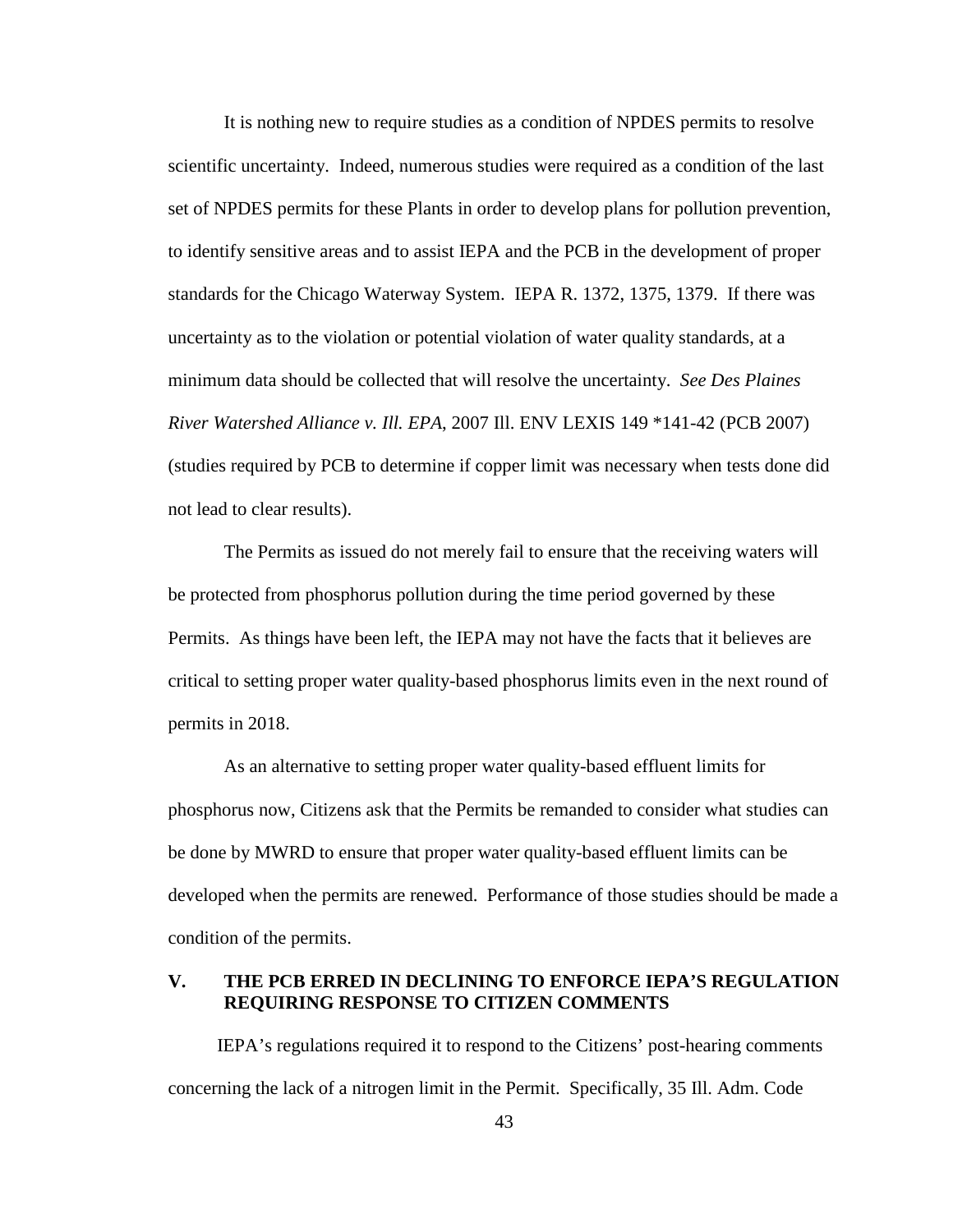166.192(4) and (5) requires that, where a public hearing has been held on a NPDES permit, IEPA must prepare a responsiveness summary that includes "[a] summary of all the views, significant comments, criticisms, and suggestions, whether written or oral, submitted at the hearing or during the time the hearing record was open" and "[t]he Agency's specific response to all significant comments, criticisms, and suggestions." IEPA failed to comply with this requirement.

Citing its decision in *Nat. Res. Def. Council v. Ill. EPA*, 2014 Ill. ENV LEXIS 193 (PCB 2014), the PCB declined to review whether the Responsiveness Summary responded to Citizens' comments. A. 25, R. 532.

The PCB's response was in error in two major respects. First, the PCB provides no legal basis for declining to enforce IEPA's required compliance with its own regulations, and none exists. Second, the Clean Water Act regulations under which authority to implement the federal NPDES permitting program was delegated by U.S. EPA to IEPA expressly require that delegated programs include a responsiveness summary requirement such as that embodied by part 166.192. The PCB's refusal to enforce that requirement puts Illinois' delegated NPDES program out of compliance with Clean Water Act requirements and in violation with the clearly expressed will of the General Assembly. 415 ILCS  $5/11(a)(7)$ .

The fact that part 166.192 is an IEPA-promulgated regulation rather than a PCBpromulgated regulation is of no significance to the PCB's authority and obligation to enforce it. Part 166.192 was promulgated pursuant to the implementing and authorizing provisions of the Illinois Act at 415 ILCS  $5/4$ .<sup>12</sup> The Illinois Act grants the PCB

 $12$  This was expressly acknowledged by IEPA in proceedings before the Board. R. 418.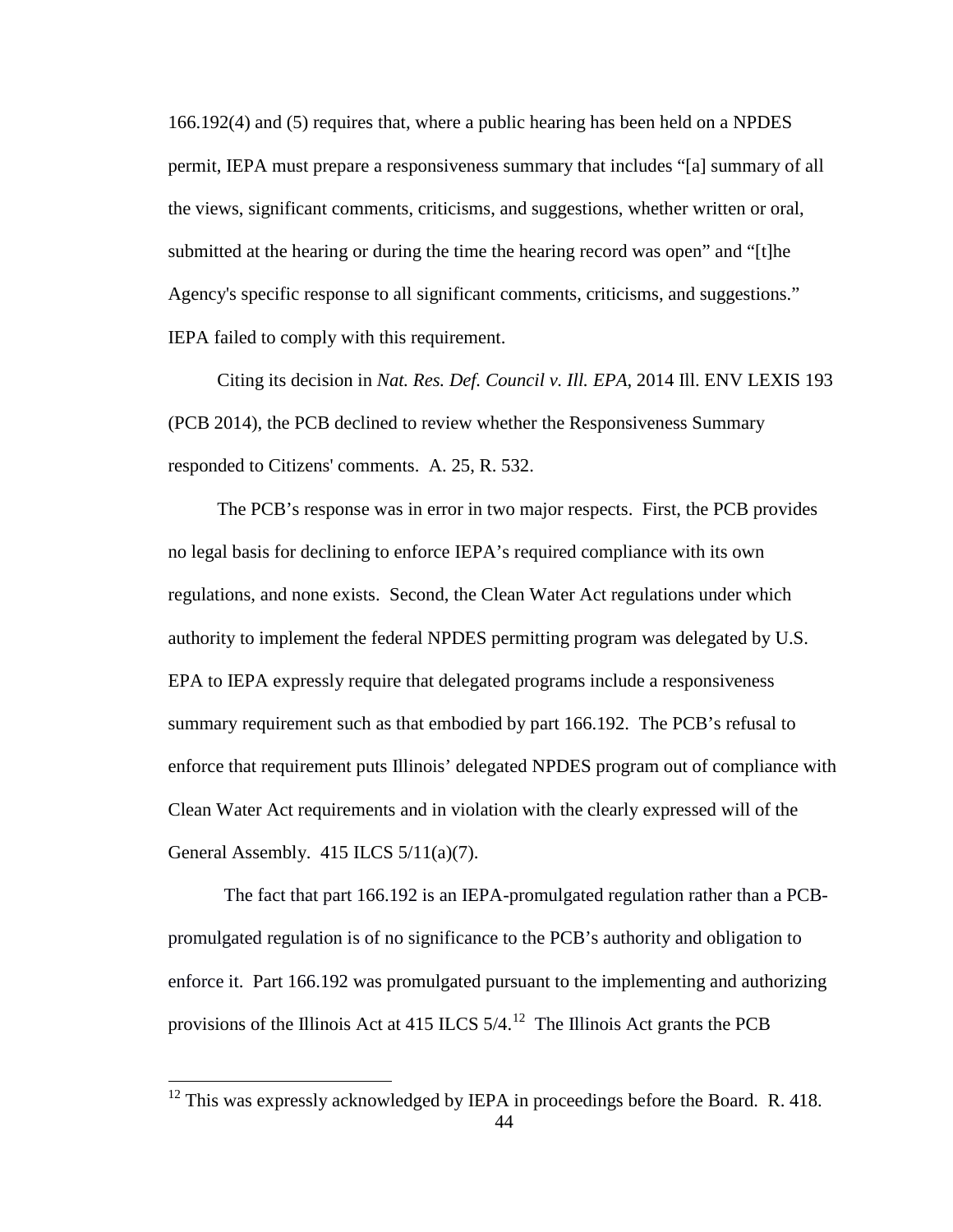authority to conduct proceedings "upon complaints charging violations of this Act, *any rule or regulation adopted under this Act*, any permit or term or condition of a permit, or any Board order." 415 ILCS 5/5(d) (emphasis added). The PCB also "has the authority to act as otherwise provided by law." 35 Ill. Adm. Code 101.106(c). The Act also specifies that third-party NPDES permit appeals are to be conducted pursuant to the rules specified in 415 ILCS 5/32-33. *See* 415 ILCS 5/40(e)(3), referencing 5/40(a), incorporating 5/32-33 by reference. Section 5/33 states as follows:

After due consideration … the Board shall issue and enter such final order, or make such final determination, as it shall deem appropriate under the circumstances. It shall not be a defense to findings of violations of the provisions of this Act, [or] **any rule or regulation adopted under this Act,** . . . that the person has come into compliance subsequent to the violation.

415 ILCS 5/33(a) (emphasis added). Additionally, both the PCB and the IEPA are bound to "comply with *all* requirements, prohibitions, and other provisions of the Act *and of regulations adopted thereunder*." 415 ILCS 5/47(a) (emphasis added).

### **CONCLUSION**

The PCB failed to require IEPA to ensure that discharges of phosphorus from MWRD's sewage treatment Plants do not cause or contribute to violations of quality standards in violation of Illinois law. The PCB also failed to require IEPA to respond to the Citizens' comments concerning the need for nitrogen limits in the Permits. Accordingly, this Court should reverse the December 18, 2014, Opinion and Order of the PCB in Case No. PCB 13-017, and order such other relief as this Court deems just and proper.

Respectfully submitted this 17th day of June, 2015 by: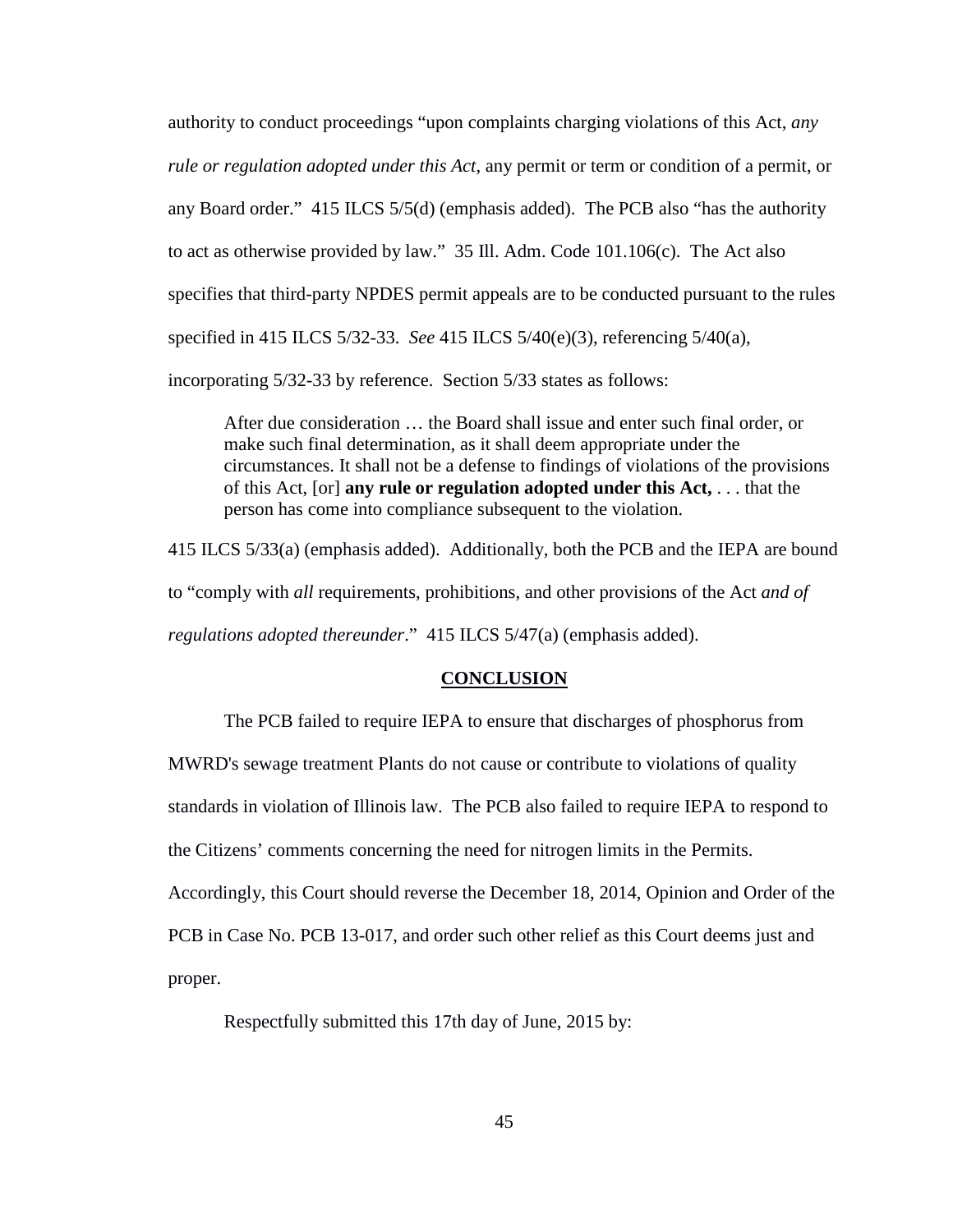

Albert Ettinger, IL Bar # 3125045 53 W. Jackson, # 1664 Chicago, IL 60604 Tel: (773) 818-4825

*Attorney for Petitioners Sierra Club and Gulf Restoration Network*

 $\mathbb{Z}_{\geq 0}$ 

Ann Alexander, IL Bar  $\#$  6278919 Natural Resources Defense Council 20 North Wacker Drive, Suite 1600 Chicago, IL 60606 Tel: (312) 651-7905

*Attorney for Petitioner NRDC*

 $\overline{\phantom{1}}$  $\mathscr{U}$ 

Jessica Dexter Environmental Law & Policy Center 394 Lake Avenue, Suite 309 Duluth, MN 55802 Tel: (312) 795-3747 jdexter@elpc.org

*Attorney for Petitioners ELPC and FOCR*

 $\eta \sim \sim$ 

Kim Knowles Prairie Rivers Network 1902 Fox Drive, Suite G Champaign, IL 61820 Tel: (217) 344-2371 kknowles@prairierivers.org

*Attorney for Petitioner PRN*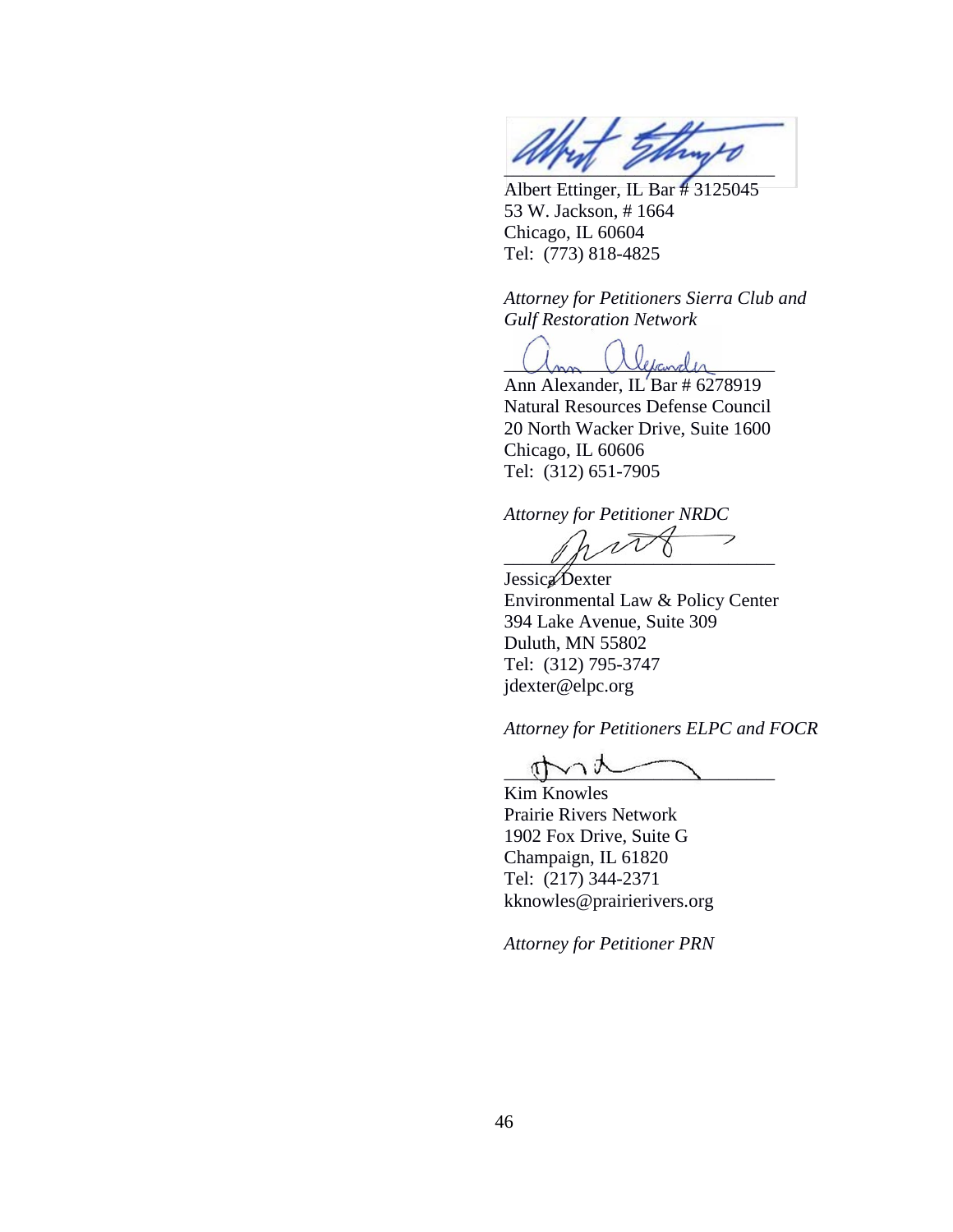### **No. 1-15-0971**

## **CERTIFICATE OF COMPLIANCE**

I certify that this brief conforms to the requirements of Rules 341(a) and (b). The length of this brief, excluding the pages containing the Rule 341(d) cover, the Rule 341(h)(1) statement of points and authorities, the Rule 341(c) certificate of compliance, the certificate of service, and those matters to be appended to the brief under Rule 342(a), is 46 pages.

Things

Albert Ettinger One of Apellants' Attorneys